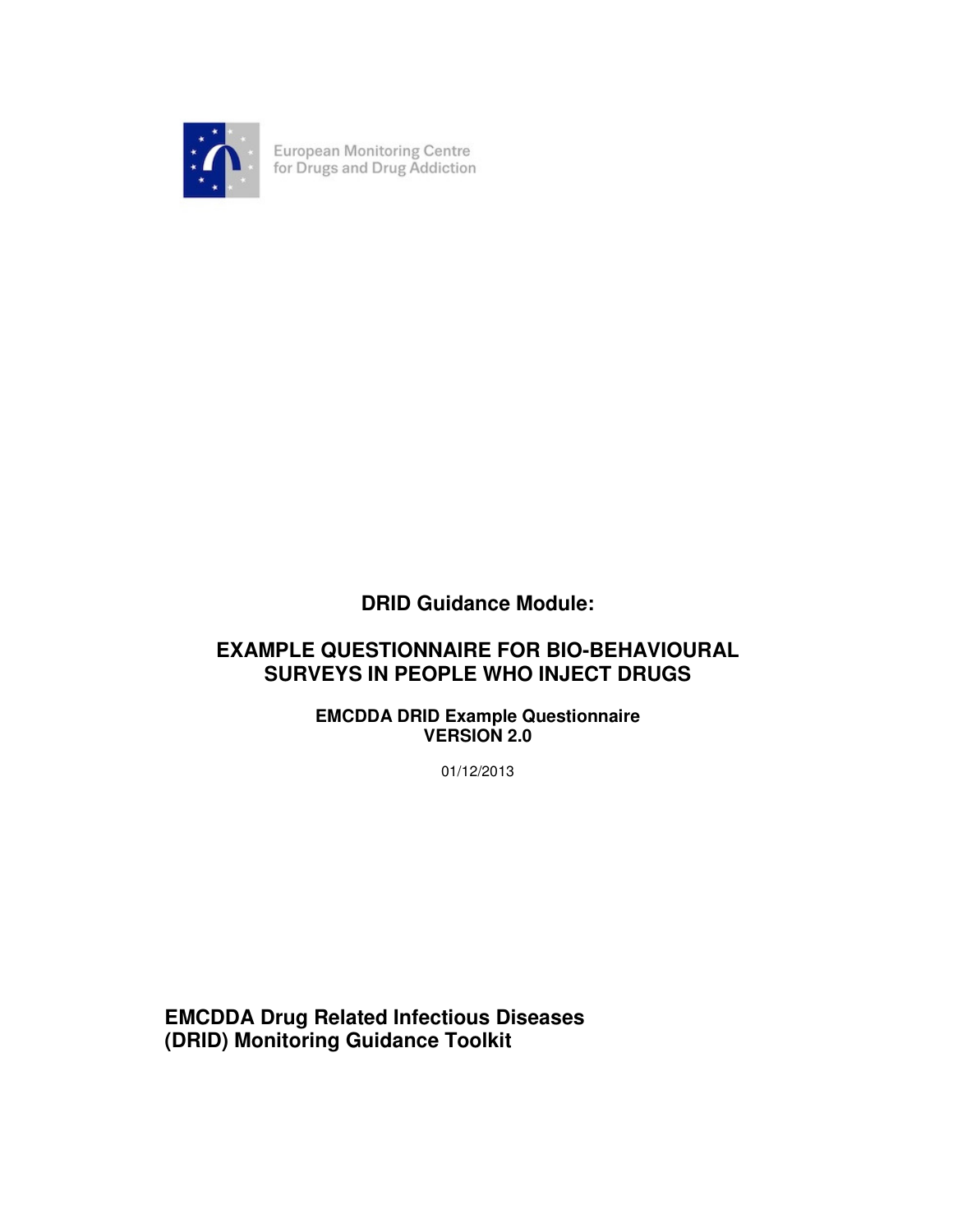## **Contents**

| SECTION D: DRUG TREATMENT AND NEEDLE AND SYRINGE PROGRAMMES  14          |
|--------------------------------------------------------------------------|
|                                                                          |
| SECTION F: INJECTING DRUG USE AND SHARING OF INJECTING AND NON-INJECTING |
|                                                                          |
|                                                                          |
|                                                                          |
|                                                                          |
|                                                                          |
|                                                                          |
|                                                                          |
|                                                                          |
|                                                                          |
|                                                                          |
|                                                                          |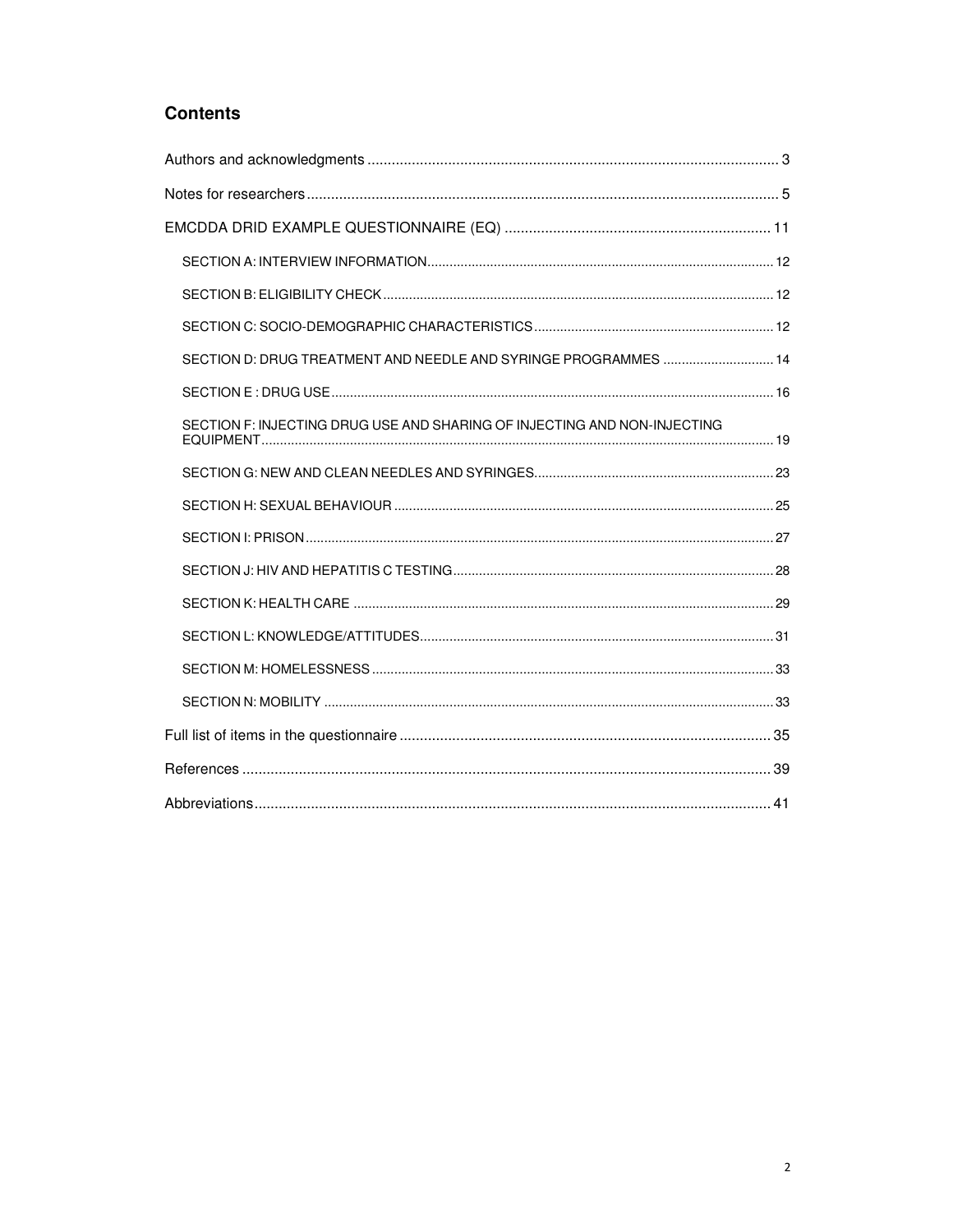### **Authors and acknowledgments**

l

This second version of the DRID Example Questionnaire was produced by María J Bravo (ISCIII, Spain) and Lucas Wiessing (EMCDDA), based on a first draft version prepared by the Greek REITOX Focal Point UMHRI<sup>#</sup>.

Substantial input was given by (in alphabetical order): Anastasios Fotiou\*, Don Des Jarlais\*, Doris Radun\*, Leonie Prasad\*, Mirjam Sabin\*, Robert Heimer\*, Viktor Mravcik\*, Vivian Hope\*.

We are further grateful for important input from: Catharina Matheï\*, Esther Croes\*, Lisa Johnston\*, Magdalena Rosinska\*, Marcis Trapencieris\*, Marie Jauffret-Roustide\*

Respondents to the 2010 survey of European experts on these indicators were: Alain Origer, Anastasios Fotiou\*, Andrea Tramarin, Andrei Botescu, Anna Tarján, Ave Talu and Katri Abel-Ollo, Don Des Jarlais\*, Doris Radun\*, Esther Croes\*, Cinta Folch, Gabor Gazdag, Gianfranco Spiteri, Hans Blystad\* and Ellen Amundsen, Henrikki Brummer-Korvenkontio, Raina Ilieva, Ilonka Horvath and Martin Busch, Irena Klavs\*, Marie Jauffret-Roustide\*, José Pádua, József Rácz, Niklas Karlsson, Leonie Prasad\*, Magdalena Rosinska, Mária Dudás, María José Bravo\*, Natasa Savvopoulou, Vlastimil Necas, Robert Heimer\*, Sharon Hutchinson\*, Slávka Lenerová, Tiphaine Canarelli, Vivian Hope\*, Vitomir Burek, Vytautas Gasperass.

We also thank ECDC (Anastasia Pharris\*, Mika Salminen\*, Erika Duffel), UNAIDS (Miriam Sabin\*), WHO (Jesus García Calleja\*, Martin Donoghoe), and EMCDDA colleagues Alessandra Bo, Alessandro Pirona, Andre Noor, Anna Gyarmathy, Bruno Guarita, Cecile Martel, Dagmar Hedrich, Danica Klempová, Dominique Lopez, Eleni Kalamara, Isabelle Giraudon, Jane Mounteney, Julian Vicente, Katerina Skarupova, Klaudia Palczak, Linda Montanari, Luigi Nisini, Marica Ferri, Paul Griffiths, Sandrine Sleiman, Teodora Groshkova and Ulrik Solberg for their comments and suggestions.

We are grateful for additional input from other colleagues, including the participants of the EMCDDA DRID expert meetings 2007–11, who have provided additional comments and suggestions during the discussions and workshops in these meetings: Alain Origer, Ana Martins, Anda Karnite, Andrea Tramarin, Anneli Uuskula, Arzu Dalmış, Asena Mateeva, Barbora Orlikova, Blanca Castillo, Bogdan Gheorghe, Branko Kolarić, Canan Yilmaz, Caroline Semaille, Catharina Matheï, Charlotte Wirl, Colin Taylor, Dmitry Chernyshev, Elena Alvarez, Elsa Maia, Eva Machova, Eva Ščerba, Fortune Ncube, Frida Hansdotter, George Peschanskih, Gianfranco Spiteri, Giedrius Likatavicius, Giuseppe Salamina, Graça Vilar, Heiko Jahn, Irma Caplinskiene, Jan Fouchard, Jean Long, Jenneke van Ditzhuijzen, Jevgenia Epštein, John V. Parry, Kaat Bollaerts\*, Kari Grasaasen, Katerina Skarupova, Keith Sabin, Ksenia Eritsyan, Kuulo Kutsar, Leonie Prasad, Lillebil Nordén, Lucian Suditu, Mª Encarnación Monzó Castellano, Marc Rondy, Marcis Trapencieris, Mária Dudás, Maria Spyropoulou, Mário Castro, Mario Cruciani, Marita van de Laar\*, Marko Markus, Marta Struzik, Martin Donoghoe\*, Maud Pousset, Mehmet Akgun, Milica Georgescu, Mirjam Kretzschmar, Monica K. Nordvik, Moses Camilleri, Natasa Savvopoulou, Nathalie Deprez, Noel Craine, Peter Vickerman, Peyman Altan, Rafael Mikolajczyk, Riku Lehtovuori\*, Robert Broadhead\*, Rui Pedro, Russell Barbour, Ruth Zimmermann, Silvia Slezakova, Silvia Zanone, Sofia Lopes da Costa, Stine Nielsen, Susan Cowan\*, Suzi Lyons, Svetlana Sidyak, Tanja Kustec, Tessa Windelinckx, Tommi Asikainen, Viktor Mravcik, Vyatcheslav Baturin, Ziv Shkedy

The work described here builds on the 'pilot version of ST9 part 3', developed by the EMCDDA in 2006. In addition, this work substantially benefited from the work on the draft DRID protocol, in particular on the 'DRID example questionnaire' included in that protocol, produced by the Greek National Focal Point and EMCDDA in 2006 (EMCDDA, 2006). The development of the draft DRID protocol was coordinated by Katerina Kontogeorgiou and Manina Terzidou (Greek National Focal Point) and Lucas Wiessing, Danica Klempova, Colin Taylor and Paul Griffiths

<sup>#</sup> The first version of this questionnaire was developed in the framework of the 'Protocol for the implementation of the DRID-EMCDDA indicator' and was elaborated under contract by the Greek REITOX Focal Point, University Mental Health Research Institute (UMHRI). 6 October 2006 EMCDDA/Greek REITOX Focal Point UMHRI (PROJECT CT.04.P1.337).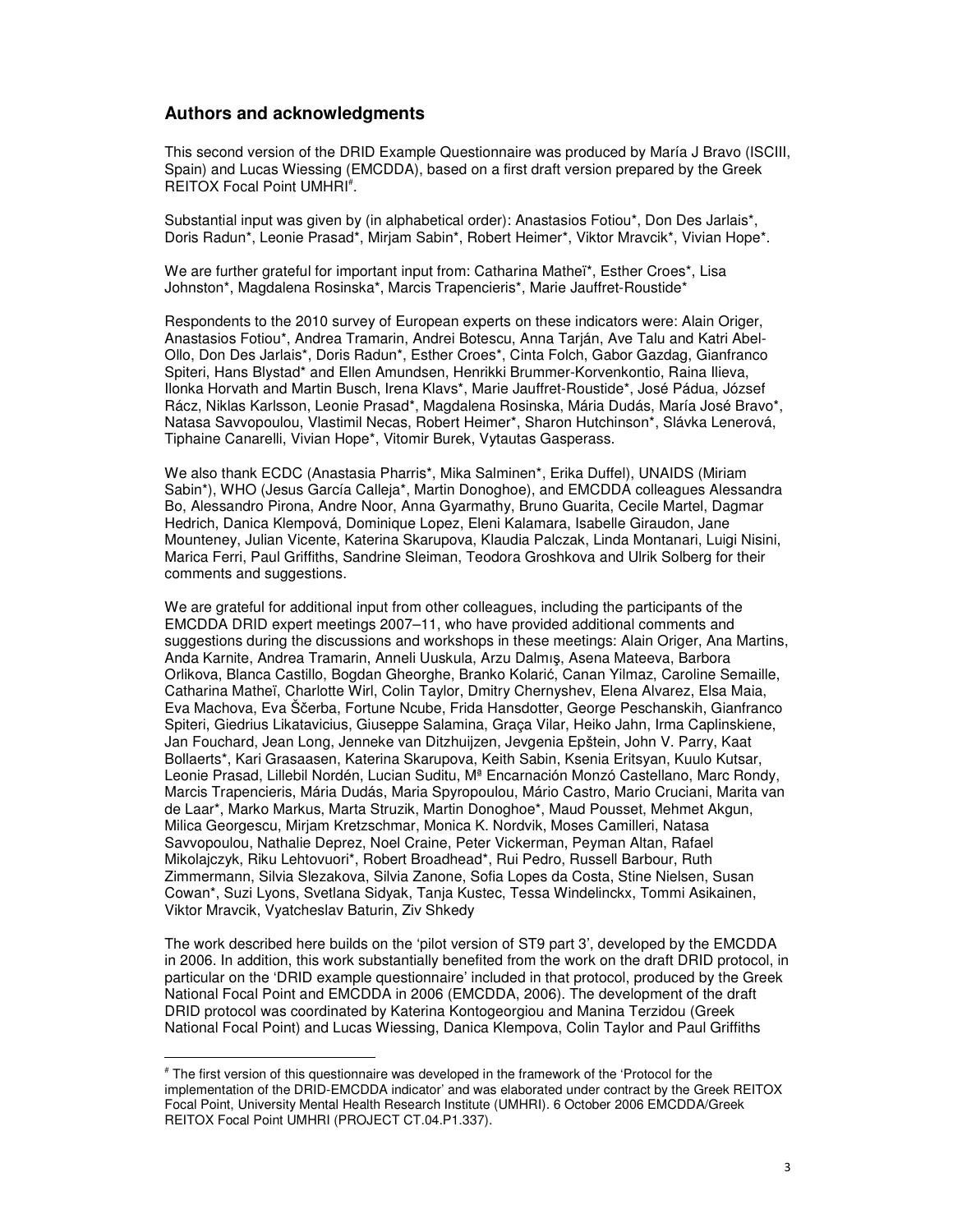(EMCDDA) with contributions from Clive Richardson, Anastasia Drymousi, Georgia B. Nikolopoulou, Maria Hadjivassiliou, Irene Vafiadi-Zoubouli, Viktor Mravcik, Maria Jose Bravo, Anneke Krol, Lubomir Okruhlica, Vivian Hope and Françoise Dubois-Arber.

The current module, 'Example questionnaire for bio-behavioural surveys in people who inject drugs', was commissioned by the EMCDDA (contracts CC.10.EPI.010 and CC.10.EPI.012).

\* Member of the DRID Protocol Advisory Group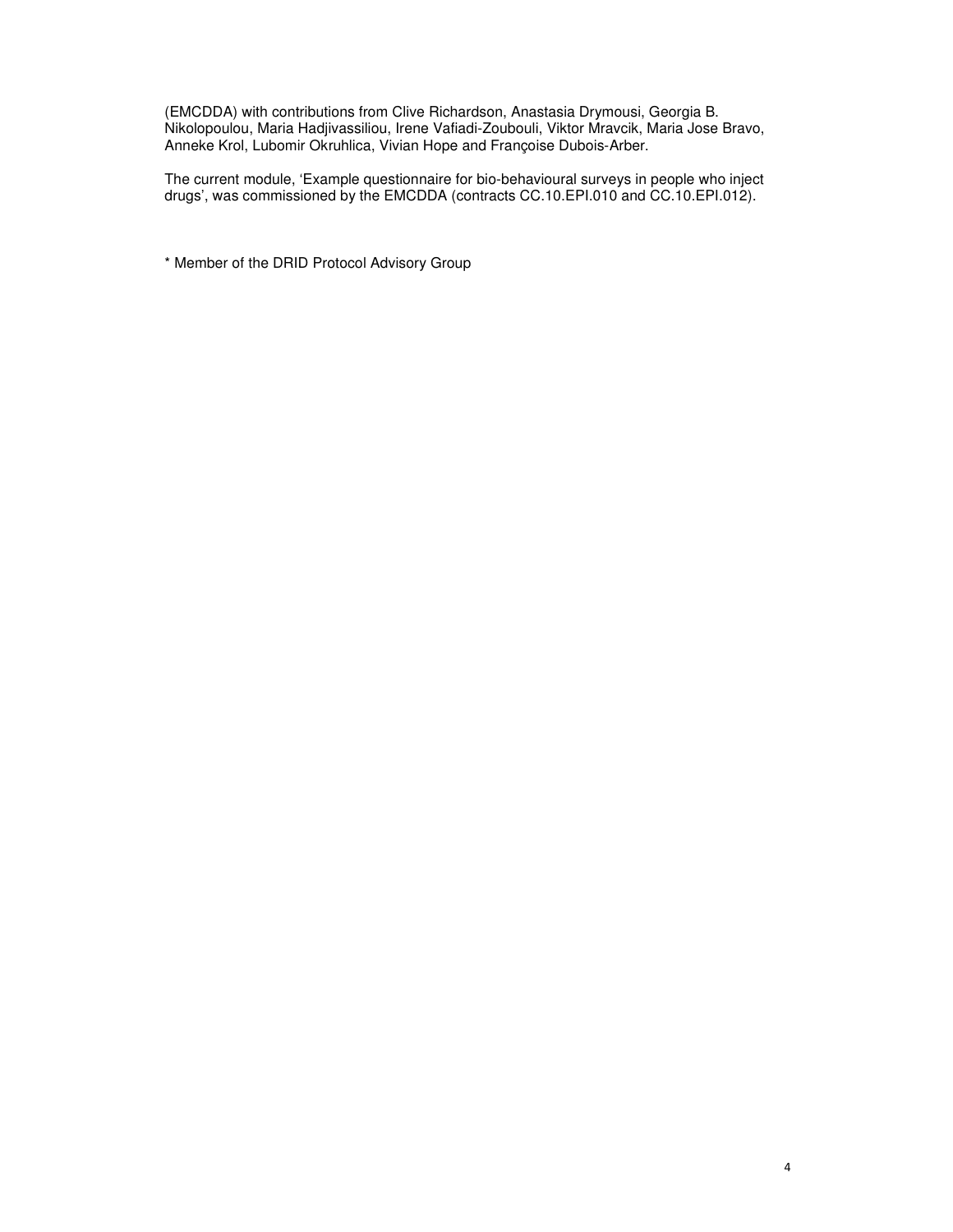### **Notes for researchers**

### **What is the aim of the EMCDDA DRID Example Questionnaire (EQ)?**

• To contribute to the standardisation of the epidemiological measures used in the surveillance of Standard Table 9 (ST9) behavioural indicators and other relevant DRID indicators.

> The EQ constitutes one module of the EMCDDA Drug Related Infectious Diseases (DRID) Guidance Toolkit

The questionnaire includes:

- The questions needed to build all the EMCDDA DRID behavioural indicators.
- Other questions that can be used as examples for issues generally included in the surveys of drug injectors.

### **What this Example Questionnaire is NOT:**

- This questionnaire is not primarily intended for direct unmodified use in a survey or study. It would probably be far too long for most studies and would need to be shortened and adapted to study objectives. The questionnaire is principally meant to be used as a structured list of example questions and sets of questions that can be taken out and used for specific studies depending on their objectives.
- However, the structure of this Example Questionnaire follows the standard logic of many bio-behavioural studies in order that the user can understand how responses to some questions will result in skipping other questions that do not apply and what is a possible order of topics. Thus, if the researcher wishes to apply any section as a whole it can be done without any modification.

### **Which are the principal sources of the EMCDDA DRID EQ?**

- The EQ is based on a set of published (FHI, 2000; PAHO/WHO, 2008a, 2008b, 2008c; Stimson et al., 1998) and unpublished questionnaires (Czech NFP, 2003; EMCDDA, 2000; HPA, 2003; ISCIII, 2001; RIVM, 2002; SCIEH, 1999; WHO, 2000) used in surveys of people who inject drugs (injecting drug users/IDUs) in Europe.
- Particular attention was paid to WHO and PAHO/WHO questionnaires as they were designed to fit with different epidemiological situations regarding drug use and drug injection; both were designed to be worldwide applied to injectors and non-injectors in countries with a great variation of human immunodeficiency virus (HIV) or hepatitis C virus (HCV) infection prevalence among IDUs.
- For each section of the EQ a set of questions was selected and then modified, when needed, in order to meet the criteria for the construction of the EMCDDA Behavioural Indicators for people who inject drugs.
- The basic principles that governed the construction of the EQ questionnaire were:
	- When available, to follow the scientific evidence on the content validity and reliability of the selected questions. Although a systematic review of published evidence was not performed — it would have been extremely resource intensive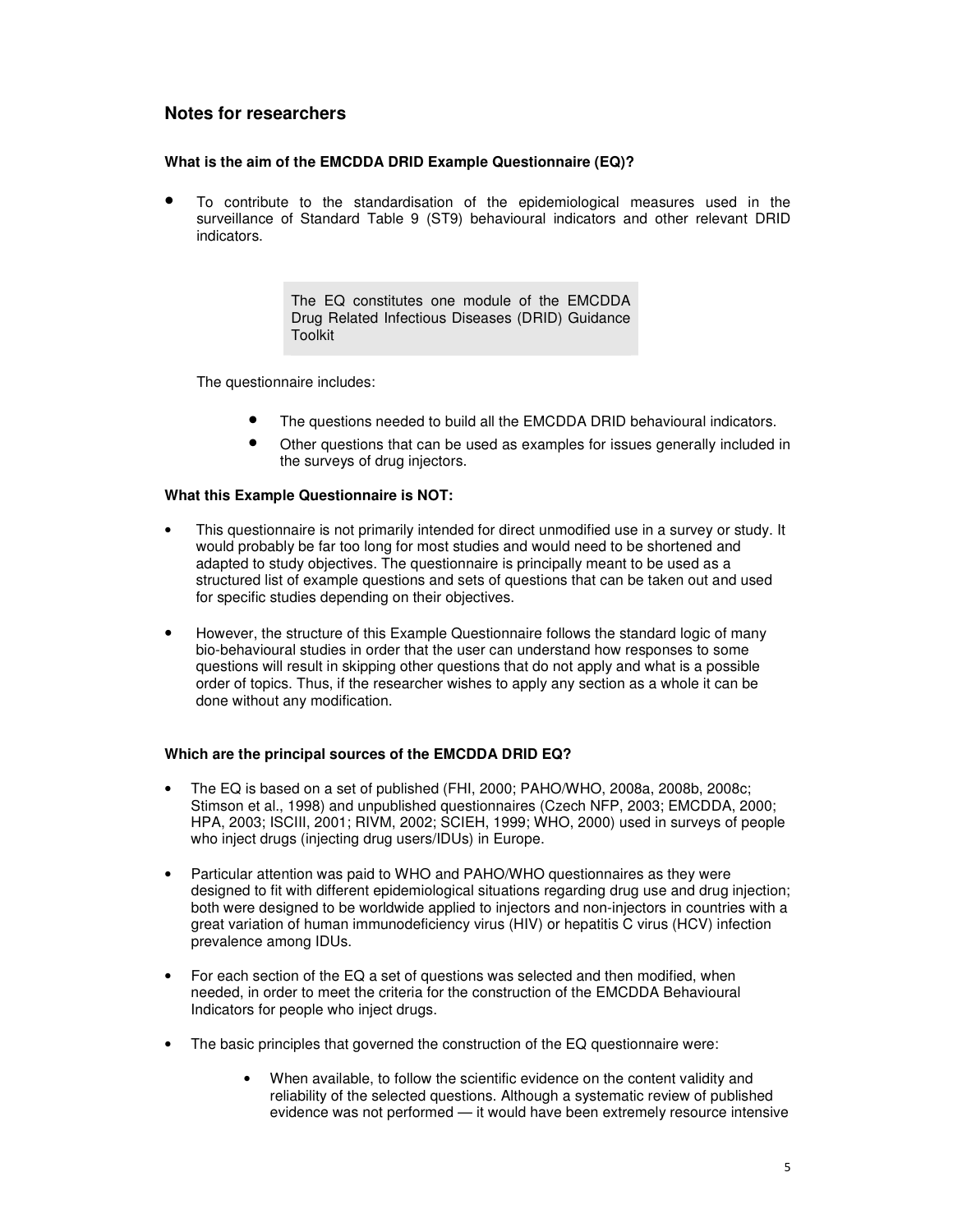given the large number of indicators included here — numerous experts provided specific pieces of evidence and gave their opinions through the EMCDDA expert consultation (EMCDDA 2011) and EMCDDA DRID expert meetings  $(1)$ . When no scientific evidence was available, the questions were selected based on their higher face validity.

- To keep the modifications to a minimum in order to maintain comparability with the source questionnaire. Thus, in those sections not including any question related to the EMCDDA behavioural indicators for people who inject drugs, the wording and format of the selected questions included in the EQ have been maintained unchanged, or with slight modifications as compared to the original source. This is the case for the sections on health care (Section K) knowledge/attitudes (Section L) and mobility (Section N), where the selected questions are almost exactly as in the original WHO questionnaire (minor changes in wording were performed when this was thought to improve comprehension or face validity); this is also the case for the paragraphs that should be read out by the interviewer in order to introduce the survey to the participant and ask for informed consent (see 'Instructions to the interviewer').
- Finally, guidelines published by UNAIDS (UNAIDS, 2009; UNAIDS, WHO and Others, 2000), ECDC (ECDC, 2009, 2010), WHO (WHO and UNAIDS, 2000, 2002; WHO et al., 2009), CDC (Allen et al., 2009; Lansky et al., 2007; Gallagher et al., 2007); PAHO/WHO, 2008a, 2008b, 2008c and FHI (FHI, 2000) were also reviewed. Particular attention was paid to the selection and wording of the recall periods according to definitions used by other EMCDDA indicators or other institutions/organisations (EMCDDA, 2006, 2011, 2012; UNAIDS, 2009; FHI, 2000; PAHO/WHO, 2008a, 2008b, 2008c; WHO et al., 2009; Dubois-Arber et al., 2011).

### **How can the EQ be used?**

- In full, as for any other questionnaire. It has instructions to be followed by the interviewer and the corresponding skips between questions.
	- This will allow you to obtain all the EMCDDA DRID behavioural indicators for people who inject drugs, including:
		- the Core indicators;
		- the Additional indicators;
		- the Optional indicators.
- Selecting certain questions and placing them in another questionnaire to be used in a particular bio-behavioural survey in any country.
	- This will allow you to obtain those EMCDDA indicators whose corresponding questions you have chosen.
	- It is worth paying special attention to the questions that are designed in a 'flexible format'.
- The EQ has been designed to be used in interviews.
- Self-completion is not recommended.

l

- It can be administered in agency/care centre or non-agency (community) settings.
- The questionnaire is available from the EMCDDA (www.emcdda.europa.eu/themes/keyindicators/drid) in two formats: PDF or Word. You can adapt the Word file to your needs when creating your questionnaire by copying and pasting specific questions or sections of

<sup>&</sup>lt;sup>1</sup> For details, see also the section Methodological Notes in the EMCDDA 'DRID guidance module: Behavioural indicators for people who inject drugs' (version 1.0).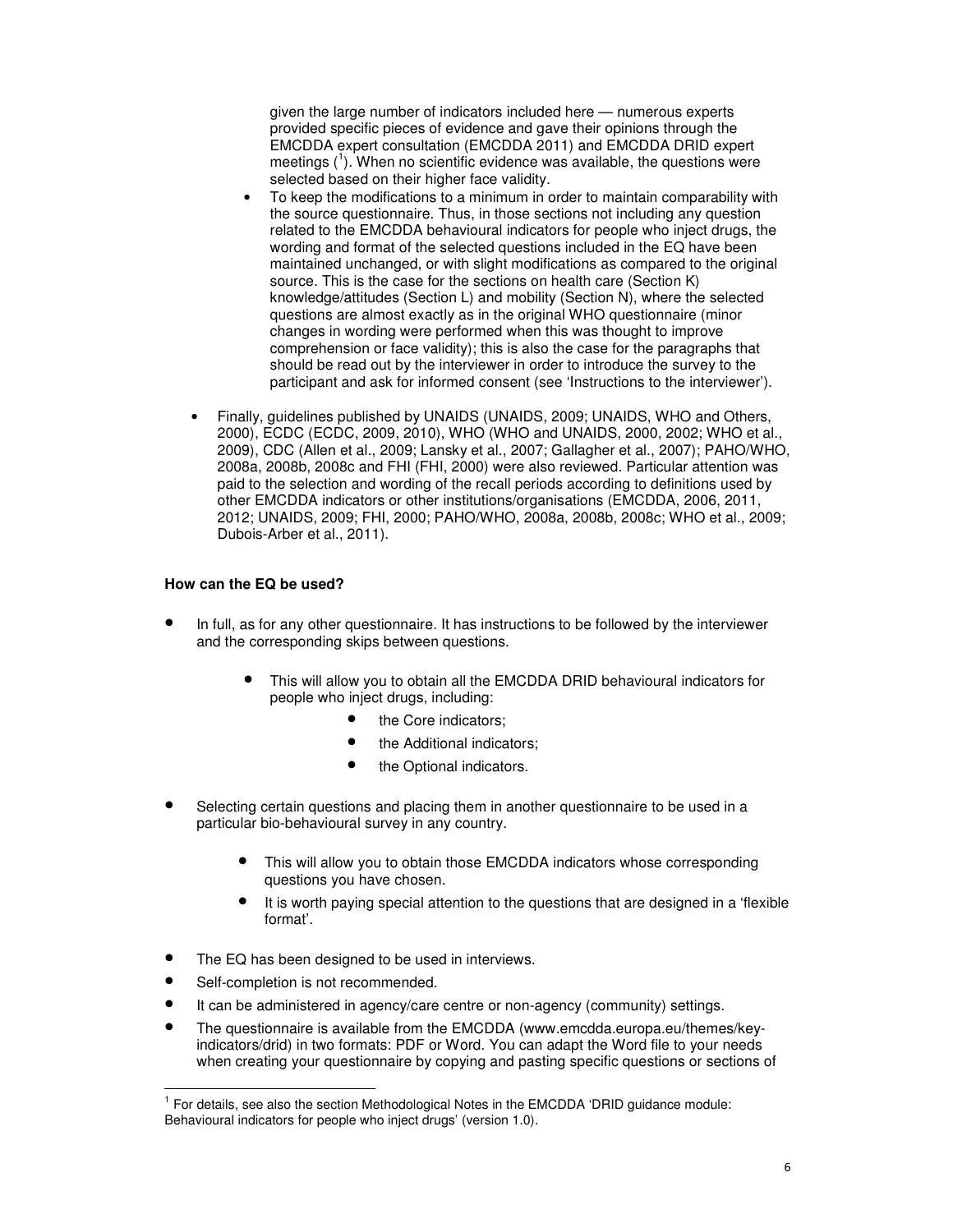the questionnaire. If this is the case, please include a reference to the EQ as the source, either partially or fully used, in your questionnaire.

Suggested citation:

European Monitoring Centre for Drugs and Drug Addiction (EMCDDA) (2013), 'DRID guidance module: Example questionnaire for bio-behavioural surveys in people who inject drugs, version 2.0', EMCDDA Manuals, Lisbon.

### **How to identify the indicator-related questions currently being reported through the Fonte template ST9 part 3**

• Currently all Core and Additional indicators are collected through the Fonte template ST9 part 3, as well as two optional indicators (O3 and O8).

In the EQ, all the boxes containing the questions related to these behavioural indicators are shaded in yellow for easy identification.

### **Which are the main recall periods used in the EQ?**

Last 4 weeks before the interview

Last 4 weeks is the recall period used, for example, for drug injection related behaviours. Frequent events are more easily asked and recalled when referring to short periods of time.

Last 12 months before the interview

Last 12 months is the recall period selected for sexual behaviour, testing uptake or homelessness. Remember that if the behaviour to be measured is not frequent or regular, a short period of time (such as last 4 weeks) may not be efficient as it will give too many empty responses. For example, information on condom use is unlikely to be gathered for people with irregular or infrequent sexual practices when using 'last 4 weeks' as the recall period.

Last event

l

### **To which population can the EQ be applied?**

- The study population to which the EQ can be applied may only consist of 'ever-IDUs' (i.e. people who have ever injected in their lifetime, even if only once — this includes current  $1$ DUs), or be restricted to current IDUs (those injecting in the last 4 weeks)  $(^2)$  or may conversely even include never-injectors (e.g. problem drug users who never injected). Note that if the EQ is applied to a population that includes many non-current IDUs, large parts of the questionnaire are not applicable. Whether this is desirable or not will depend on the main research questions.
- Remember that you can choose the questions with a 'flexible format' and place them in your study questionnaire, to make the connection between the recall period of a given EMCDDA DRID behavioural indicator and the recall period you are otherwise using in your study.

<sup>&</sup>lt;sup>2</sup> The EMCDDA definition of problem drug use (PDU) is 'injecting drug use or long-duration/regular use of opioids, cocaine and/or amphetamines'. A particular DRID study could for example choose to use both injecting and non-injecting problem drug users as target population, or, it might target 'ever-IDUs among the PDUs' (including current injectors), or (most commonly) it might restrict itself to current injectors.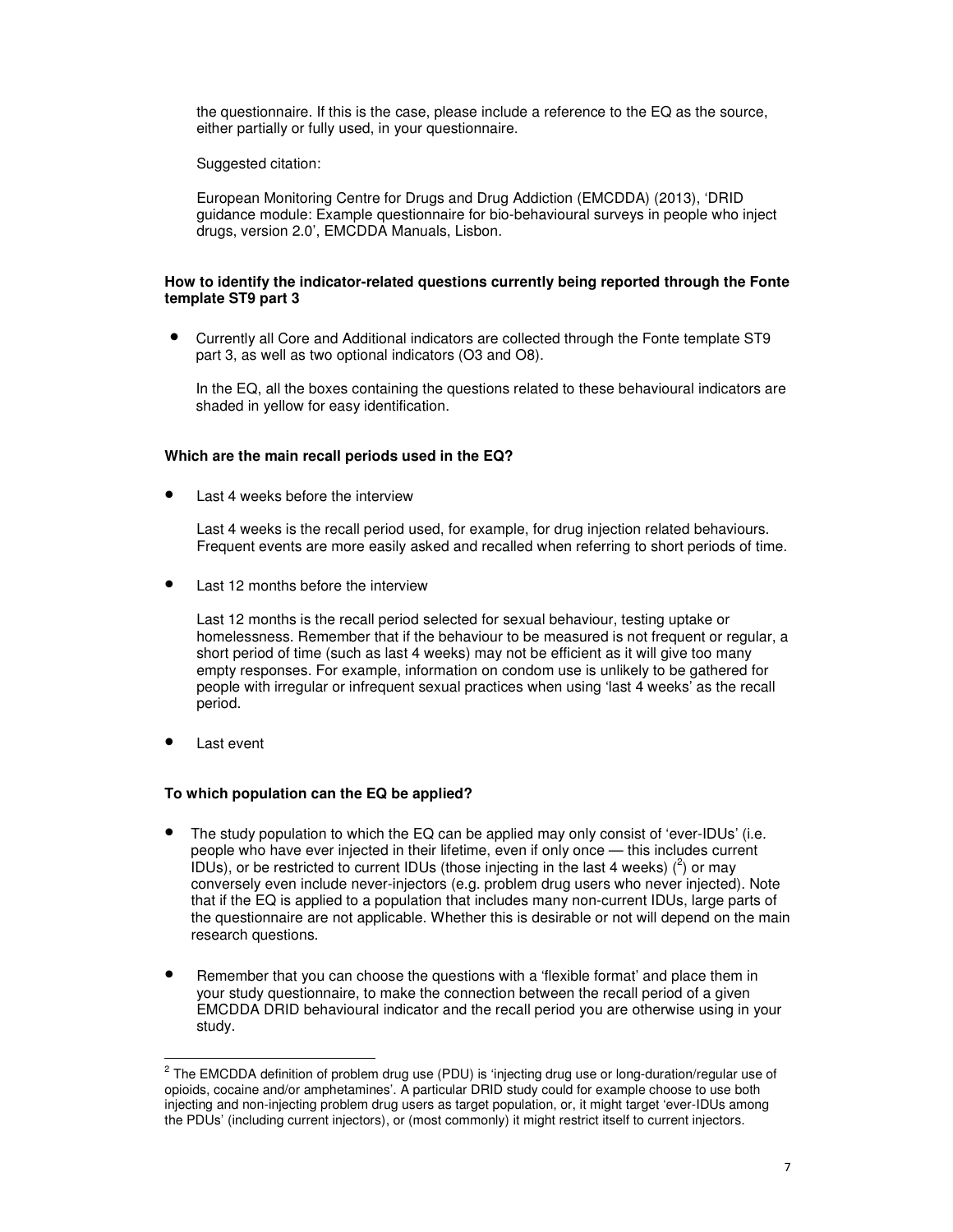### **What is the 'flexible format' and how does it work?**

The flexible format tries to provide a solution to the problem of comparability between surveys that use different recall periods for behavioural questions.

> Using the flexible format you can still use your own questionnaire with your recruitment criteria and specific recall periods, but can make your results comparable to some of the DRID EMCDDA ST9 indicators.

The flexible format in the DRID example questionnaire is presented in two ways:

1. A format that allows the researcher to place the occurrence of a given behaviour within a set of time frame categories.

Thus, for studies using recall periods that are different to those proposed by the 'EMCDDA DRID guidance module: Behavioural indicators for people who inject drugs' it is recommended that a question is included that, for some particular behaviours, allows for some limited comparisons.

Let's suppose that in your questionnaire you are using a recall period of 'last 12 months' for Indicator A7 (% opioid using ever-IDUs who were in opioid substitution therapy in the last 4 weeks), which uses a recall period of 4 weeks. Using the following flexible format would allow you to maintain your own recall period while still being able to compare with Indicator A7. In this case, by writing '12' in the dotted space your questionnaire will allow you to compare the percentage of participants that report the behaviour (opioid substitution treatment) in the last 4 weeks (Indicator A7) with the percentage of participants that report it

| Regarding opioid substitution                                                               | Within last 4 weeks                      |    |
|---------------------------------------------------------------------------------------------|------------------------------------------|----|
| treatment, have you been in this                                                            | Not in last 4 weeks, but in last  months | 2  |
| type of treatment either in the last 4                                                      | Before last  months                      | -3 |
| weeks, last  months or before?                                                              | Refused                                  | 8  |
| Read all options to the participant or<br>show the card. Tick the category that<br>applies. | Don't know/remember                      | 9  |

Simply write in the dotted space (…) the recall period that are you using in your survey for this question. Note that you could make a substitution by any recall period that you are using in your questionnaire — 6 months, 12 months or any other.

in the last 12 months. Note that the categories must be exclusive and exhaustive. Thus, you will be able to provide the data on indicator A7 to the EMCDDA regardless of the recall period that you were particularly interested in.

There are five questions with this specific format in the Example Questionnaire (QD07, QF11, QF17, QF23, QF27) and four of them are used in the following behavioural ST9 indicators included in Fonte:

Indicator C1: % current IDUs sharing used needles/syringes in the last 4 weeks (receiving or passing on) (QF11, QF23)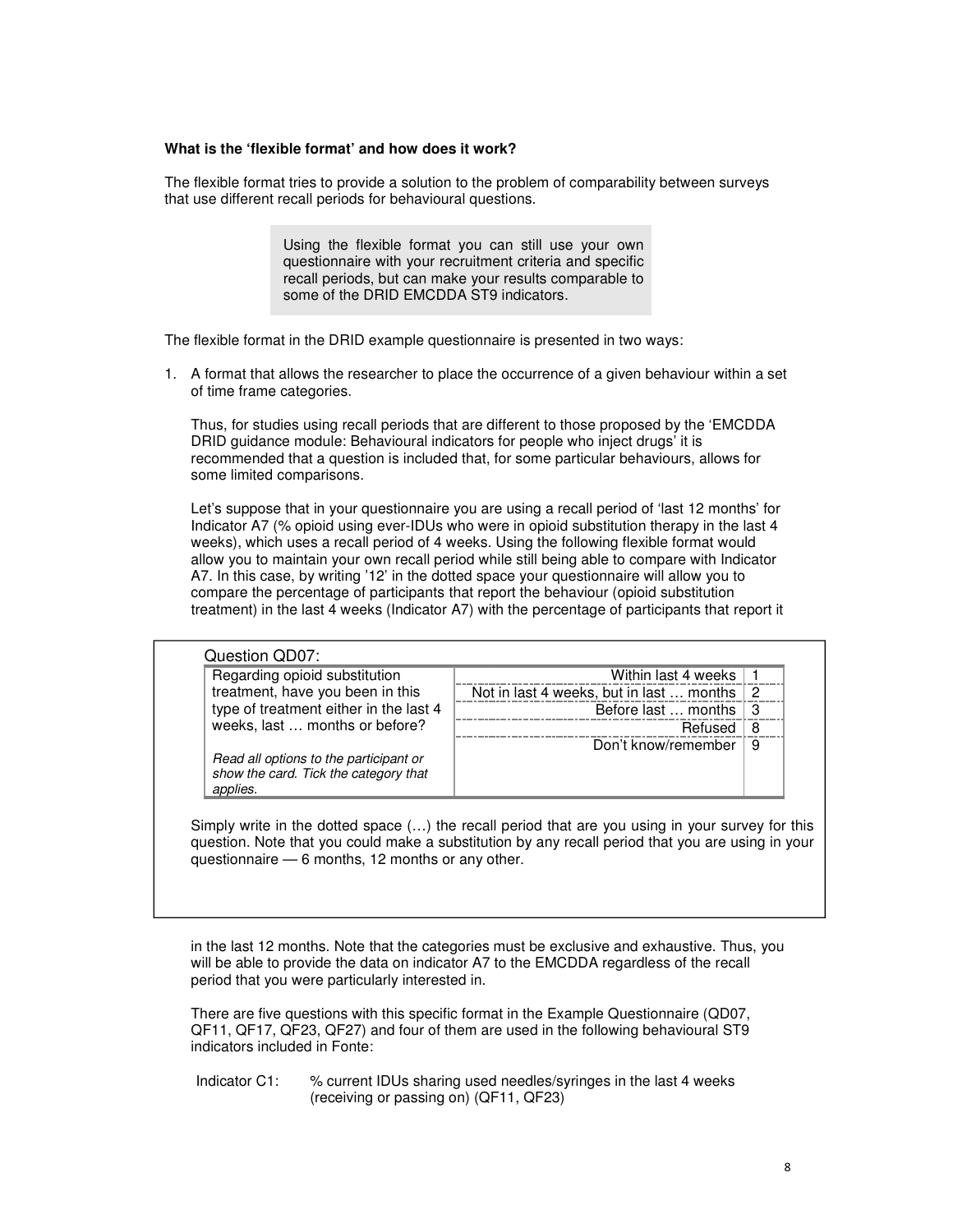- Indicator C2: % current IDUs sharing any used injecting paraphernalia in the last 4 weeks other than needles/syringes (using together, receiving or passing on) (QF17)
- Indicator A7 : % opioid using ever-IDUs who were in opioid substitution therapy in the last 4 weeks (QD07)
- 2. A format that, by asking the date of the last time that an event occurred, allows you to tailor the recall period.

In this way you can obtain the prevalence of a given behaviour in 4 weeks, 6 months, 12 months or any other time frame that you wish.

See the following two examples:

| Example 2.1                          |                         |      |
|--------------------------------------|-------------------------|------|
| When was the last time you had an    | Month /                 |      |
| HIV test?                            | Year/                   |      |
|                                      | <b>Refused M</b>        | 88   |
|                                      | <b>Refused Y</b>        | 8888 |
|                                      | Don't know/remember M   | 99   |
|                                      | Don't know/remember Y   | 9999 |
| What was the result of your last HIV | Negative                | 0    |
| test?                                | Positive                |      |
|                                      | Indeterminate           | 2    |
|                                      | Waiting for the results | l 3  |
|                                      | Refused                 | i 8  |
|                                      | Don't know/remember     | 9    |

### Example 2.2:

| When did you last inject a drug?                 | Day                            |      |
|--------------------------------------------------|--------------------------------|------|
| Write the date of the last injection. If it took | Month /<br>Year /              |      |
| place more than 4 weeks ago, then register only  | <b>Refused D</b>               | 88   |
| month and year.                                  | Refused M                      | 88   |
| If it occurred long time ago and he/she does not | <b>Refused Y</b>               | 8888 |
| remember the month, then register only the       | Don't know/remember D          | 99   |
| year.                                            | Don't know/remember M          | 99   |
|                                                  | Don't know/remember Y          | 9999 |
|                                                  |                                |      |
|                                                  | If she/he has not injected in  |      |
|                                                  | the last 4 weeks, then skip to |      |
|                                                  |                                |      |

There are nine questions with these specific types of flexible format in the Example Questionnaire (QD04, QF05, QI05, QI10, QJ02, QJO5, QJ07, QJ10, QK07) and three of them are used in the following core or additional behavioural ST9 indicators included in Fonte:

| Indicator C1:              | % current IDUs sharing used needles/syringes in the last 4 weeks<br>(receiving or passing on) (QF05)                                                           |
|----------------------------|----------------------------------------------------------------------------------------------------------------------------------------------------------------|
| Indicator C <sub>2</sub> : | % current IDUs sharing any used injecting paraphernalia in the last 4<br>weeks other than needles/syringes (using together, receiving or passing<br>on) (QF05) |
| Indicator C <sub>3</sub>   | % ever-IDUs, excluding known HIV-positives, who received an HIV test in<br>the last 12 months (QJ02)                                                           |
| Indicator C4               | % ever-IDUs, excluding known HCV-infected, who received an HCV test<br>in the last 12 months (QJ07)                                                            |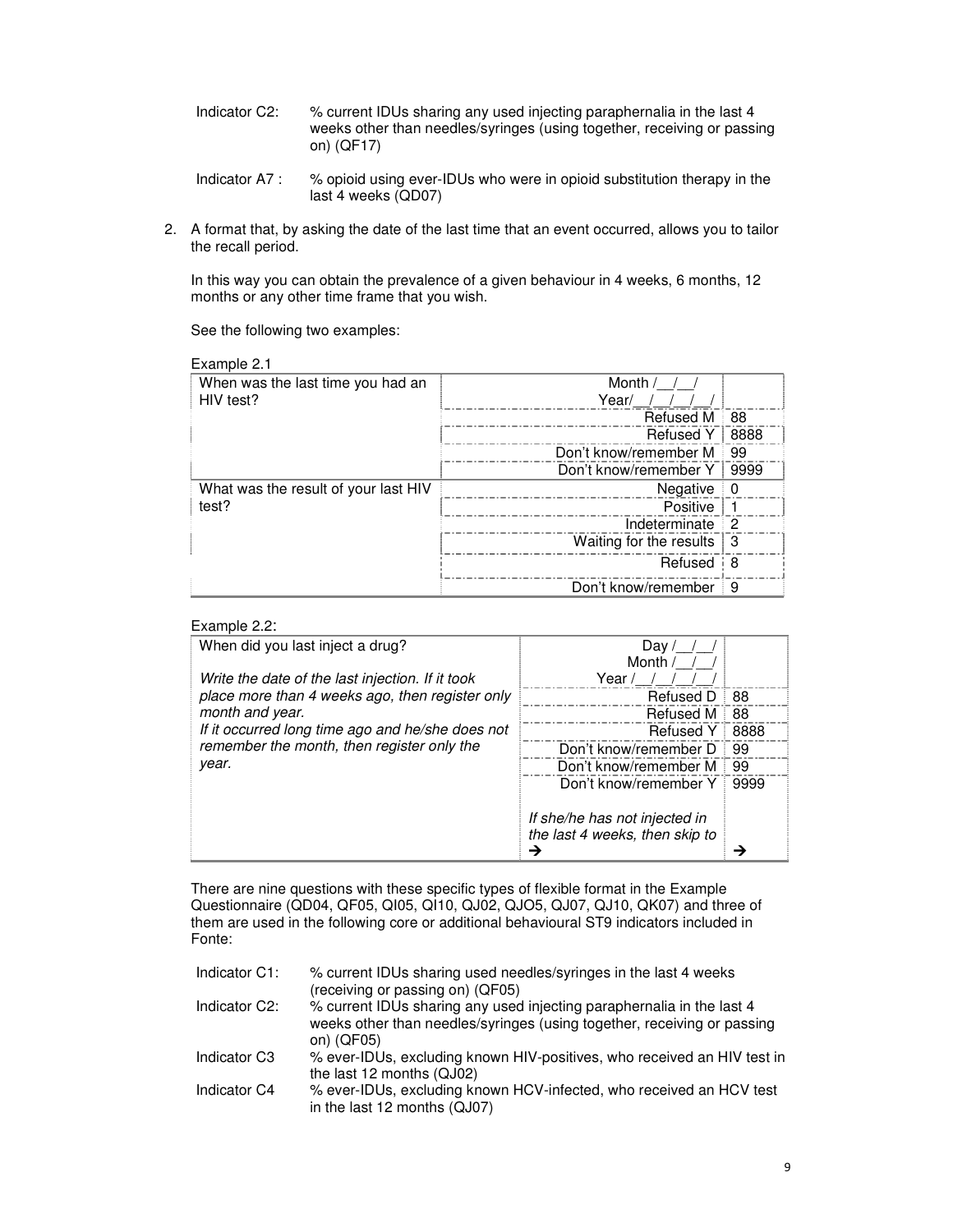| Indicator A1: | % current IDUs who report the use of a sterile needle/syringe the last time                                                   |
|---------------|-------------------------------------------------------------------------------------------------------------------------------|
|               | they injected (QF05)                                                                                                          |
| Indicator A2  | % current IDUs injecting once per day or more in the last 4 weeks (QF05)                                                      |
| Indicator A6  | % current IDUs who report having 15 or more sterile needles/syringes<br>available for personal use in the last 4 weeks (QF05) |
| Indicator O8  | Mean and median number of injections in the last 4 weeks, among current<br>IDUs (QF05)                                        |

The main drawback of the flexible format is that it cannot be used for those indicators related to the frequency of events, such as the percentage of current IDUs injecting once per day or more, in the last 4 weeks.

There is no evidence about the accuracy or reliability of this approach. Nevertheless, there is no apparent reason to think that it would be less accurate or reliable than the format that places a given recall period as a rigid time frame for a behavioural question.

> Even if you do not intend to use the DRID EMCDDA Example Questionnaire ↓ Please use the *flexible format* to design some of your questions and make your results comparable for some

### **How to build the indicators from the EQ questions**

indicators.

The instructions for the construction of the behavioural indicators are provided in the document 'DRID guidance module: Behavioural indicators for people who inject drugs' (EMCDDA, 2013), where specific references are made to the corresponding questions in the Example Questionnaire.

A very important issue, whether you are building the ST9 indicators from the EQ or selecting any other question or set of questions to include in your own measurement instrument, is that the existence of skips between questions should be kept in mind. Thus, in order to maintain a logical sequence in your questionnaire when incorporating one question or a group of questions, it is advised that you carefully review what the skips in the EQ mean in terms of design for your questionnaire.

If you select a complete section or the whole questionnaire, the skips between questions are already in place and you do not have to change them.

> When selecting a question or a set of questions from the EQ in order to include them in your own questionnaire, careful attention should be paid to the design of skips between questions.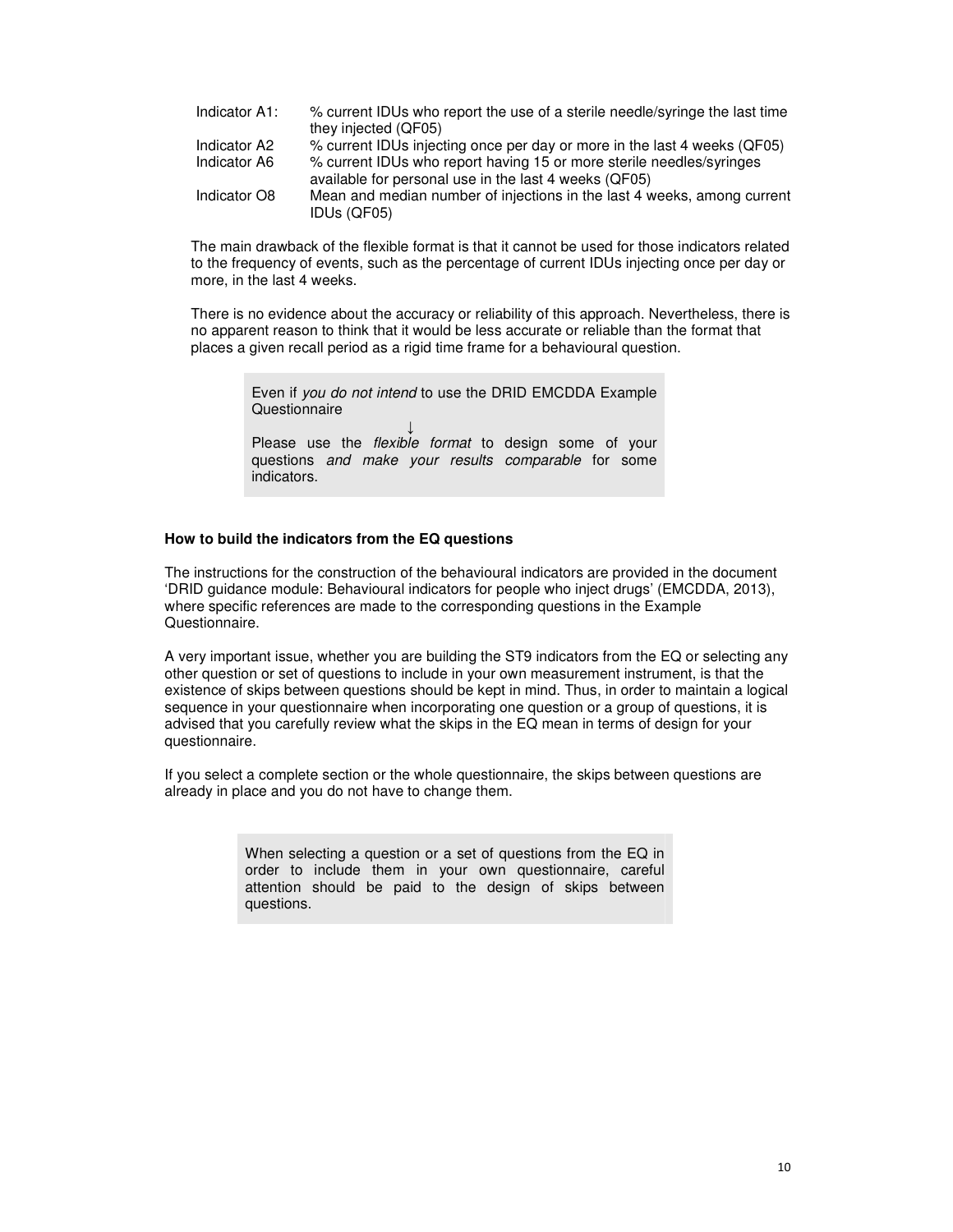## **EMCDDA DRID EXAMPLE QUESTIONNAIRE (EQ)**

### **1. Instructions to the interviewer** to apply the EQ

• Before asking questions, introduce yourself and the study. Obtaining informed consent is mandatory. For example:

'My name is …, and I'm working for …. We're interviewing people in order to find about …. [describe the objective of the study]. Have you been already interviewed in [cite the appropriate time period] for this study?'

If the respondent has been interviewed before during this round of surveys, do not interview this person again. Explain the reason, thank them and end the interview. If they have not been interviewed, continue:

'I'm going to ask you some very personal questions that some people find difficult to answer. Your answers are completely confidential. Your name will not be written on this form, and consequently it will never be used in connection with any of the information you tell me. You do not have to answer any questions that you do not want to answer, and you may end this interview at any time you want to. However, your honest answer to these questions will help us to better understand what people think, say and do about certain behaviours. We would greatly appreciate your help in responding this survey. The survey will take about XX minutes. Would you be willing to participate?' (FHI, 2000).

- All the instructions to the interviewer are in *italic*. The EQ includes two types of questions:
	- During the last 12 months, were you living with any of the following persons in the same household? Read all options to the participant or show the card. Tick all the categories that he/she mentions. I didn't live with anybody: Alone 01 <u>With partner(s)</u> = 02<br>With partner(s) 02<br>Notes that the partner of 02  $\frac{1}{2}$  With partner (s) and children  $\frac{1}{2}$  03 With my children only 04 With parents 05 With other relatives 06 With other adults/friends 07 Other, specify ………………………………. 08 Refused 88 Don't know/remember | 99
	- 1. Questions with pre-coded categories. For example:

- Circle the answer/s that apply to the respondent.
- When he/she refuses, does not know/remember, circle the corresponding option as well.
- Be aware of the number of categories that apply to each question. Some of them ask for more than one answer.
- When indicated, read the categories aloud.
- When indicated show the prompt card.
- 2. Questions where you should write a number. For example: During the last 4 weeks how many days did you inject? Number of days / / / Refused 88 Don't know/remember 99
	- $\rightarrow$  Use clear writing. Align the number on the right; i.e., if the answer is 5, then enter /0/5/. If you write  $\sqrt{5}/$  (leaving a blank on the right), it can be mistakenly registered as 50.
	- $\rightarrow$  When letters are required, please use capitals and write it verbatim.
- Every question should be read literally, following exactly the wording of the question and categories.

# **2. Instructions about coding and completeness:**

Code of the survey /\_\_/\_\_/\_\_/\_\_/ /\_\_/\_\_/\_\_/ /\_\_/\_\_/\_\_/ Participant's code Setting code Survey code

### **To be filled in at the end of the interview:**

Did the interviewer check the completeness of the questionnaire? Interviewer's name:

0 No 1 Yes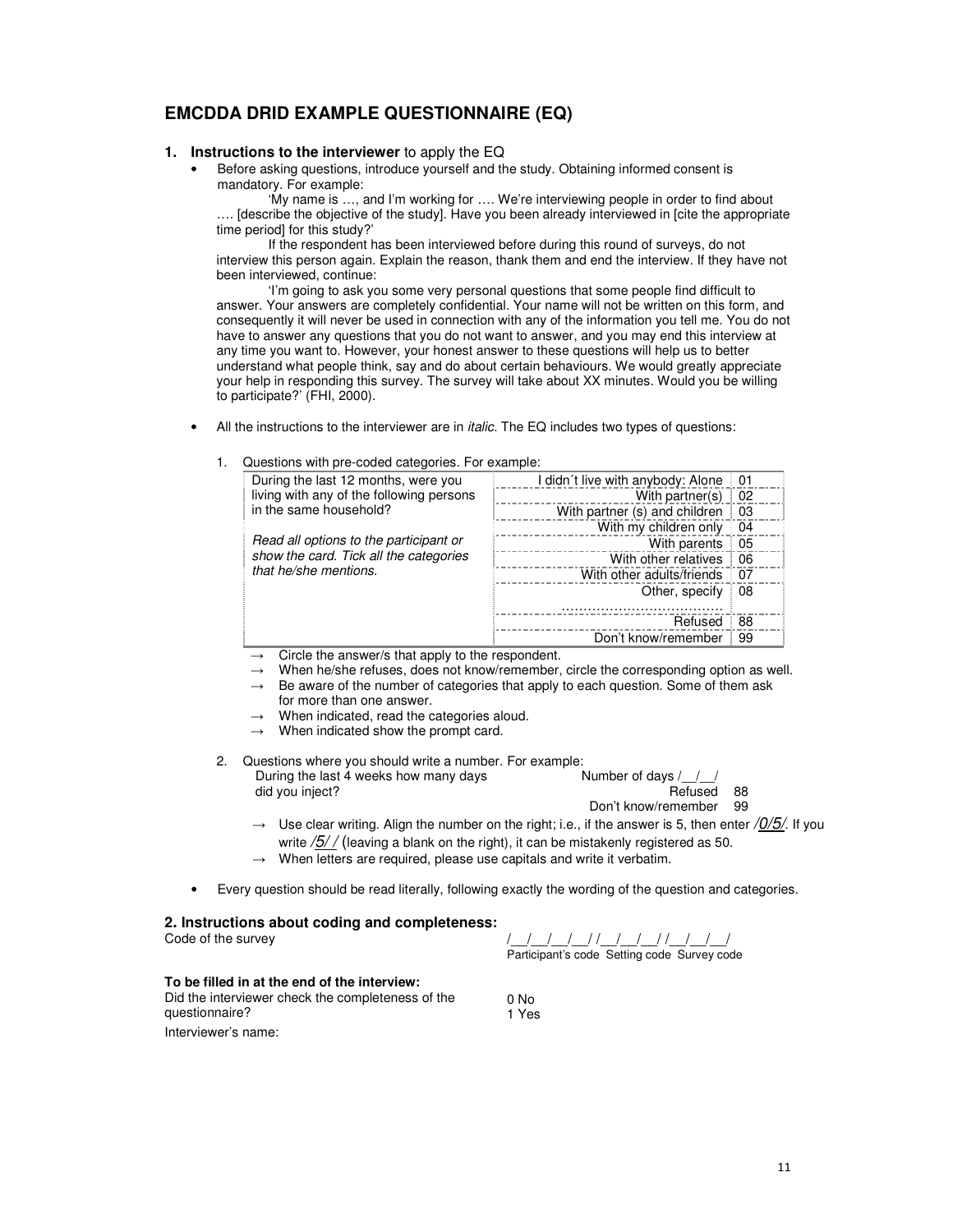## **EMCDDA DRID EXAMPLE QUESTIONNAIRE**

|    | Question<br>number | <b>Questions and filters</b>               |    |  | <b>Categories</b> |                      |                      |             |                | Skip to        |
|----|--------------------|--------------------------------------------|----|--|-------------------|----------------------|----------------------|-------------|----------------|----------------|
| QA | 01                 | Date of the interview<br>(DD/MM/YYYY)      |    |  | Year /            | <b>Month</b>         | Day /                |             |                |                |
| QA | 02                 | Interviewer code                           |    |  |                   |                      |                      |             |                |                |
| QA | 03                 | Participant code                           |    |  |                   |                      |                      |             |                |                |
| QA | 04                 | Setting code                               |    |  |                   |                      |                      |             |                |                |
| QA | 05                 | Survey code                                |    |  |                   |                      |                      |             |                |                |
| QA | 06                 | Written or oral informed consent           | No |  | $\Omega$          | $\rightarrow$ Reject |                      |             |                |                |
|    |                    |                                            |    |  |                   |                      |                      | Yes         | 1              |                |
| QA | 07                 | Biological sample taken                    |    |  |                   |                      |                      | No          | 0              |                |
|    |                    |                                            |    |  |                   |                      | Yes, blood           |             | 1              |                |
|    |                    |                                            |    |  |                   |                      |                      | Yes, saliva |                | $\overline{c}$ |
|    |                    |                                            |    |  |                   |                      | Yes, urine           |             | 3              |                |
|    |                    |                                            |    |  |                   |                      | Yes, other (specify) |             | $\overline{4}$ |                |
| QA | 08                 | Identification code of biological sample/s |    |  |                   |                      |                      |             |                |                |
|    |                    | Stick the label/s here.                    |    |  |                   |                      |                      |             |                |                |
|    |                    |                                            |    |  |                   |                      |                      |             |                |                |
|    |                    |                                            |    |  |                   |                      |                      |             |                |                |

|                 | Question<br>number | Questions and filters                                                                                                                                                                             | <b>Categories</b> |          | Skip to              |
|-----------------|--------------------|---------------------------------------------------------------------------------------------------------------------------------------------------------------------------------------------------|-------------------|----------|----------------------|
|                 |                    | This is a very important section as it decides who will be entered in the study. No categories for Refused or Don't<br>know/remember are included. Recruitment depends on the selection criteria. |                   |          |                      |
| $\overline{OB}$ | 01                 | Have you ever injected drugs for a non-                                                                                                                                                           | <b>No</b>         | $\Omega$ | $\rightarrow$ Reject |
|                 |                    | medical purpose, even if once?                                                                                                                                                                    | <b>Yes</b>        |          |                      |
| QB.             | 02                 | Have you used heroin, methadone or other                                                                                                                                                          | No                | $\Omega$ |                      |
|                 |                    | opioids and/or cocaine, amphetamines or<br>any other illegal drug in the last 12<br>months?<br>Note that this question refers to any route<br>of administration                                   | Yes               |          |                      |
| QB              | 03                 | Have you injected any drug in the last 12                                                                                                                                                         | No                | $\Omega$ |                      |
|                 |                    | months, even if once?                                                                                                                                                                             | Yes               |          |                      |
| QB              | 04                 | Have you injected any drug in the last 4                                                                                                                                                          | No.               | $\Omega$ |                      |
|                 |                    | weeks, even if once?                                                                                                                                                                              | Yes               |          |                      |
| QB              | 05                 | Have you been interviewed for this study                                                                                                                                                          | No.               | $\Omega$ |                      |
|                 |                    | before?                                                                                                                                                                                           | Yes               |          | $\rightarrow$ Reject |

|                    | <b>SECTION C: SOCIO-DEMOGRAPHIC CHARACTERISTICS</b> |                              |                   |  |                |  |  |  |  |
|--------------------|-----------------------------------------------------|------------------------------|-------------------|--|----------------|--|--|--|--|
| Question<br>number |                                                     | <b>Questions and filters</b> | <b>Categories</b> |  | <b>Skip to</b> |  |  |  |  |
|                    |                                                     |                              |                   |  |                |  |  |  |  |
| $\overline{a}$     | 01                                                  | What is your date of birth?  | Dav               |  |                |  |  |  |  |
|                    |                                                     | (DD/MM/YYYY)                 | Month             |  |                |  |  |  |  |
|                    |                                                     |                              | Year              |  |                |  |  |  |  |

<u> 1989 - Johann Stoff, amerikansk politiker (d. 1989)</u>

÷,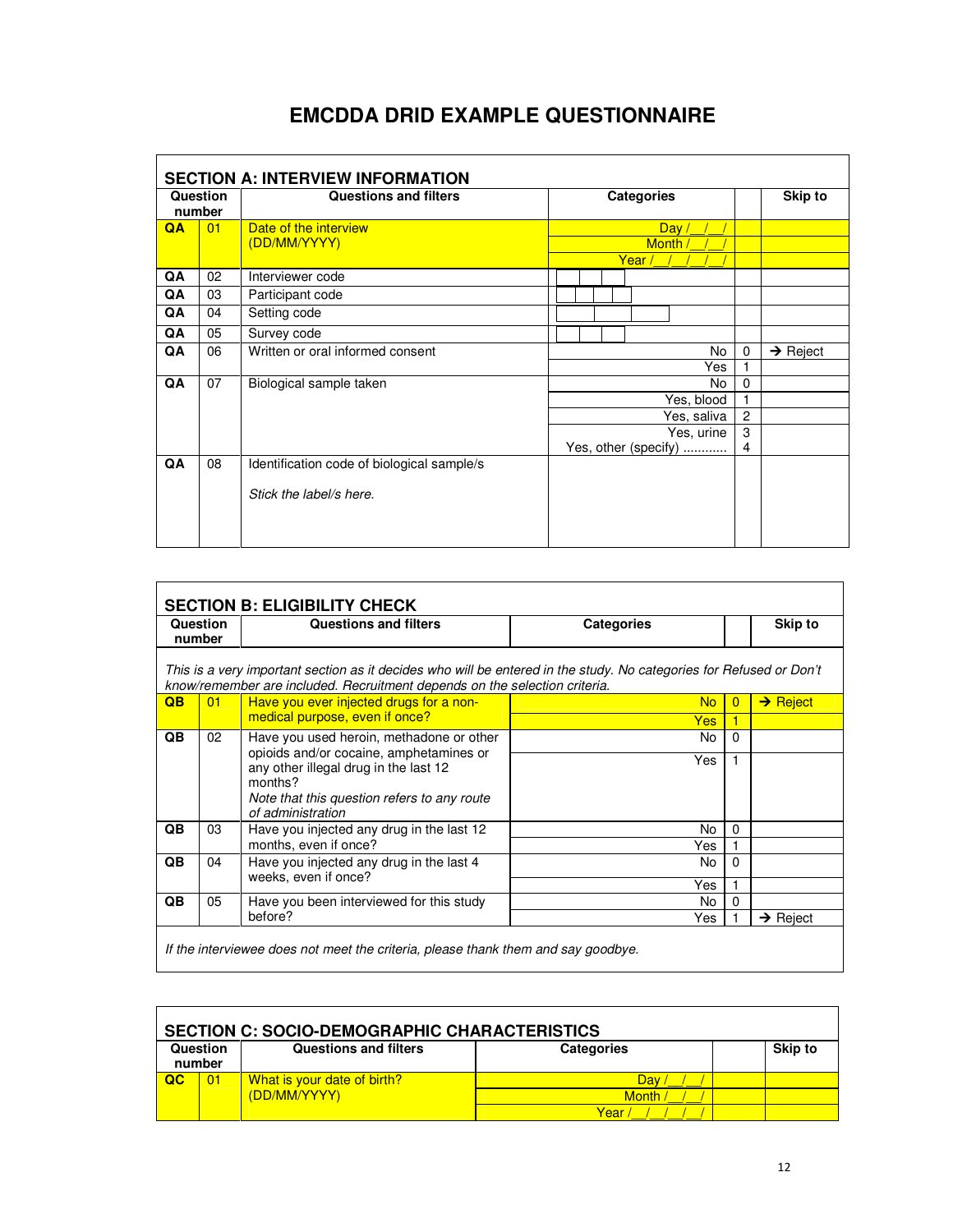|                         |    |                                                                                  | <b>Refused D</b>                   | 88             |                    |
|-------------------------|----|----------------------------------------------------------------------------------|------------------------------------|----------------|--------------------|
|                         |    |                                                                                  | <b>Refused M</b>                   | 88             |                    |
|                         |    |                                                                                  | <b>Refused Y</b>                   | 8888           |                    |
|                         |    |                                                                                  | Don't know/remember D              | 99             |                    |
|                         |    |                                                                                  | Don't know/remember M              | 99             |                    |
|                         |    |                                                                                  | Don't know/remember Y              | 9999           |                    |
| $\overline{\mathbf{c}}$ | 02 | What is your sex?                                                                | <b>Male</b>                        | 1              |                    |
|                         |    | Register sex/gender or ask in case of                                            | Female                             | $\overline{2}$ |                    |
|                         |    | doubt                                                                            | Transsexual/transgender            | 3              |                    |
|                         |    |                                                                                  | <b>Refused</b>                     | $\overline{8}$ |                    |
| $\overline{\mathbf{Q}}$ | 03 | In which country were you born?                                                  | <b>Country of study</b>            | 001            | $\rightarrow$ QC05 |
|                         |    |                                                                                  | Another country                    | 002            |                    |
|                         |    | Tick 001 or write the country in block                                           | .                                  | 888            |                    |
|                         |    | letters.                                                                         | <b>Refused</b>                     |                |                    |
|                         |    |                                                                                  | Don't know/remember                | 999            |                    |
|                         |    |                                                                                  | Leave blank for coding: /          |                |                    |
|                         |    |                                                                                  |                                    |                |                    |
| QC                      | 04 | How long in total have you been                                                  | Number of months / /               |                |                    |
|                         |    | living in this country? If you have not<br>been living here continuously, please | Number of years /<br>Refused M     |                |                    |
|                         |    | estimate the total time.                                                         | <b>Refused Y</b>                   | 88<br>88       |                    |
|                         |    |                                                                                  | Don't know/ remember M             | 99             |                    |
|                         |    | This refers to the country where the                                             | Don't know/remember Y              | 99             |                    |
|                         |    | study is carried out.                                                            |                                    |                |                    |
|                         |    |                                                                                  |                                    |                |                    |
| QC                      | 05 | Which is your nationality/ies                                                    | Nationality 1:                     |                |                    |
|                         |    |                                                                                  | Nationality 2:                     |                |                    |
|                         |    | Write in block letters.                                                          | Refused                            | 888            |                    |
|                         |    |                                                                                  | Don't know/remember                | 999            |                    |
|                         |    |                                                                                  | Leave blank for coding:            |                |                    |
|                         |    |                                                                                  | Nationality 1: / / / /             |                |                    |
| QC                      |    |                                                                                  | Nationality 2: / / /               |                |                    |
|                         | 06 | To what ethnic group do you think<br>you belong?                                 | Ethnic group:                      | 88             |                    |
|                         |    | Write in block letters.                                                          | Refused                            |                |                    |
|                         |    |                                                                                  | Don't know/remember                | 99             |                    |
|                         |    |                                                                                  | Leave blank for coding: / /        |                |                    |
| QC                      | 07 | In which country was your mother                                                 | Country of study                   | 001            |                    |
|                         |    | born?                                                                            | Another                            | 002            |                    |
|                         |    | Tick 001 or write the country in block                                           |                                    | 888            |                    |
|                         |    | letters.                                                                         | Refused                            |                |                    |
|                         |    |                                                                                  | Don't know/remember                | 999            |                    |
|                         |    |                                                                                  | Leave blank for coding: /          |                |                    |
| QC                      | 08 | In which country was your father                                                 | Country of study                   | 001            |                    |
|                         |    | born?                                                                            | Another country                    | 002            |                    |
|                         |    | Tick 001 or write the country in block                                           | Refused                            | 888            |                    |
|                         |    | letters.                                                                         | Don't know/remember                | 999            |                    |
|                         |    |                                                                                  | Leave blank for coding: /          |                |                    |
| QC                      | 09 | In which city have you mostly lived<br>during the last 12 months?                | City of study                      | 001<br>002     |                    |
|                         |    | Tick 001 or write the country in block                                           | Refused                            | 888            |                    |
|                         |    | letters.                                                                         | Don't know/remember                | 999            |                    |
|                         |    |                                                                                  | Leave blank for coding: / /        |                |                    |
| QC                      | 10 | How long have you been living                                                    | Number of months /                 |                |                    |
|                         |    | there?                                                                           | Number of years /                  |                |                    |
|                         |    |                                                                                  | <b>Refused M</b>                   | 88             |                    |
|                         |    |                                                                                  | <b>Refused Y</b>                   | 88             |                    |
|                         |    |                                                                                  | Don't know/remember M              | 99             |                    |
|                         |    |                                                                                  | Don't know/remember Y              | 99             |                    |
| QC                      | 11 | During the last 12 months, were you                                              | I didn't lived with anybody: Alone | 0              |                    |
|                         |    | living with any of the following                                                 | With partner(s)                    | $\mathbf{1}$   |                    |
|                         |    | persons in the same household?                                                   | With partner (s) and children      | $\overline{c}$ |                    |
|                         |    |                                                                                  | With my children only              | 3              |                    |
|                         |    | Read all options to the participant or                                           | With parents                       | 4              |                    |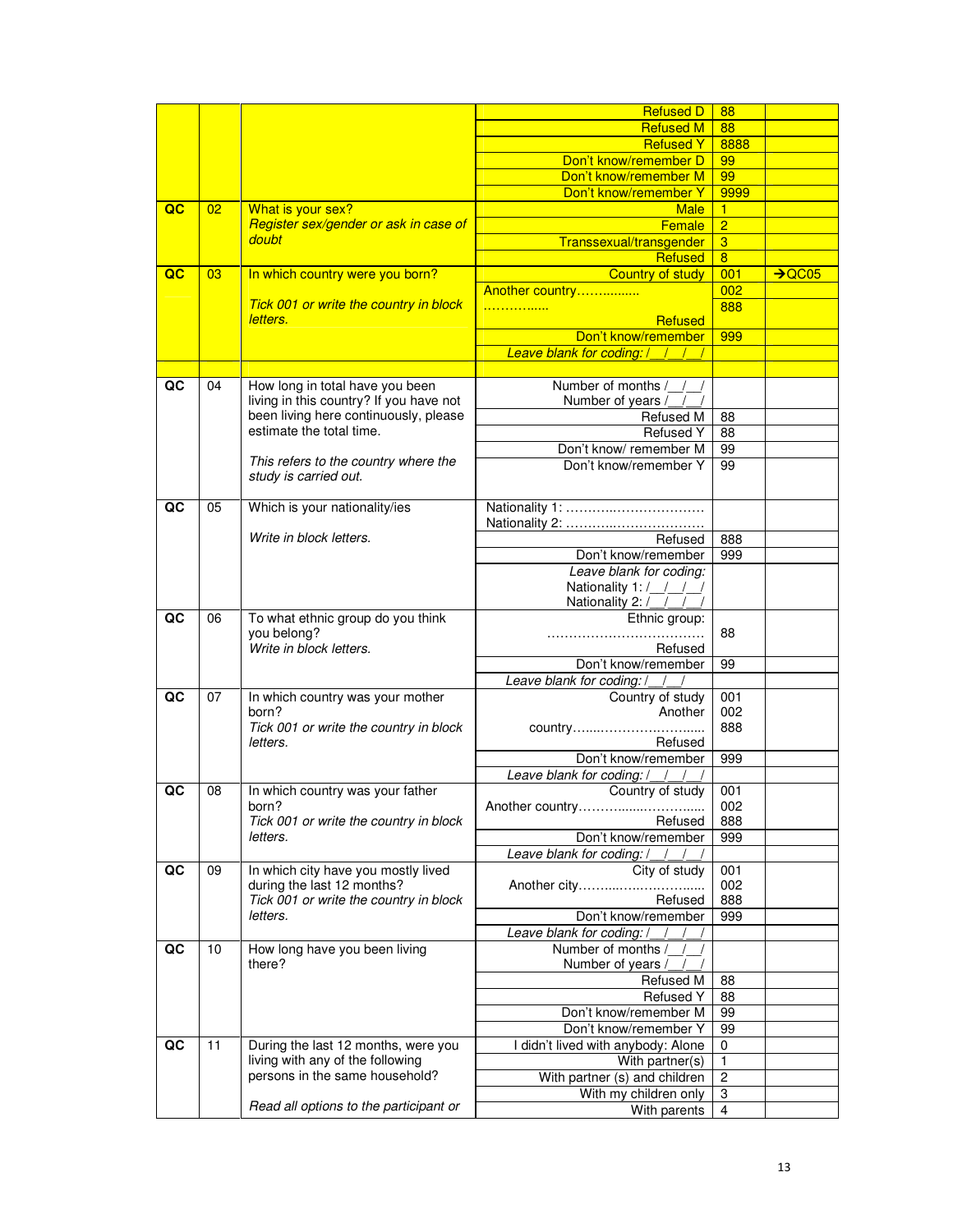|    |    | show the card. Tick all the categories | With other relatives                   | 5               |                    |
|----|----|----------------------------------------|----------------------------------------|-----------------|--------------------|
|    |    | that he/she mentions.                  | With other adults/friends              | 6               |                    |
|    |    |                                        | Other, please specify                  | 7               |                    |
|    |    |                                        | Refused                                | $\overline{8}$  |                    |
|    |    |                                        | Don't know/remember                    | $\overline{9}$  |                    |
| QC | 12 | During the last 12 months, where did   | In my own (or my spouse's or           | 01              |                    |
|    |    | you live most of the time?             | partner's) house or apartment          |                 |                    |
|    |    |                                        | In my parents' house or apartment      | $\overline{02}$ |                    |
|    |    | Read all options to the participant or | In friends' house, flat or apartment   | 03              |                    |
|    |    | show the card. Tick only one.          | In other relatives' house or apartment | 04              |                    |
|    |    |                                        | Hostel/hotel                           | 05              |                    |
|    |    |                                        | Squat                                  | 06              |                    |
|    |    |                                        | At open scenes (street, park, car,     | 07              |                    |
|    |    |                                        | etc.)                                  |                 |                    |
|    |    |                                        | In a therapeutic institution           | $\overline{08}$ |                    |
|    |    |                                        | In prison                              | 09              |                    |
|    |    |                                        | Other, please specify                  | 10              |                    |
|    |    |                                        | Refused                                | $\overline{88}$ | $\rightarrow$ QC14 |
|    |    |                                        | Don't know/remember                    | 99              | $\rightarrow$ QC14 |
| QC | 13 | How long were you living  (mention     | Number of months /                     |                 |                    |
|    |    | the answer given in the previous       | Number of years /                      |                 |                    |
|    |    | question)?                             | Refused M                              | 88              |                    |
|    |    |                                        | <b>Refused Y</b>                       | 88              |                    |
|    |    |                                        | Don't know/remember M                  | 99              |                    |
|    |    |                                        | Don't know/remember Y                  | 99              |                    |
| QC | 14 | What is the highest level of school    | Never went to school/never             | $\mathbf{1}$    | $\rightarrow$ QC16 |
|    |    | you have successfully completed?       | completed primary school               |                 |                    |
|    |    |                                        | Primary level                          | $\overline{c}$  |                    |
|    |    | Do not read the options.               | Low secondary level                    | $\overline{3}$  |                    |
|    |    |                                        | High secondary level                   | $\overline{4}$  |                    |
|    |    |                                        | <b>Higher level</b>                    | $\overline{5}$  |                    |
|    |    |                                        | Refused                                | $\overline{8}$  |                    |
|    |    |                                        | Don't know/remember                    | 9               |                    |
| QC | 15 | How many years of full-time            | Number of years /                      |                 |                    |
|    |    | education have you completed?          | Refused                                | 88              |                    |
|    |    |                                        | Don't know/remember                    | 99              |                    |
| QC | 16 | In the last 12 months, which ones of   | Employment (full or part time)         | 01              |                    |
|    |    | the following sources of money did     | Social/government benefits             | 02              |                    |
|    |    | you use to live on?                    | Parents                                | $\overline{03}$ |                    |
|    |    |                                        | Partner(s)                             | 04              |                    |
|    |    | Read all options to the participant or | Relatives/friends                      | 05              |                    |
|    |    | show the card. Tick all the categories | Sex for money/prostitution             | 06              |                    |
|    |    | that he/she mentions. Ask if there     | Theft, robbing or stealing             | $\overline{07}$ |                    |
|    |    | were any other.                        | Street begging                         | 08              |                    |
|    |    |                                        | Selling drugs                          | 09              |                    |
|    |    |                                        | Other, please specify                  | 10              |                    |
|    |    |                                        | Refused                                | $\overline{88}$ |                    |
|    |    |                                        | Don't know/remember                    | 99              |                    |
|    |    |                                        |                                        |                 |                    |

| <b>SECTION D: DRUG TREATMENT AND NEEDLE AND SYRINGE PROGRAMMES</b> |                                                                                                                                                                                                                                                                                                                                                                                                                                                                                   |                                         |                   |   |                    |  |  |  |
|--------------------------------------------------------------------|-----------------------------------------------------------------------------------------------------------------------------------------------------------------------------------------------------------------------------------------------------------------------------------------------------------------------------------------------------------------------------------------------------------------------------------------------------------------------------------|-----------------------------------------|-------------------|---|--------------------|--|--|--|
|                                                                    | Question                                                                                                                                                                                                                                                                                                                                                                                                                                                                          | <b>Questions and filters</b>            | <b>Categories</b> |   | <b>Skip to</b>     |  |  |  |
|                                                                    | number                                                                                                                                                                                                                                                                                                                                                                                                                                                                            |                                         |                   |   |                    |  |  |  |
|                                                                    | Read to the participant:<br>Treatment is an activity that directly targets people who have problems with their drug use and which aims to<br>improve the psychological, medical or social state of individuals who seek help for their drug problems. Those<br>programmes that are exclusively concerned with making syringes available, disseminating information or just<br>providing testing for diagnosing health problems are not considered here as drug treatment centres. |                                         |                   |   |                    |  |  |  |
| <b>QD</b>                                                          | 01                                                                                                                                                                                                                                                                                                                                                                                                                                                                                | Have you ever received any treatment    | No                |   | $\rightarrow$ QD08 |  |  |  |
|                                                                    |                                                                                                                                                                                                                                                                                                                                                                                                                                                                                   | intended to modify, reduce or stop your | Yes               |   |                    |  |  |  |
|                                                                    |                                                                                                                                                                                                                                                                                                                                                                                                                                                                                   | drug use? Please include if you are in  | Refused           | 8 | $\rightarrow$ OD08 |  |  |  |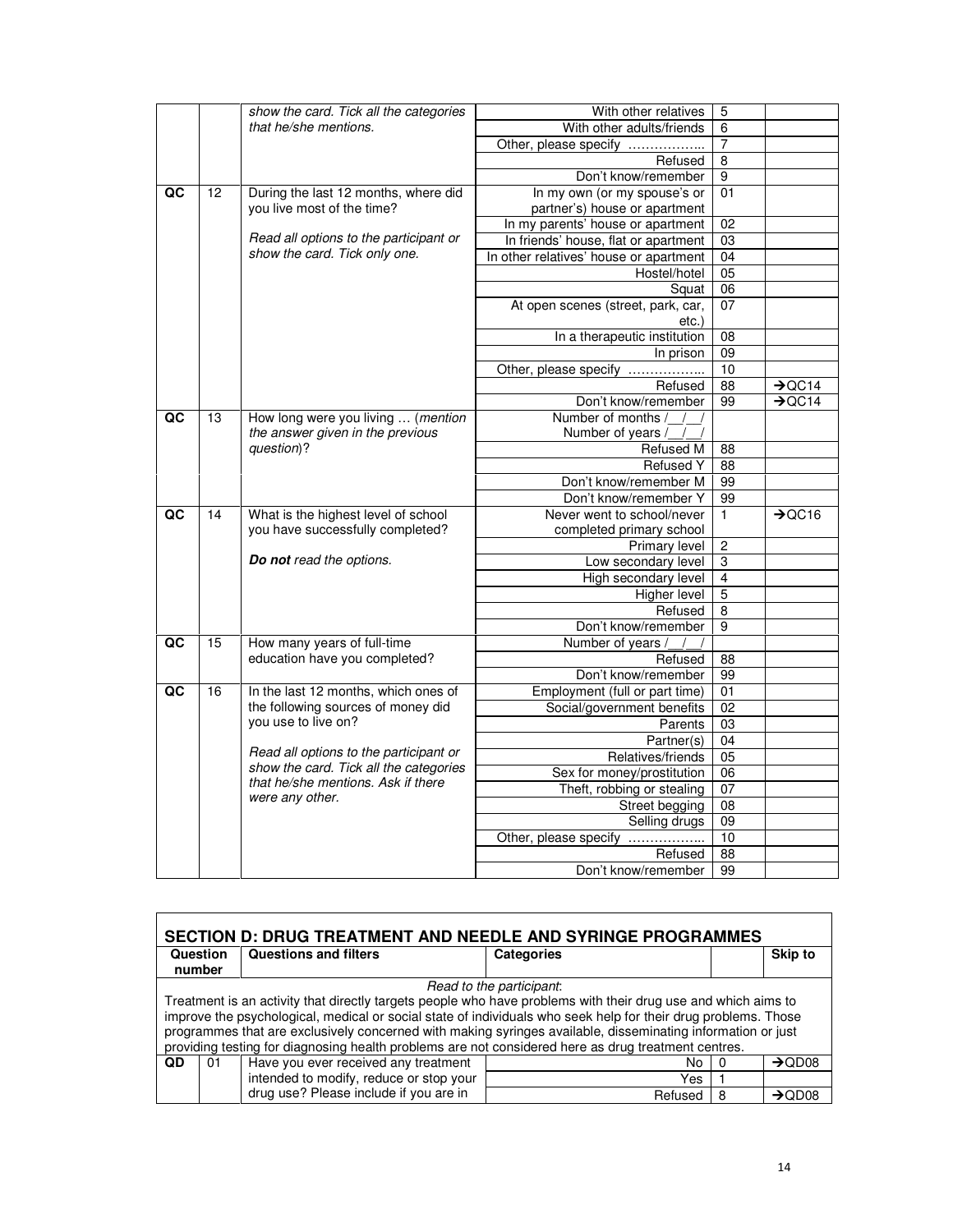|    |    | treatment now and do not include<br>attempts on your own without<br>professional help.                                                    | Don't know/remember                            | 9                 | $\rightarrow$ QD08 |
|----|----|-------------------------------------------------------------------------------------------------------------------------------------------|------------------------------------------------|-------------------|--------------------|
| QD | 02 | How many times were you admitted to                                                                                                       | Number of times                                |                   |                    |
|    |    | drug treatment?                                                                                                                           | Refused                                        | 88                |                    |
|    |    |                                                                                                                                           | Don't know/remember                            | 99                |                    |
| QD | 03 | When was the first time that you were<br>admitted to drug treatment? Please tell                                                          | Month /<br>Year $/$ / $/$                      |                   |                    |
|    |    | me the month and the year.                                                                                                                | Refused M                                      | 88                |                    |
|    |    |                                                                                                                                           | <b>Refused Y</b>                               | 8888<br>99        |                    |
|    |    |                                                                                                                                           | Don't know/remember M<br>Don't know/remember Y | 9999              |                    |
| QD | 04 | When were you last admitted to drug                                                                                                       | Month /                                        |                   |                    |
|    |    | treatment? Please tell me the month                                                                                                       | Year $/$ / /                                   |                   |                    |
|    |    | and the year.                                                                                                                             | Refused M                                      | 88                |                    |
|    |    |                                                                                                                                           | Refused Y                                      | 8888              |                    |
|    |    |                                                                                                                                           | Don't know/remember M                          | 99                |                    |
|    |    |                                                                                                                                           | Don't know/remember Y                          | 9999              |                    |
| QD | 05 | Are you currently receiving any<br>treatment intended to modify, reduce                                                                   | No.<br>Yes                                     | 0<br>$\mathbf{1}$ |                    |
|    |    | or stop your drug use?                                                                                                                    | Refused                                        | 8                 |                    |
|    |    |                                                                                                                                           | Don't know/remember                            | 9                 |                    |
| QD | 06 | Have you ever received any of the                                                                                                         | Drug-free inpatient                            |                   |                    |
|    |    | following types of treatment? Please                                                                                                      | Drug-free outpatient                           | $\overline{2}$    |                    |
|    |    | include any treatment you are currently                                                                                                   | Opioid substitution inpatient                  | 3                 |                    |
|    |    | receiving, and do not include attempts<br>on your own without professional help.                                                          | Opioid substitution outpatient                 | $\overline{4}$    |                    |
|    |    |                                                                                                                                           | Other, specify                                 | $\overline{5}$    |                    |
|    |    |                                                                                                                                           | Refused<br>Don't know/remember                 | 8<br>9            |                    |
|    |    | Read all options to the participant or<br>show the card. Tick all the categories<br>that he/she mentions. Ask if there were<br>any other. |                                                |                   |                    |
|    |    | If he/she has NOT mentioned opioid<br>substitution (either inpatient or<br>outpatient) SKIP TO → QD08                                     |                                                |                   |                    |
| QD | 07 | <b>Regarding opioid substitution</b>                                                                                                      | <b>Within last 4 weeks</b>                     | $\mathbf{1}$      |                    |
|    |    | treatment, have you been in this type<br>of treatment either in the last 4 weeks,                                                         | Not in last 4 weeks, but in last               | $\overline{2}$    |                    |
|    |    | last  months or before?                                                                                                                   | months<br>Before last  months                  | $\overline{3}$    |                    |
|    |    | Read all options to the participant or                                                                                                    | <b>Refused</b>                                 | $\overline{8}$    |                    |
|    |    | show the card. Tick the category that                                                                                                     | Don't know/remember                            | 9                 |                    |
|    |    | applies.                                                                                                                                  |                                                |                   |                    |
| QD | 08 | Have you ever used the services of a<br>needle and syringe programme?                                                                     | $No$ 0<br>Yes                                  | $\mathbf{1}$      | $\rightarrow$ QD10 |
|    |    |                                                                                                                                           | Refused                                        | 8                 | $\rightarrow$ QD10 |
|    |    |                                                                                                                                           | Don't know/remember                            | 9                 | $\rightarrow$ QD10 |
| QD | 09 | Have you used the services of a                                                                                                           | No                                             | 0                 |                    |
|    |    | needle and syringe programme in the                                                                                                       | Yes                                            |                   |                    |
|    |    | last 4 weeks?                                                                                                                             | Refused                                        | 8                 |                    |
|    |    |                                                                                                                                           | Don't know/remember                            | 9                 |                    |
| QD | 10 | Have you ever used a safer injection<br>facility? Include your attendance at                                                              | No                                             | 0                 | $\rightarrow$ QE01 |
|    |    | these facilities in any country.                                                                                                          | Yes<br>Refused                                 | 8                 | $\rightarrow$ QE01 |
|    |    |                                                                                                                                           | Don't know/remember                            | 9                 | $\rightarrow$ QE01 |
|    |    | If necessary, clarify the term 'safer<br>injection facility'.                                                                             |                                                |                   |                    |
| QD | 11 | Have you used a safer injection facility                                                                                                  | No                                             | 0                 |                    |
|    |    | in the last 4 weeks? Include your                                                                                                         | Yes                                            | $\mathbf{1}$      |                    |
|    |    | attendance at these facilities in any<br>country.                                                                                         | Refused                                        | 8                 |                    |
|    |    |                                                                                                                                           | Don't know/remember                            | 9                 |                    |
|    |    | If necessary, clarify the 'term safer<br>injection facility'.                                                                             |                                                |                   |                    |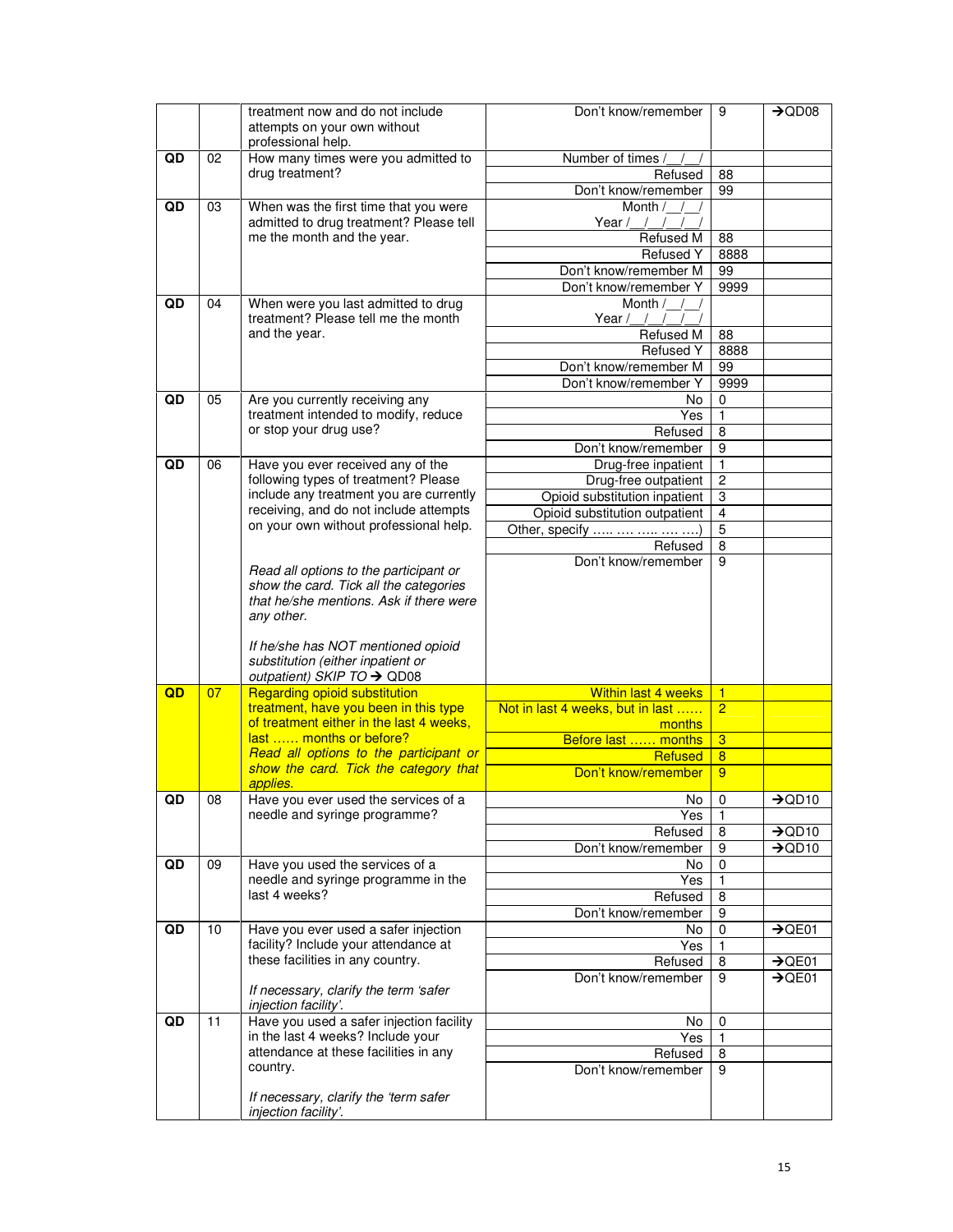|    |                    | <b>SECTION E: DRUG USE</b>                                                            |                                |                  |                    |
|----|--------------------|---------------------------------------------------------------------------------------|--------------------------------|------------------|--------------------|
|    | Question<br>number | <b>Questions and filters</b>                                                          | <b>Categories</b>              |                  | <b>Skip to</b>     |
| QE | 01                 | Have you used powder cocaine and                                                      | No.                            | 0                | $\rightarrow$ QE05 |
|    |                    | heroin mixed together in the last 12                                                  | Yes                            | 1                |                    |
|    |                    | months?                                                                               | Refused                        | 8                | $\rightarrow$ QE05 |
|    |                    | Note that in this section changes are<br>made to the recall periods of the            | Don't know/remember            | 9                | $\rightarrow$ QE05 |
|    |                    | questions. Some refer to the last 12                                                  |                                |                  |                    |
|    |                    | months and others to the last 4 weeks.                                                |                                |                  |                    |
|    |                    | Emphasising these time periods is                                                     |                                |                  |                    |
|    |                    | recommended, to avoid confusion by the<br>participant.                                |                                |                  |                    |
|    |                    |                                                                                       |                                |                  |                    |
| QE | 02 <sub>2</sub>    | Have you used powder cocaine and                                                      | No.                            | $\overline{0}$   | $\rightarrow$ QE05 |
|    |                    | heroin mixed together in the last 4                                                   | <b>Yes</b>                     | $\overline{1}$   |                    |
|    |                    | weeks?                                                                                | Refused                        | 8                | $\rightarrow$ QE05 |
|    |                    |                                                                                       | Don't know/remember            | 9                | $\rightarrow$ QE05 |
| QE | 03                 | Have you injected the mixture of powder                                               | No.                            | 0                | $\rightarrow$ QE05 |
|    |                    | cocaine and heroin in the last 4 weeks?                                               | Yes                            | 1                |                    |
|    |                    |                                                                                       | Refused                        | 8                | $\rightarrow$ QE05 |
|    |                    |                                                                                       | Don't know/remember            | 9                | $\rightarrow$ QE05 |
| QE | 04                 | How many days in total have you<br>injected it in the last 4 weeks?                   | Days /                         |                  |                    |
|    |                    |                                                                                       | Refused<br>Don't know/remember | 88<br>99         |                    |
| QE | 05                 | Have you used crack cocaine and                                                       | No.                            | 0                | $\rightarrow$ QE09 |
|    |                    | heroin mixed together in the last 12                                                  | Yes                            | 1                |                    |
|    |                    | months?                                                                               | Refused                        | 8                | $\rightarrow$ QE09 |
|    |                    |                                                                                       | Don't know/remember            | 9                | $\rightarrow$ QE09 |
| QE | 06                 | Have you used crack cocaine and heroin                                                | No                             | $\overline{0}$   | $\rightarrow$ QE09 |
|    |                    | mixed together in the last 4 weeks?                                                   | Yes                            | $\overline{1}$   |                    |
|    |                    |                                                                                       | Refused                        | 8                | $\rightarrow$ QE09 |
|    |                    |                                                                                       | Don't know/remember            | 9                | $\rightarrow$ QE09 |
| QE | 07                 | Have you injected the mixture of crack<br>cocaine and heroin in the last 4 weeks?     | No.                            | 0                | $\rightarrow$ QE09 |
|    |                    |                                                                                       | Yes<br>Refused                 | 1<br>8           | $\rightarrow$ QE09 |
|    |                    |                                                                                       | Don't know/remember            | 9                | $\rightarrow$ QE09 |
| QE | 08                 | How many days in total have you                                                       | Days                           |                  |                    |
|    |                    | injected it in the last 4 weeks?                                                      | Refused                        | 88               |                    |
|    |                    |                                                                                       | Don't know/remember            | 99               |                    |
| QE | 09                 | Have you used heroin alone, without                                                   | No                             | $\mathbf 0$      | $\rightarrow$ QE13 |
|    |                    | mixing it together with any other drug,<br>in the last 12 months?                     | Yes<br>Refused                 | 1<br>8           | $\rightarrow$ QE13 |
|    |                    |                                                                                       | Don't know/remember            | 9                | $\rightarrow$ QE13 |
| QE | 10                 | Have you used heroin alone, without                                                   | No.                            | $\overline{0}$   | $\rightarrow$ QE13 |
|    |                    | mixing it together with any other drug, in                                            | <b>Yes</b>                     | 1                |                    |
|    |                    | the last 4 weeks?                                                                     | Refused                        | 8                | $\rightarrow$ QE13 |
|    |                    |                                                                                       | Don't know/remember            | 9                | $\overline{)$ QE13 |
| QE | 11                 | Have you injected heroin alone, without<br>mixing it together with any other drug, in | No.<br>Yes                     | $\mathbf 0$<br>1 | $\rightarrow$ QE13 |
|    |                    | the last 4 weeks?                                                                     | Refused                        | 8                | $\rightarrow$ QE13 |
|    |                    |                                                                                       | Don't know/remember            | 9                | $\rightarrow$ QE13 |
| QE | 12                 | How many days in total have you                                                       | Days /                         |                  |                    |
|    |                    | injected heroin alone, without mixing it                                              | Refused                        | 88               |                    |
|    |                    | together with any other drug, in the last 4<br>weeks?                                 | Don't know/remember            | 99               |                    |
| QE | 13                 | Have you used powder cocaine alone,                                                   | No.                            | 0                | $\rightarrow$ QE17 |
|    |                    | without mixing it together with any                                                   | Yes                            | 1                |                    |
|    |                    | other drug, in the last 12 months?                                                    | Refused                        | 8                | $\rightarrow$ QE17 |
|    |                    |                                                                                       | Don't know/remember            | 9                | $\rightarrow$ QE17 |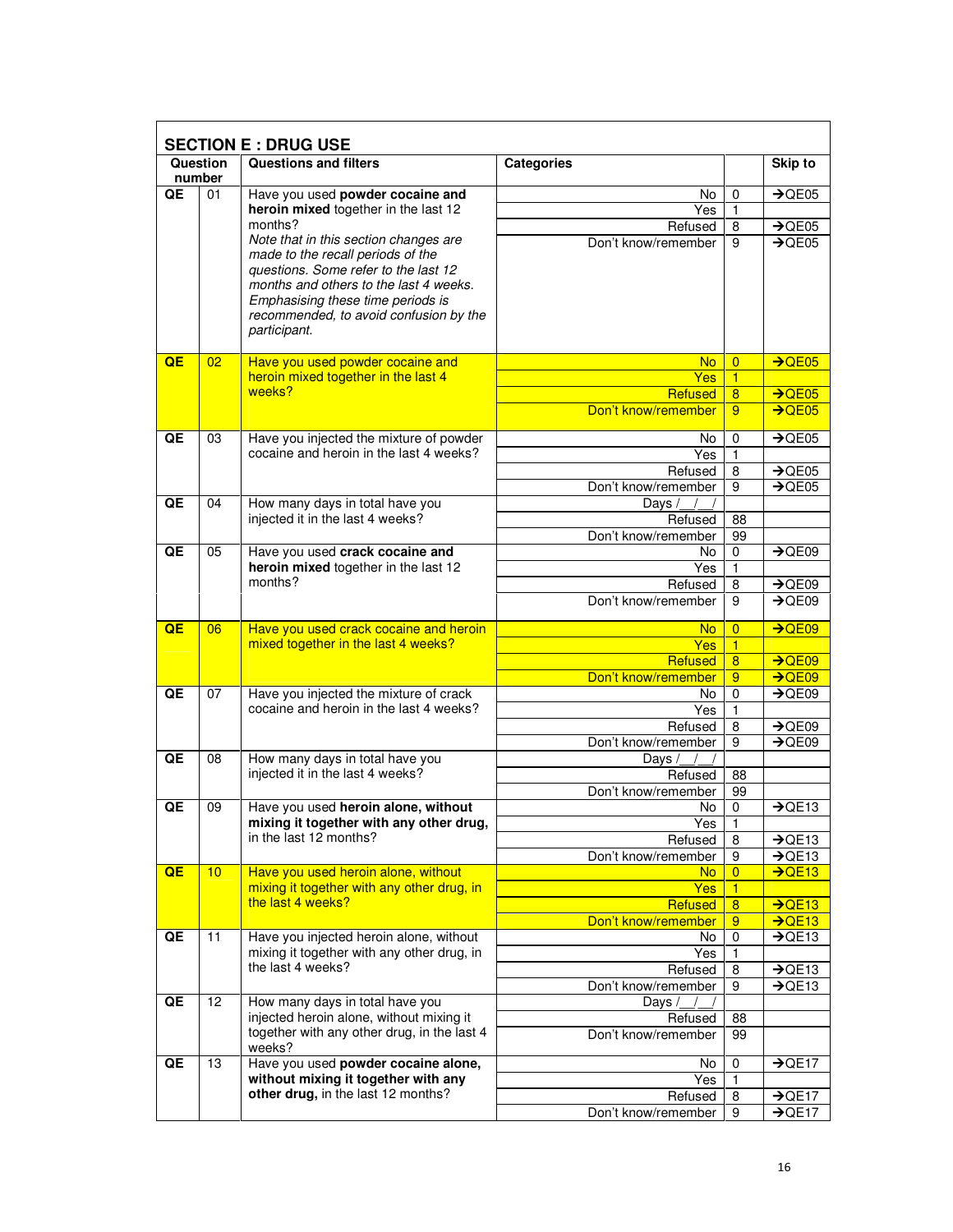| QE | 14 | Have you used powder cocaine alone,                                       | No                  | 0                       | $\rightarrow$ QE17 |
|----|----|---------------------------------------------------------------------------|---------------------|-------------------------|--------------------|
|    |    | without mixing it together with any other                                 | Yes                 | 1                       |                    |
|    |    | drug, in the last 4 weeks?                                                | Refused             | 8                       | $\rightarrow$ QE17 |
|    |    |                                                                           | Don't know/remember | 9                       | $\rightarrow$ QE17 |
| QE | 15 | Have you injected powder cocaine                                          | No.                 | 0                       | $\rightarrow$ QE17 |
|    |    | alone, without mixing it together with any                                | Yes                 | 1                       |                    |
|    |    | other drug, in the last 4 weeks?                                          | Refused             | 8                       | $\rightarrow$ QE17 |
|    |    |                                                                           | Don't know/remember | 9                       | $\rightarrow$ QE17 |
| QE | 16 | How many days in total have you                                           | Days /              |                         |                    |
|    |    | injected powder cocaine alone, without                                    | Refused             | 88                      |                    |
|    |    | mixing it together with any other drug, in                                | Don't know/remember | 99                      |                    |
|    |    | the last 4 weeks?                                                         |                     |                         |                    |
| QE | 17 | Have you used crack cocaine alone,                                        | No                  | 0                       | $\rightarrow$ QE21 |
|    |    | without mixing it together with any                                       | Yes                 | 1                       |                    |
|    |    | other drug, in the last 12 months?                                        | Refused             | 8                       | $\rightarrow$ QE21 |
|    |    |                                                                           | Don't know/remember | 9                       | $\rightarrow$ QE21 |
| QE | 18 | Have you used crack cocaine alone,                                        | No                  | 0                       | $\rightarrow$ QE21 |
|    |    | without mixing it together with any other                                 | Yes                 | 1                       |                    |
|    |    | drug, in the last 4 weeks?                                                | Refused             | 8                       | $\rightarrow$ QE21 |
|    |    |                                                                           | Don't know/remember | 9                       | $\rightarrow$ QE21 |
| QE | 19 | Have you injected crack cocaine alone,                                    | No                  | 0                       | $\rightarrow$ QE21 |
|    |    | without mixing it together with any other                                 | Yes                 | 1                       |                    |
|    |    | drug, in the last 4 weeks?                                                | Refused             | 8                       | $\rightarrow$ QE21 |
|    |    |                                                                           | Don't know/remember | 9                       | $\rightarrow$ QE21 |
| QE | 20 | How many days in total have you                                           | Days                |                         |                    |
|    |    | injected crack cocaine alone, without                                     | Refused             | 88                      |                    |
|    |    | mixing it together with any other drug, in                                | Don't know/remember | 99                      |                    |
|    |    | the last 4 weeks?                                                         |                     |                         |                    |
| QE | 21 | Have you used methadone in the last 12                                    | No                  | 0                       | $\rightarrow$ QE25 |
|    |    | months? Please include also when                                          | Yes                 | $\mathbf{1}$            |                    |
|    |    | illegally obtained.                                                       | Refused             | 8                       | $\rightarrow$ QE25 |
| QE | 22 |                                                                           | Don't know/remember | 9                       | $\overline{+$ QE25 |
|    |    |                                                                           |                     |                         |                    |
|    |    | Have you used methadone in the last 4                                     | No.                 | $\overline{0}$          | $\rightarrow$ QE25 |
|    |    | weeks? Please include also when                                           | Yes                 | $\overline{1}$          |                    |
|    |    | illegally obtained.                                                       | Refused             | $\overline{\mathbf{8}}$ | $\rightarrow$ QE25 |
|    |    |                                                                           | Don't know/remember | 9                       | $\rightarrow$ QE25 |
|    |    |                                                                           |                     |                         |                    |
| QE | 23 | Have you injected methadone in the last                                   | No                  | 0                       | $\rightarrow$ QE25 |
|    |    | 4 weeks? Please include also when                                         | Yes                 | 1                       |                    |
|    |    | illegally obtained.                                                       | Refused             | 8                       | $\rightarrow$ QE25 |
|    |    |                                                                           | Don't know/remember | 9                       | $\rightarrow$ QE25 |
| QE | 24 | How many days in total have you                                           | Days /              |                         |                    |
|    |    | injected methadone in the last 4 weeks?                                   | Refused             | 88                      |                    |
|    |    | Please include also when illegally<br>obtained.                           | Don't know/remember | 99                      |                    |
| QE | 25 | Have you used buprenorphine in the                                        | No                  | 0                       | $\rightarrow$ QE29 |
|    |    | last 12 months? Please include also                                       | Yes                 | 1                       |                    |
|    |    | when illegally obtained.                                                  | Refused             | 8                       | $\rightarrow$ QE29 |
|    |    |                                                                           | Don't know/remember | 9                       | $\rightarrow$ QE29 |
| QE | 26 | Have you used buprenorphine in the last                                   | No.                 | $\overline{0}$          | $\rightarrow$ QE29 |
|    |    | 4 weeks? Please include also when                                         | Yes:                | 1                       |                    |
|    |    | illegally obtained.                                                       | Refused             | $\overline{8}$          | $\rightarrow$ QE29 |
|    |    |                                                                           | Don't know/remember | 9                       | $\rightarrow$ QE29 |
| QE | 27 | Have you injected buprenorphine in the                                    | No.                 | $\mathbf 0$             | $\rightarrow$ QE29 |
|    |    | last 4 weeks? Please include also when                                    | Yes                 | 1                       |                    |
|    |    | illegally obtained.                                                       | Refused             | 8                       | $\rightarrow$ QE29 |
|    |    |                                                                           | Don't know/remember | 9                       | $\rightarrow$ QE29 |
| QE | 28 | How many days in total have you                                           | Days                |                         |                    |
|    |    | injected buprenorphine in the last 4                                      | Refused             | 88                      |                    |
|    |    | weeks? Please include also when                                           | Don't know/remember | 99                      |                    |
|    |    | illegally obtained.                                                       |                     |                         |                    |
|    |    |                                                                           |                     |                         |                    |
| QE | 29 | Have you used any opioid other than<br>heroin, methadone or buprenorphine | No.<br>Yes          | 0<br>1                  | $\rightarrow$ QE33 |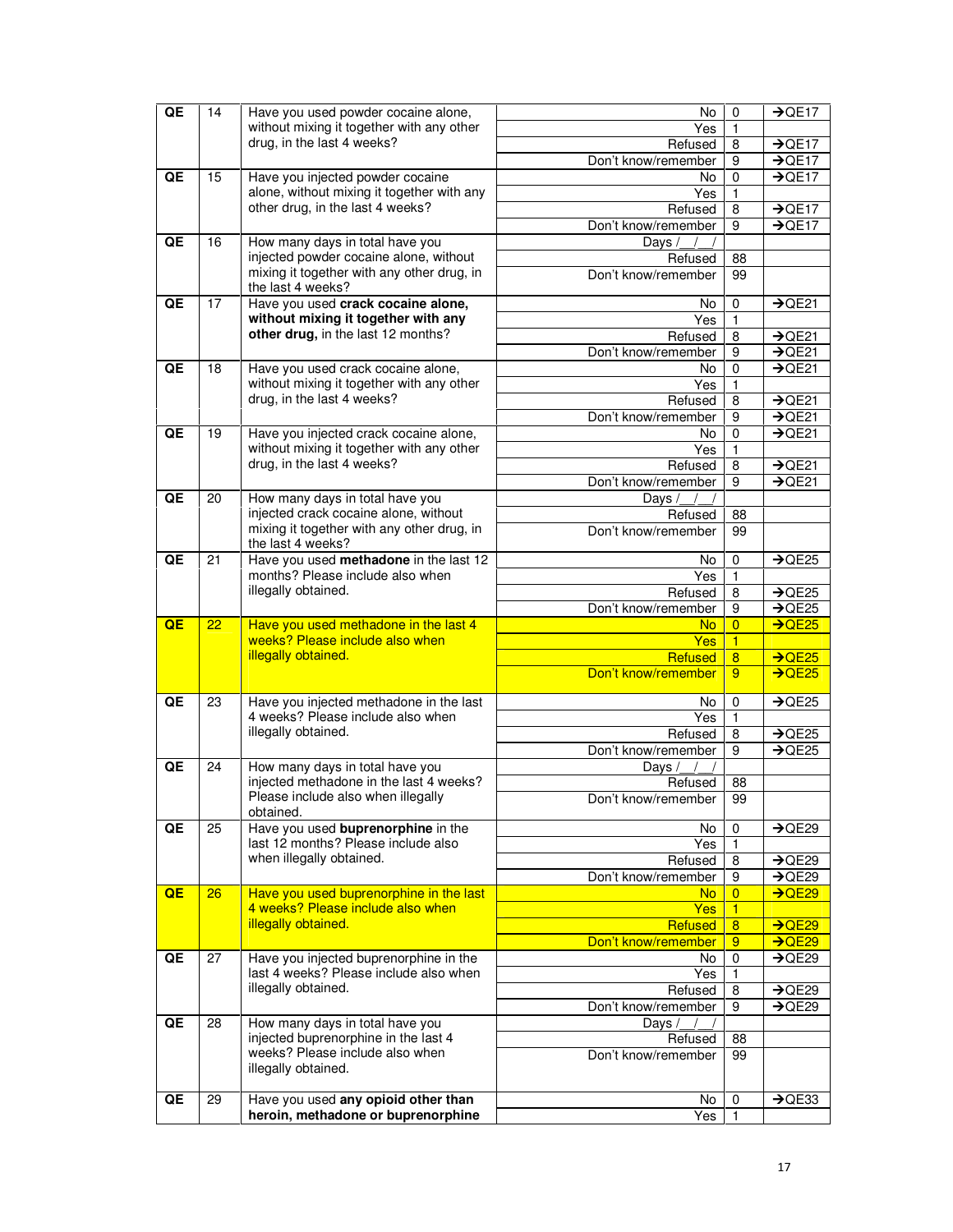|    |                 | in the last 12 months? Please include                                                                      | Refused                                          | 8              | $\rightarrow$ QE33 |
|----|-----------------|------------------------------------------------------------------------------------------------------------|--------------------------------------------------|----------------|--------------------|
|    |                 | also when illegally obtained.                                                                              | Don't know/remember                              | 9              | $\rightarrow$ QE33 |
| QE | 30 <sub>2</sub> | Have you used any opioid other than                                                                        | No.                                              | $\overline{0}$ | $\rightarrow$ QE33 |
|    |                 | heroin, methadone or buprenorphine in                                                                      | Yes                                              | $\overline{1}$ |                    |
|    |                 | the last 4 weeks? Please include also                                                                      | Refused                                          | $\overline{8}$ | $\rightarrow$ QE33 |
|    |                 | when illegally obtained.                                                                                   | Don't know/remember                              | 9              | $\rightarrow$ QE33 |
| QE | 31              | Have you injected any opioid other than                                                                    | No                                               | 0              | $\rightarrow$ QE33 |
|    |                 | heroin, methadone or buprenorphine in                                                                      | Yes                                              | 1              |                    |
|    |                 | the last 4 weeks? Please include also                                                                      | Refused                                          | 8              | $\rightarrow$ QE33 |
|    |                 | when illegally obtained.                                                                                   | Don't know/remember                              | 9              | $\rightarrow$ QE33 |
| QE | 32              | How many days in total have you                                                                            | Days                                             |                |                    |
|    |                 | injected any opioid other than heroin,<br>methadone or buprenorphine in the last                           | Refused                                          | 88             |                    |
|    |                 | 4 weeks? Please include also when                                                                          | Don't know/remember                              | 99             |                    |
|    |                 | illegally obtained.                                                                                        |                                                  |                |                    |
| QE | 33              | Have you used amphetamine or                                                                               | No                                               | $\mathbf 0$    | $\rightarrow$ QE37 |
|    |                 | methamphetamine in the last 12                                                                             | Yes                                              | 1              |                    |
|    |                 | months?                                                                                                    | Refused                                          | 8              | $\rightarrow$ QE37 |
|    |                 |                                                                                                            | Don't know/remember                              | 9              | $\rightarrow$ QE37 |
| QE | 34              | Have you used amphetamine or                                                                               | No                                               | $\mathbf 0$    | $\rightarrow$ QE37 |
|    |                 | methamphetamine in the last 4 weeks?                                                                       | Yes                                              | 1              |                    |
|    |                 |                                                                                                            | Refused                                          | 8              | $\rightarrow$ QE37 |
|    |                 |                                                                                                            | Don't know/remember                              | 9              | $\rightarrow$ QE37 |
| QE | 35              | Have you injected amphetamine or                                                                           | No                                               | 0              | $\rightarrow$ QE37 |
|    |                 | methamphetamine in the last 4 weeks?                                                                       | Yes                                              | 1              |                    |
|    |                 |                                                                                                            | Refused                                          | 8              | $\rightarrow$ QE37 |
|    |                 |                                                                                                            | Don't know/remember                              | 9              | $\rightarrow$ QE37 |
| QE | 36              | How many days in total have you                                                                            | Days /                                           |                |                    |
|    |                 | injected amphetamine or                                                                                    | Refused                                          | 88             |                    |
|    |                 | methamphetamine in the last 4 weeks?                                                                       | Don't know/remember                              | 99             |                    |
| QE | 37              | Have you used benzodiazepines in the<br>last 12 months? Please include also                                | No                                               | 0              | $\rightarrow$ QE41 |
|    |                 | when illegally obtained.                                                                                   | Yes<br>Refused                                   | 1<br>8         | $\rightarrow$ QE41 |
|    |                 |                                                                                                            | Don't know/remember                              | 9              | $\rightarrow$ QE41 |
| QE | 38              | Have you used benzodiazepines in the                                                                       | No                                               | 0              | $\rightarrow$ QE41 |
|    |                 | last 4 weeks? Please include also when                                                                     | Yes                                              | 1              |                    |
|    |                 | illegally obtained.                                                                                        | Refused                                          | 8              | $\rightarrow$ QE41 |
|    |                 |                                                                                                            | Don't know/remember                              | 9              | $\rightarrow$ QE41 |
| QE | 39              | Have you injected benzodiazepines in                                                                       | No.                                              | $\mathbf 0$    | $\rightarrow$ QE41 |
|    |                 | the last 4 weeks? Please include also                                                                      | Yes                                              | 1              |                    |
|    |                 | when illegally obtained.                                                                                   | Refused                                          | 8              | $\rightarrow$ QE41 |
|    |                 |                                                                                                            | Don't know/remember                              | 9              | $\rightarrow$ QE41 |
| QE | 40              | How many days in total have you                                                                            | Days $/\_/$                                      |                |                    |
|    |                 | injected benzodiazepines in the last 4                                                                     | Refused                                          | 88             |                    |
|    |                 | weeks? Please include also when<br>illegally obtained.                                                     | Don't know/remember                              | 99             |                    |
| QE | 41              | During the last 4 weeks, have you ever                                                                     | No.                                              | 0              | $\rightarrow$ QE43 |
|    |                 | injected any drug other than the above                                                                     | Yes                                              | 1              |                    |
|    |                 | mentioned?                                                                                                 | Refused                                          | 8              | $\rightarrow$ QE43 |
|    |                 |                                                                                                            | Don't know/remember                              | 9              | $\rightarrow$ QE43 |
| QE | 42              | Please tell me which other drugs you                                                                       |                                                  |                |                    |
|    |                 | have injected in the last 4 weeks.                                                                         | Drug 1:                                          |                |                    |
|    |                 | If in any doubt, write on the right the<br>names given by the respondent and<br>record your comments here: | Drug 2:                                          |                |                    |
|    |                 |                                                                                                            | Drug 3:                                          |                |                    |
|    |                 |                                                                                                            | Refused                                          | 88             |                    |
|    |                 |                                                                                                            | Don't know/remember                              | 99             |                    |
|    |                 |                                                                                                            | Leave blank for coding:<br>Drug 1: $\frac{1}{2}$ |                |                    |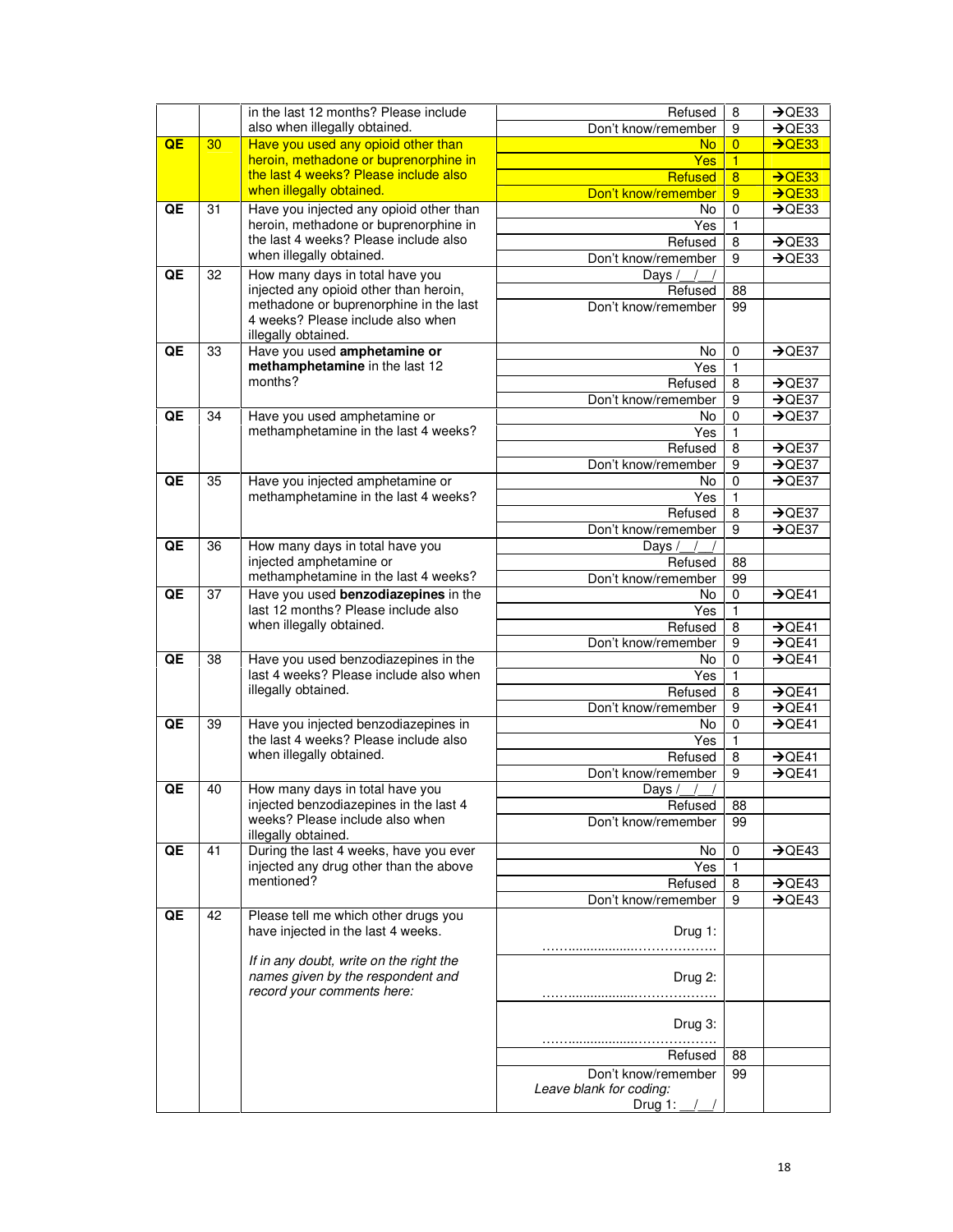|    |    |                                                                                        | Drug 2:                            |                |                    |
|----|----|----------------------------------------------------------------------------------------|------------------------------------|----------------|--------------------|
|    |    |                                                                                        | Drug 3:                            |                |                    |
| QE | 43 | Which one of the two types of drugs that                                               | Heroin, methadone, buprenorphine,  |                |                    |
|    |    | I will mention to you, have you used                                                   | fentanyl, codeine or other opioids | 1              |                    |
|    |    | more frequently in the last 4 weeks?                                                   | Cocaine, crack, amphetamines,      | $\overline{P}$ |                    |
|    |    | Please make a general assessment of all                                                | methamphetamines, mephedrone,      |                |                    |
|    |    | the drugs and mixtures that you have                                                   | other mephedrone-like drugs or any |                |                    |
|    |    | used in that period.                                                                   | other type of stimulants           |                |                    |
|    |    |                                                                                        | <b>Refused</b>                     | 8              |                    |
|    |    | The interviewer must have been trained                                                 | Don't know/remember                | 9              |                    |
|    |    | to adequately classify the answers.                                                    |                                    |                |                    |
| QE | 44 | From of all the following drugs, which                                                 | Powder cocaine and heroin mixed    | 01             |                    |
|    |    | was the one that you used first in your                                                | Crack cocaine and heroin mixed     | 02             |                    |
|    |    | life?                                                                                  | Heroin alone                       | 03             |                    |
|    |    |                                                                                        | Powder cocaine alone               | 04             |                    |
|    |    | Read all categories aloud. Tick one                                                    | Crack cocaine alone                | 05             |                    |
|    |    | category only. If necessary, explain that                                              | Methadone                          | 06             |                    |
|    |    | this specifically asks for the very first one<br>used, by any route (injected, smoked, | Buprenorphine                      | 07             |                    |
|    |    | snorted or oral).                                                                      | Any opioid other than heroin,      | 08             |                    |
|    |    |                                                                                        | methadone or buprenorphine         |                |                    |
|    |    |                                                                                        | Amphetamine or methamphetamine     | 09             |                    |
|    |    |                                                                                        | Mephedrone or other similar drugs  | 10             |                    |
|    |    |                                                                                        | Benzodiazepines                    | 11             |                    |
|    |    |                                                                                        | Other, specify                     | 12             |                    |
|    |    |                                                                                        | Refused                            | 88             | $\rightarrow$ QF01 |
|    |    |                                                                                        | Don't know/remember                | 99             | $\rightarrow$ QF01 |
| QE | 45 | How old were you when you first used                                                   | Years old <sub>/</sub>             |                |                    |
|    |    | (name the drug that the participant                                                    | Refused                            | 88             |                    |
|    |    | mentioned in the previous question)?                                                   | Don't know/remember                | 99             |                    |
|    |    |                                                                                        |                                    |                |                    |

| SECTION F: INJECTING DRUG USE AND SHARING OF INJECTING AND NON-INJECTING |
|--------------------------------------------------------------------------|
| <b>EQUIPMENT</b>                                                         |

|        | ו יושויו וישר<br>Question<br><b>Questions and filters</b><br><b>Categories</b><br><b>Skip to</b> |                                                                                         |                                      |                |  |  |  |  |
|--------|--------------------------------------------------------------------------------------------------|-----------------------------------------------------------------------------------------|--------------------------------------|----------------|--|--|--|--|
| number |                                                                                                  |                                                                                         |                                      |                |  |  |  |  |
| QF     | 01                                                                                               |                                                                                         |                                      |                |  |  |  |  |
|        |                                                                                                  | How old were you when you first injected<br>a drug? This includes either self-injection | Years old /                          |                |  |  |  |  |
|        |                                                                                                  | or injection by another person.                                                         | <b>Refused</b>                       | 88             |  |  |  |  |
|        |                                                                                                  |                                                                                         | Don't know/remember                  | 99             |  |  |  |  |
| QF     | 02                                                                                               | What drug did you inject that first time?                                               | Powder cocaine and heroin mixed      | 01             |  |  |  |  |
|        |                                                                                                  |                                                                                         | Crack cocaine and heroin mixed       | 02             |  |  |  |  |
|        |                                                                                                  | Read all options to the participant or                                                  | Heroin alone                         | 03             |  |  |  |  |
|        |                                                                                                  | show the card. Tick one category only.                                                  | Powder cocaine alone                 | 04             |  |  |  |  |
|        |                                                                                                  |                                                                                         | Crack cocaine alone                  | 05             |  |  |  |  |
|        |                                                                                                  |                                                                                         | Methadone                            | 06             |  |  |  |  |
|        |                                                                                                  |                                                                                         | Buprenorphine                        | 07             |  |  |  |  |
|        |                                                                                                  |                                                                                         | Any opioid other than heroin,        | 08             |  |  |  |  |
|        |                                                                                                  |                                                                                         | methadone or buprenorphine           |                |  |  |  |  |
|        |                                                                                                  |                                                                                         | Amphetamine or methamphetamine       | 09             |  |  |  |  |
|        |                                                                                                  |                                                                                         | Benzodiazepines                      | 10             |  |  |  |  |
|        |                                                                                                  |                                                                                         | Other, specify                       | 11             |  |  |  |  |
|        |                                                                                                  |                                                                                         | Refused                              | 88             |  |  |  |  |
|        |                                                                                                  |                                                                                         | Don't know/remember                  | 99             |  |  |  |  |
| QF     | 03                                                                                               | That first time, did you inject with a used                                             | No                                   | $\Omega$       |  |  |  |  |
|        |                                                                                                  | needle or syringe given, lent, rented, or                                               | Yes                                  |                |  |  |  |  |
|        |                                                                                                  | sold to you by someone else?                                                            | Refused                              | 8              |  |  |  |  |
|        |                                                                                                  |                                                                                         | Don't know/remember                  | 9              |  |  |  |  |
| QF     | 04                                                                                               | Where were you when you injected for                                                    | At home, in a private place          | 1              |  |  |  |  |
|        |                                                                                                  | the very first time?                                                                    | In a public place, outside           | $\overline{c}$ |  |  |  |  |
|        |                                                                                                  |                                                                                         | In a public place, inside (bar, pub, | 3              |  |  |  |  |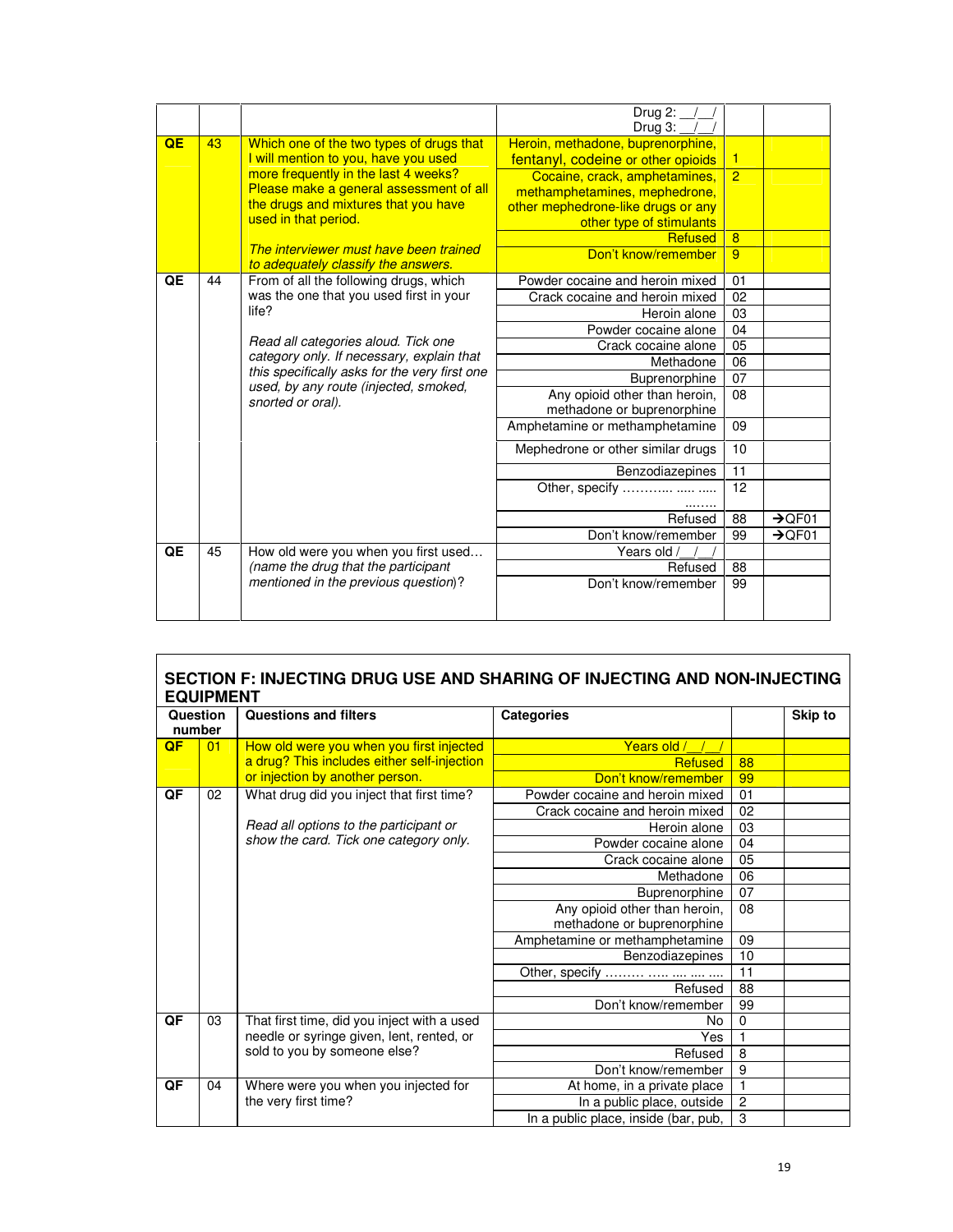|    |    | Do not read the options.                                               | toilets)                               |                |                    |
|----|----|------------------------------------------------------------------------|----------------------------------------|----------------|--------------------|
|    |    |                                                                        | In prison                              | $\overline{4}$ |                    |
|    |    |                                                                        | In a supervised injection facility     | $\overline{5}$ |                    |
|    |    |                                                                        | Other, specify                         | 6              |                    |
|    |    |                                                                        | Refused                                | 8              |                    |
|    |    |                                                                        | Don't know/remember                    | 9              |                    |
| QF | 05 | When did you last inject a drug?                                       | $\overline{Day}/$                      |                |                    |
|    |    |                                                                        | Month / /                              |                |                    |
|    |    | Write the date of the last injection. If it                            | Year / / /                             |                |                    |
|    |    | took place more than 4 weeks ago, then                                 | <b>Refused D</b>                       | 88             |                    |
|    |    | register only the month and year.                                      | <b>Refused M</b>                       | 88             |                    |
|    |    | If it occurred a long time ago and the                                 | <b>Refused Y</b>                       | 8888           |                    |
|    |    | participant does not remember the                                      | Don't know/remember D                  | 99             |                    |
|    |    | month, register only the year.                                         | Don't know/remember M                  | 99             |                    |
|    |    |                                                                        | Don't know/remember Y                  | 9999           |                    |
|    |    |                                                                        |                                        |                |                    |
|    |    |                                                                        | If participant has not injected in the |                |                    |
|    |    |                                                                        | last 4 weeks, skip to $\rightarrow$    | $\rightarrow$  | $\rightarrow$ QF10 |
| QF | 06 | During the last 4 weeks how many days                                  | Number of days/                        |                |                    |
|    |    | did you inject?                                                        | <b>Refused</b>                         | 88             |                    |
|    |    |                                                                        | Don't know/remember                    | 99             |                    |
| QF | 07 | When you injected in the last 4 weeks                                  | Number of injections /                 |                |                    |
|    |    | how many times did you inject on an                                    | <b>Refused</b>                         | 888            |                    |
|    |    | average day?                                                           | Don't know/remember                    | 999            |                    |
|    |    |                                                                        |                                        |                |                    |
|    |    |                                                                        |                                        |                |                    |
| QF | 08 | The last time that you injected, did you                               | <b>No</b>                              | $\overline{0}$ |                    |
|    |    | use a sterile needle and syringe? I mean                               | Yes                                    | $\overline{1}$ | $\rightarrow$ QF10 |
|    |    | a needle/syringe that had never been                                   | <b>Refused</b>                         | $\overline{8}$ |                    |
|    |    | used before, by you or anyone else.                                    | Don't know/remember                    | 9              |                    |
|    |    |                                                                        |                                        |                |                    |
| QF | 09 | For the last needle/syringe that you used                              | Number of times                        |                |                    |
|    |    | and that had not been used by anyone                                   | Refused                                | 88             |                    |
|    |    | else, how many times did you inject with<br>it before disposing of it? | Don't know/remember                    | 99             |                    |
|    |    | Should the participant give a figure of 88                             |                                        |                |                    |
|    |    | or 99, annotate 87 or 97 as the number                                 |                                        |                |                    |
|    |    | of times.                                                              |                                        |                |                    |
| QF | 10 | Did you ever use needles or syringes                                   | No                                     | $\mathbf 0$    | $\rightarrow$ QF16 |
|    |    | given, lent, rented or sold to you by                                  | Yes                                    | 1              |                    |
|    |    | someone else, including your partner?                                  | Refused                                | 8              | $\rightarrow$ QF16 |
|    |    |                                                                        | Don't know/remember                    | 9              | $\rightarrow$ QF16 |
| QF | 11 | Please think of the last time that you                                 | <b>Within last 4 weeks</b>             | 1              |                    |
|    |    | injected with previously used needles or                               | Not in last 4 weeks but in last        | $\overline{2}$ | $\rightarrow$ QF16 |
|    |    | syringes that were given, lent, rented or                              | months                                 |                |                    |
|    |    | sold to you by someone else, including                                 | Before last  months                    | 3              | $\rightarrow$ QF16 |
|    |    | your partner. Did this occur within the                                | <b>Refused</b>                         | 8              | $\rightarrow$ QF16 |
|    |    | last 4 weeks, last  months or                                          | Don't know/remember                    | 9              | $\rightarrow$ QF16 |
|    |    | before?                                                                |                                        |                |                    |
|    |    |                                                                        |                                        |                |                    |
|    |    | Read all options to the participant or                                 |                                        |                |                    |
|    |    | show the card. Tick the category that                                  |                                        |                |                    |
| QF | 12 | applies.<br>When you injected in the last 4 weeks,                     | Fewer than half of the occasions       | 1              |                    |
|    |    | how often did you inject with previously                               | Approximately half of the occasions    | $\overline{c}$ |                    |
|    |    | used needles or syringes that were                                     | More than half of the occasions        | 3              |                    |
|    |    | given, lent, rented, or sold to you by                                 | Always, on every occasion              | 4              |                    |
|    |    | someone else, including your partner                                   | Refused                                | 8              |                    |
|    |    | (already used by somebody else)?                                       | Don't know/remember                    | 9              |                    |
|    |    |                                                                        |                                        |                |                    |
|    |    | Tick the category that applies.                                        |                                        |                |                    |
| QF | 13 | When you injected with used needles or                                 | A regular sex partner                  | 01             |                    |
|    |    | syringes in the last 4 weeks were they                                 | A casual sex partner                   | 02             |                    |
|    |    | ever from:                                                             | A close friend                         | 03             |                    |
|    |    |                                                                        | A dealer                               | 04             |                    |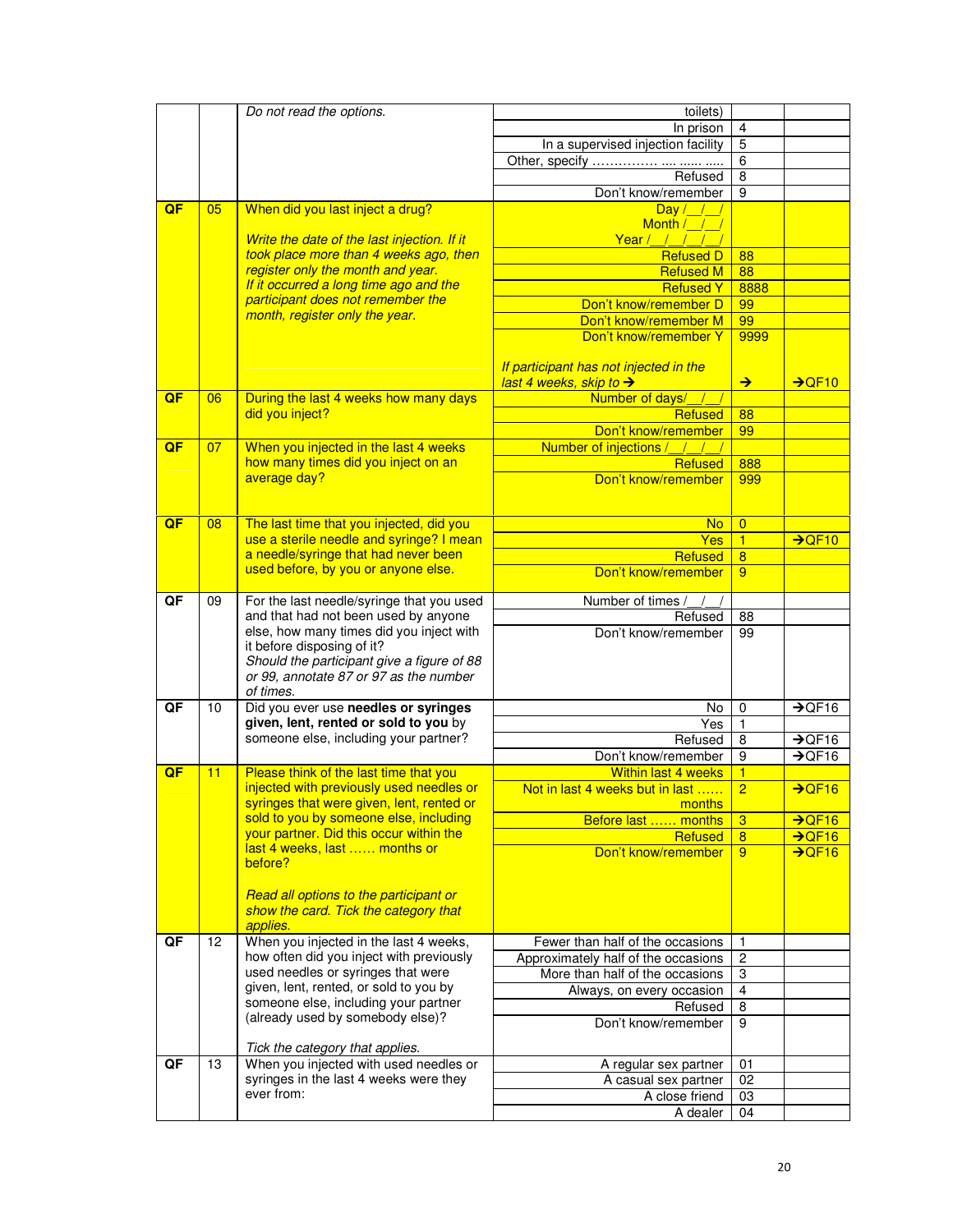|    |    | Read all options to the participant or                                               | Someone in a shooting gallery                                             | 05             |                    |
|----|----|--------------------------------------------------------------------------------------|---------------------------------------------------------------------------|----------------|--------------------|
|    |    | show the card. Tick all the categories                                               | A fellow prisoner                                                         | 06             |                    |
|    |    | that he/she mentions. Ask if there were                                              | Someone you had never met before                                          | 07             |                    |
|    |    | any other.                                                                           | Someone in the street                                                     | 08             |                    |
|    |    |                                                                                      | Family member                                                             | 09             |                    |
|    |    |                                                                                      |                                                                           | 10             |                    |
|    |    |                                                                                      | Refused                                                                   | 88             |                    |
|    |    |                                                                                      | Don't know/remember                                                       | 99             |                    |
| QF | 14 | When you injected with used needles or                                               | I know that none of the persons I                                         | $\Omega$       |                    |
|    |    | syringes in the last 4 weeks, were they                                              | shared with was infected with any of                                      |                |                    |
|    |    | ever from a person you knew was                                                      | those virus                                                               |                |                    |
|    |    | infected by HIV, HBV or HCV?                                                         | Yes I know somebody was HIV+                                              | 1              |                    |
|    |    |                                                                                      | Yes I know somebody was HBV+                                              | $\overline{c}$ |                    |
|    |    | Tick all the categories that he/she<br>mentions                                      | Yes I know somebody was HCV+                                              | 3              |                    |
|    |    |                                                                                      | Refused                                                                   | 8              |                    |
|    |    |                                                                                      | Don't know/remember                                                       | 9              |                    |
| QF | 15 | From how many people in total (including                                             | Number of persons                                                         |                |                    |
|    |    | your partner) did you obtain used                                                    | Refused                                                                   | 88             |                    |
|    |    | needles or syringes in the last 4 weeks?                                             | Don't know/remember                                                       | 99             |                    |
|    |    |                                                                                      |                                                                           |                |                    |
|    |    | Should the participant give a figure of 88<br>or 99, annotate 87 or 97 as the number |                                                                           |                |                    |
|    |    | of persons.                                                                          |                                                                           |                |                    |
| QF | 16 | Have you ever in your life, when you                                                 | No                                                                        | 0              | $\rightarrow$ QF22 |
|    |    | prepared to inject, used a spoon,                                                    | Yes                                                                       | 1              |                    |
|    |    | cooker, filter/cotton, acid/lemon juice                                              | Refused                                                                   | 8              | $\rightarrow$ QF22 |
|    |    | or rinse water already used by someone                                               | Don't know/remember                                                       | 9              | $\rightarrow$ QF22 |
|    |    | else (including your partner)?                                                       |                                                                           |                |                    |
| QF | 17 | Please think of the last time that you                                               | <b>Within last 4 weeks</b>                                                | 1              |                    |
|    |    | shared the spoon/cooker, filter/cotton,                                              | Not in last 4 weeks but in last                                           | $\overline{2}$ | $\rightarrow$ QF22 |
|    |    | acid/lemon juice or rinse water with                                                 | months                                                                    |                |                    |
|    |    | someone else, including your partner.                                                | Before last  months                                                       | 3              | $\rightarrow$ QF22 |
|    |    | Did this occur within the last 4 weeks,                                              | <b>Refused</b>                                                            | 8              | $\rightarrow$ QF22 |
|    |    | last  months or before? By sharing I                                                 | Don't know/remember                                                       | 9              | $\rightarrow$ QF22 |
|    |    | mean receiving or passing on used<br>materials or using them together with           |                                                                           |                |                    |
|    |    | someone else.                                                                        |                                                                           |                |                    |
|    |    |                                                                                      |                                                                           |                |                    |
|    |    | Read all options to the participant or                                               |                                                                           |                |                    |
|    |    | show the card. Tick the category that                                                |                                                                           |                |                    |
|    |    | applies.                                                                             |                                                                           |                |                    |
|    |    |                                                                                      |                                                                           |                |                    |
| QF | 18 | In the last 4 weeks when you prepared                                                | Fewer than half of the occasions                                          | 1              |                    |
|    |    | to inject, how often did you use a                                                   | Approximately half of the occasions                                       | 2              |                    |
|    |    | spoon/cooker, filter/cotton, acid/lemon                                              | More than half of the occasions                                           | 3              |                    |
|    |    | juice or rinse water already used by                                                 | Always, on every occasion                                                 | 4              |                    |
|    |    | someone else (including your partner)?                                               | Refused                                                                   | 8              |                    |
|    |    |                                                                                      | Don't know/remember                                                       | 9              |                    |
|    |    | Tick the category that applies                                                       |                                                                           |                |                    |
| QF | 19 | When you prepared to inject with                                                     | A stable sex partner                                                      | 01             |                    |
|    |    | spoon/cooker, filter/cotton, acid/lemon                                              | A casual sex partner                                                      | 02             |                    |
|    |    | juice or rinse water in the last 4 weeks                                             | A close friend                                                            | 03             |                    |
|    |    | were they ever from:                                                                 | A dealer                                                                  | 04             |                    |
|    |    |                                                                                      | Someone in a shooting gallery                                             | 05             |                    |
|    |    | Read all options to the participant or                                               | A fellow prisoner                                                         | 06             |                    |
|    |    | show the card. Tick all the categories                                               | Someone you had never met before                                          | 07             |                    |
|    |    | that he/she mentions. Ask if there were                                              | Found in the street                                                       | 08             |                    |
|    |    | any other.                                                                           | Family member                                                             | 09             |                    |
|    |    |                                                                                      | Other, specify                                                            | 10             |                    |
|    |    |                                                                                      | Refused                                                                   | 88             |                    |
|    |    |                                                                                      | Don't know/remember                                                       | 99             |                    |
| QF |    |                                                                                      |                                                                           | $\overline{0}$ |                    |
|    | 20 |                                                                                      |                                                                           |                |                    |
|    |    | When you prepared to inject with used<br>spoon/cooker, filter/cotton, acid/lemon     | I know that none of the persons I<br>shared with was infected with any of |                |                    |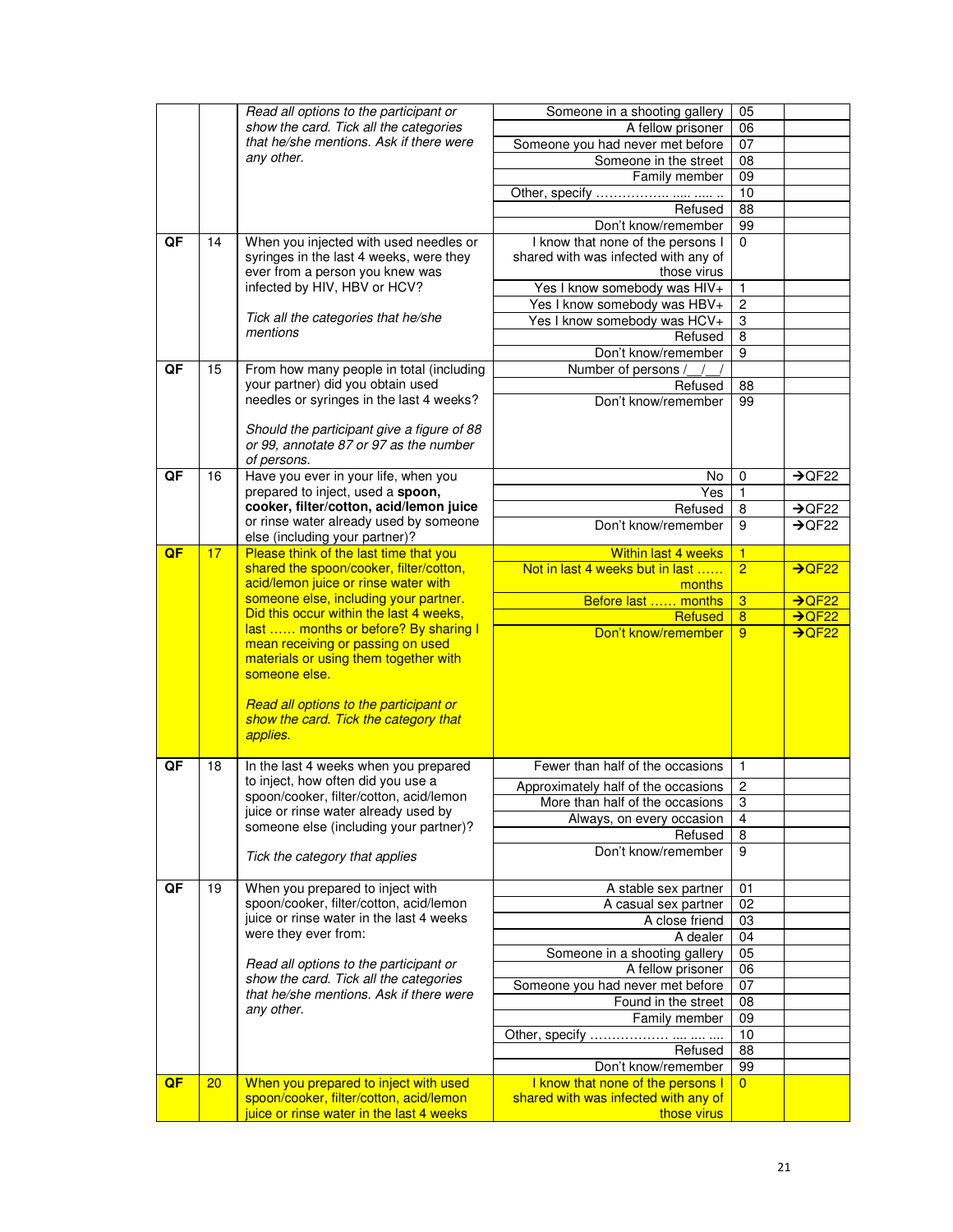|    |    | were any of them ever from a person you               | Yes I know somebody was HIV+                                           | $\overline{1}$ |                    |
|----|----|-------------------------------------------------------|------------------------------------------------------------------------|----------------|--------------------|
|    |    | knew was infected by HIV, HBV or HCV?                 | Yes I know somebody was HBV+                                           | $\overline{2}$ |                    |
|    |    |                                                       | Yes I know somebody was HCV+                                           | $\overline{3}$ |                    |
|    |    | Tick all the categories that the participant          | Refused                                                                | $\overline{8}$ |                    |
|    |    | mentions                                              | Don't know/remember                                                    | 9              |                    |
| QF | 21 | From how many different people in total               | Number of persons                                                      |                |                    |
|    |    | did you get spoon/cooker, filter/cotton,              | Refused                                                                | 88             |                    |
|    |    | acid/lemon juice or rinse water that had              | Don't know/remember                                                    | 99             |                    |
|    |    | already been used in the last 4 weeks?                |                                                                        |                |                    |
|    |    |                                                       |                                                                        |                |                    |
|    |    | Should the participant give a figure of 88            |                                                                        |                |                    |
|    |    | or 99, annotate 87 or 97 as the number<br>of persons. |                                                                        |                |                    |
| QF | 22 | Did you ever in your life give, lend, rent            | No                                                                     | 0              | $\rightarrow$ QF26 |
|    |    | or sell to someone else (including your               | Yes                                                                    | 1              |                    |
|    |    | partner) a needle or syringe you had                  | Refused                                                                | 8              | $\rightarrow$ QF26 |
|    |    | already used?                                         | Don't know/remember                                                    | 9              | $\rightarrow$ QF26 |
| QF | 23 | Please think of the last time that you                | <b>Within last 4 weeks</b>                                             | $\overline{1}$ |                    |
|    |    | gave, lent, rented or sold a needle or                | Not in last 4 weeks, but in last                                       | $\overline{2}$ | $\rightarrow$ QF26 |
|    |    | syringe that you had already used to                  | months                                                                 |                |                    |
|    |    | someone else, including your partner.                 | Before last  months                                                    | $\overline{3}$ | $\rightarrow$ QF26 |
|    |    | Did this occur within the last 4 weeks,               | Refused                                                                | $\overline{8}$ | $\rightarrow$ QF26 |
|    |    | last  months or before?                               | Don't know/remember                                                    | 9              | $\rightarrow$ QF26 |
|    |    |                                                       |                                                                        |                |                    |
|    |    | Read all options to the participant or                |                                                                        |                |                    |
|    |    | show the card. Tick the category that<br>applies.     |                                                                        |                |                    |
| QF | 24 | When you injected in the last 4 weeks                 | Fewer than half of the occasions                                       | 1              |                    |
|    |    | how often did you give, lend, rent or sell            |                                                                        |                |                    |
|    |    | to someone else, including your partner,              | Approximately half of the occasions<br>More than half of the occasions | 2<br>3         |                    |
|    |    | a needle or syringe you had already                   | Always, on every occasion                                              | $\overline{4}$ |                    |
|    |    | used?                                                 | Refused                                                                | 8              |                    |
|    |    |                                                       | Don't know/remember                                                    | 9              |                    |
|    |    | Tick the category that applies.                       |                                                                        |                |                    |
| QF | 25 | When you gave, lent, rent or sold used                | A stable sex partner                                                   | 01             |                    |
|    |    | needles or syringes in the last 4 weeks               | A casual sex partner                                                   | 02             |                    |
|    |    | were they ever to:                                    | A close friend                                                         | 03             |                    |
|    |    |                                                       | A dealer                                                               | 04             |                    |
|    |    | Read all options to the participant or                | Someone in a shooting gallery                                          | 05             |                    |
|    |    | show the card. Tick all the categories                | A fellow prisoner                                                      | 06             |                    |
|    |    | that he/she mentions. Ask if there were               | Someone you had never met before                                       | 07             |                    |
|    |    | any other.                                            | Somewhere in the street                                                | 08             |                    |
|    |    |                                                       | Family member                                                          | 09             |                    |
|    |    |                                                       | Other, specify                                                         | 10             |                    |
|    |    |                                                       | Refused                                                                | 88             |                    |
|    |    |                                                       | Don't know/remember                                                    | 99             |                    |
| QF | 26 | Did you ever in your life inject drugs                | No                                                                     | 0              | $\rightarrow$ QF29 |
|    |    | using a syringe after it had been filled              | Yes                                                                    | $\mathbf{1}$   |                    |
|    |    | from somebody else's used syringe?                    | Refused                                                                | 8              | $\rightarrow$ QF29 |
|    |    | (frontloading/backloading/splitting)                  | Don't know/remember                                                    | 9              | $\rightarrow$ QF29 |
| QF | 27 | Please think of the last time that you                | Within last 4 weeks                                                    | 1              |                    |
|    |    | injected drugs using a syringe after it had           |                                                                        | $\overline{c}$ | $\rightarrow$ QF29 |
|    |    | been filled from somebody else's used                 | Not in last 4 weeks, but in last<br>months                             |                |                    |
|    |    | syringe. Did it happen within the last 4              | Before last  months                                                    | 3              | $\rightarrow$ QF29 |
|    |    | weeks, last  months or before?                        | Refused                                                                | 8              | $\rightarrow$ QF29 |
|    |    | (frontloading/backloading/splitting)                  | Don't know/remember                                                    | 9              | $\rightarrow$ QF29 |
|    |    |                                                       |                                                                        |                |                    |
|    |    | Read all options to the participant or                |                                                                        |                |                    |
|    |    | show the card. Tick the category that                 |                                                                        |                |                    |
| QF | 28 | applies.<br>When you injected in the last 4 weeks,    | Fewer than half of the occasions                                       | 1              |                    |
|    |    | how often did you inject drugs using a                | Approximately half of the occasions                                    | 2              |                    |
|    |    | syringe after it had been filled from                 | More than half of the occasions                                        | 3              |                    |
|    |    |                                                       |                                                                        |                |                    |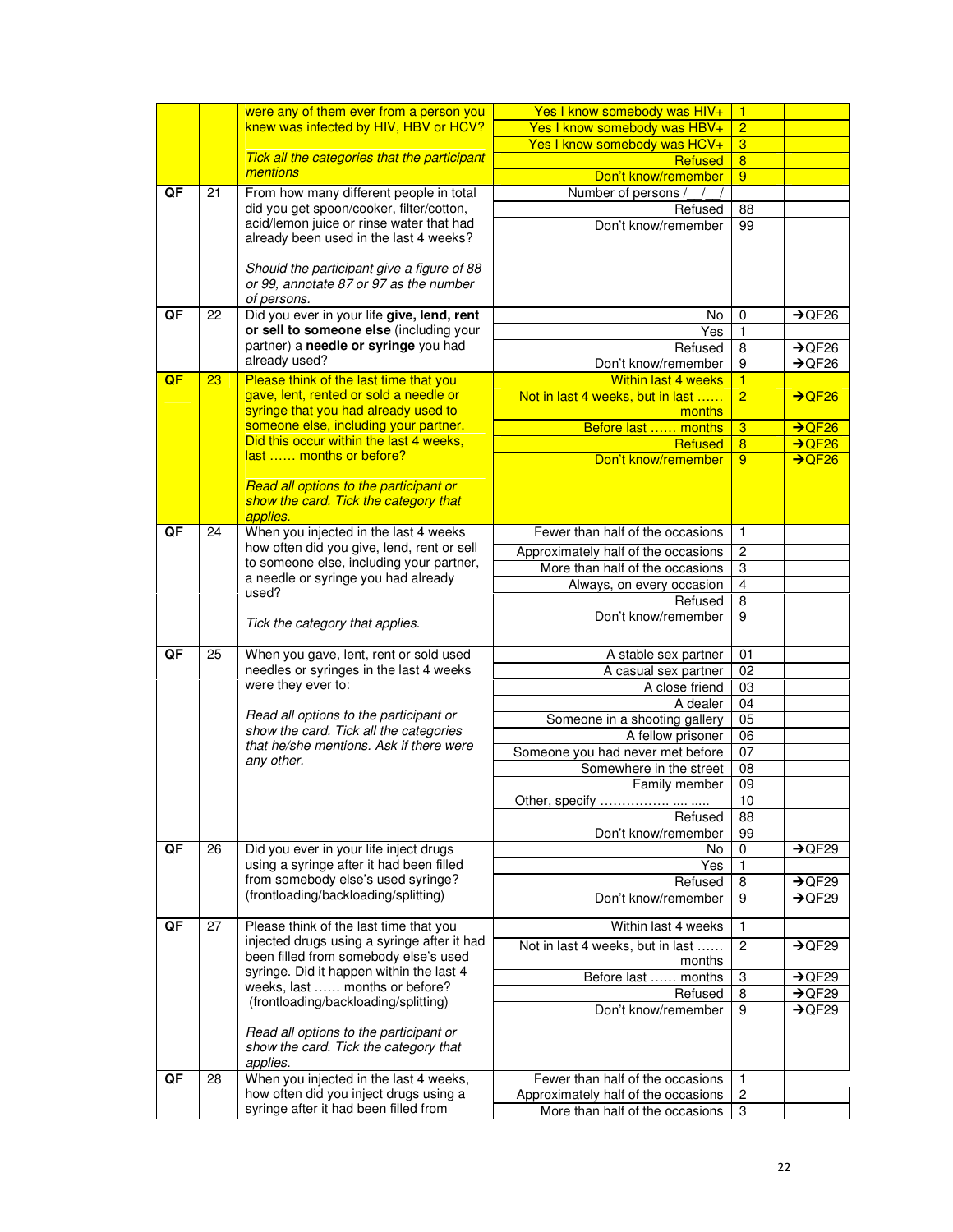|                          |    | somebody else's used syringe?                                                      | Always, on every occasion           | $\overline{4}$ |                    |
|--------------------------|----|------------------------------------------------------------------------------------|-------------------------------------|----------------|--------------------|
|                          |    | (frontloading/backloading/splitting)                                               | Refused                             | $\overline{8}$ |                    |
|                          |    | Tick the category that applies.                                                    | Don't know/remember                 | 9              |                    |
| QF                       | 29 | At any time in your life have you ever                                             | No                                  | $\mathbf 0$    | $\rightarrow$ QF31 |
|                          |    | received an injection from another                                                 | Yes                                 |                |                    |
|                          |    | person?                                                                            | Refused                             | 8              | $\rightarrow$ QF31 |
|                          |    |                                                                                    | Don't know/remember                 | 9              | $\rightarrow$ QF31 |
| $\overline{\mathsf{QF}}$ | 30 | In the last 4 weeks, have you received                                             | No                                  | $\overline{0}$ |                    |
|                          |    | an injection from another person?                                                  | Yes                                 | 1              |                    |
|                          |    |                                                                                    | Refused                             | 8              |                    |
|                          |    |                                                                                    | Don't know/remember                 | 9              |                    |
| QF                       | 31 | In the last 4 weeks, have you used any                                             | No                                  | $\mathbf 0$    | $\rightarrow$ QF33 |
|                          |    | drug by sniffing, introducing a drug in                                            | Yes                                 | 1              |                    |
|                          |    | powder form through your nose?                                                     | Refused                             | 8              | $\rightarrow$ QF33 |
|                          |    |                                                                                    | Don't know/remember                 | 9              | $\rightarrow$ QF33 |
| QF                       | 32 | In the last 4 weeks, when you sniffed a                                            | Fewer than half of the occasions    | 1              |                    |
|                          |    | drug, how often did you use a straw or<br>paper already used by someone else?      | Approximately half of the occasions | $\overline{2}$ |                    |
|                          |    |                                                                                    | More than half of the occasions     | 3              |                    |
|                          |    | Tick the category that applies.                                                    | Always, on every occasion           | 4              |                    |
|                          |    |                                                                                    | Refused                             | 8              |                    |
|                          |    |                                                                                    | Don't know/remember                 | 9              |                    |
| QF                       | 33 | In the last 4 weeks, have you smoked                                               | No                                  | $\mathbf 0$    | $\rightarrow$ QG01 |
|                          |    | any drug by pipe?                                                                  | Yes                                 | 1              |                    |
|                          |    |                                                                                    | Refused                             | 8              | $\rightarrow$ QG01 |
|                          |    | If the participant only smoked tobacco do<br>not record this as a positive answer. | Don't know/remember                 | 9              | $\rightarrow$ QG01 |
| QF                       | 34 | In the last 4 weeks when you smoked                                                | Fewer than half of the occasions    | 1              |                    |
|                          |    | any drug by pipe, how often did you use<br>a pipe already used by someone else?    | Approximately half of the occasions | $\overline{c}$ |                    |
|                          |    | Tick the category that applies.                                                    | More than half of the occasions     | 3              |                    |
|                          |    |                                                                                    | Always, on every occasion           | $\overline{4}$ |                    |
|                          |    | If the participant only smoked tobacco do                                          | Refused                             | $\overline{8}$ |                    |
|                          |    | not record this as a positive answer.                                              | Don't know/remember                 | 9              |                    |
|                          |    |                                                                                    |                                     |                |                    |

|    | Question<br>number | <b>Questions and filters</b>                                                                                                                                                                                                                                                                                                        | <b>Categories</b> |     |                                |          | Skip to                 |
|----|--------------------|-------------------------------------------------------------------------------------------------------------------------------------------------------------------------------------------------------------------------------------------------------------------------------------------------------------------------------------|-------------------|-----|--------------------------------|----------|-------------------------|
| QG | 01                 | In the last 4 weeks, could you easily                                                                                                                                                                                                                                                                                               |                   |     | No                             | $\Omega$ |                         |
|    |                    | obtain sterile needles and syringes when                                                                                                                                                                                                                                                                                            |                   |     | Yes                            |          |                         |
|    |                    | you needed them?                                                                                                                                                                                                                                                                                                                    |                   |     | Did not inject in last 4 weeks | 3        | $\rightarrow$ QH01      |
|    |                    | Important: Explain that the question is<br>about unused and wrapped needles                                                                                                                                                                                                                                                         |                   |     | Refused                        | 8        |                         |
|    |                    | and syringes.                                                                                                                                                                                                                                                                                                                       |                   |     | Don't know/remember            | 9        |                         |
| QG | 02                 | In the last 4 weeks, from which of the<br>following places did you get your sterile<br>needles and syringes?<br><b>Important: Explain that the question is</b><br>about unused and wrapped needles and<br>syringes. This should be emphasised if<br>the respondent mentions sources such<br>as friends, other IDUs or drug dealers. | <b>No</b>         | Yes | Refused                        |          | Don't know/<br>remember |
|    | 02A                | Bought from a pharmacy                                                                                                                                                                                                                                                                                                              | $\overline{0}$    | 1   | 8                              |          | 9                       |
|    | 02B                | Bought from other shop                                                                                                                                                                                                                                                                                                              | $\overline{0}$    | 1   | 8                              |          | 9                       |
|    | 02C                | Drug agency needle exchange                                                                                                                                                                                                                                                                                                         | $\overline{0}$    |     | 8                              |          | 9                       |
|    | 02D                | Pharmacy needle exchange                                                                                                                                                                                                                                                                                                            | $\overline{0}$    | 1   | 8                              |          | 9                       |
|    | 02E                | Mobile exchange                                                                                                                                                                                                                                                                                                                     | $\overline{0}$    |     | 8                              |          | 9                       |
|    | 02F                | Outreach worker                                                                                                                                                                                                                                                                                                                     | $\overline{0}$    |     | 8                              |          | 9                       |
|    | 02G                | <b>Friends</b>                                                                                                                                                                                                                                                                                                                      | $\overline{0}$    | 1   | 8                              |          | 9                       |
|    | 02H                | Other drug injector                                                                                                                                                                                                                                                                                                                 | $\overline{0}$    | 1   | 8                              |          | 9                       |
|    | 021                | Stolen from pharmacy, shop or hospital                                                                                                                                                                                                                                                                                              | $\overline{0}$    | 1   | 8                              |          | 9                       |
|    | 02J                | Drug dealer                                                                                                                                                                                                                                                                                                                         | $\overline{0}$    | 1   | 8                              |          | 9                       |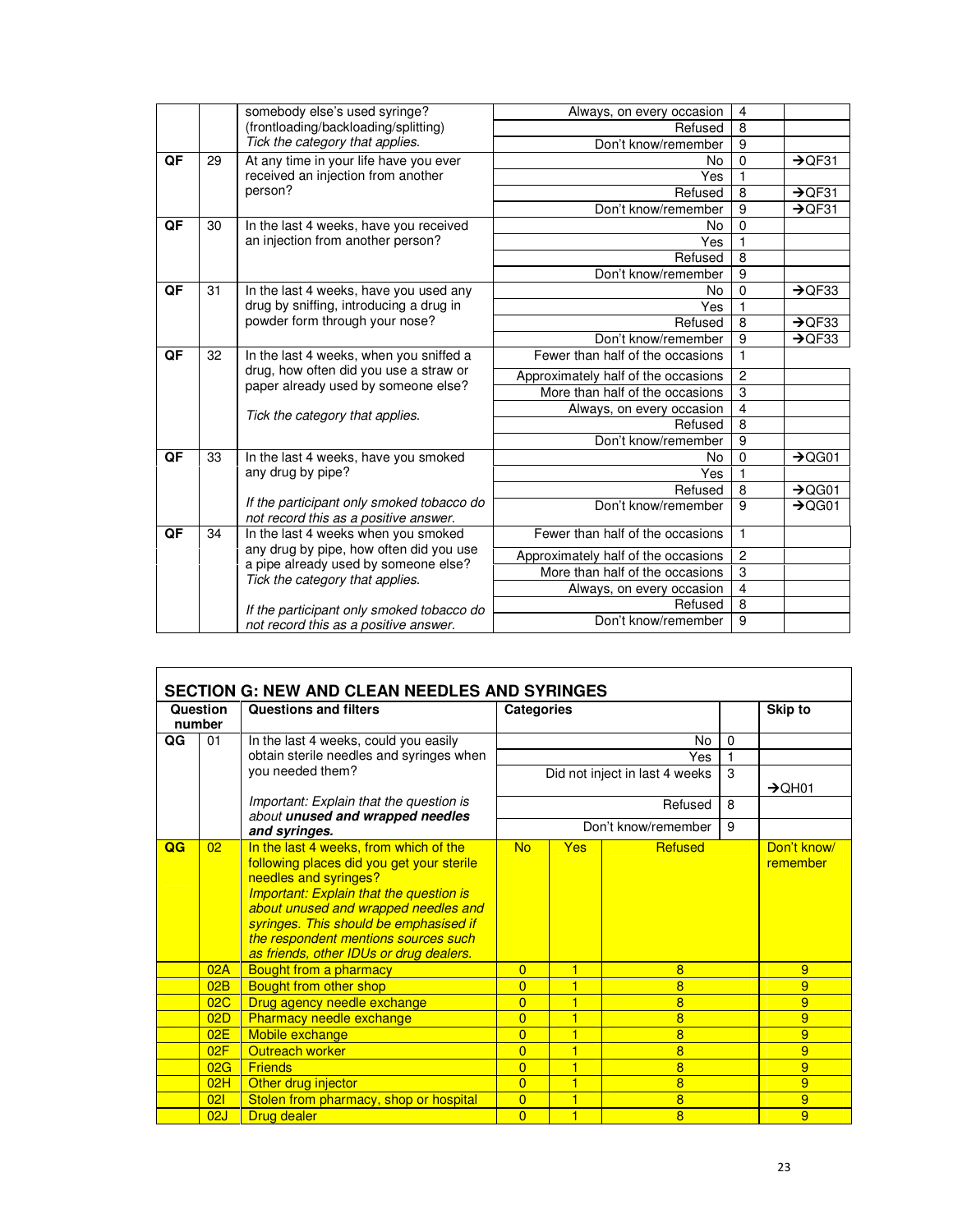|    | 02K | Other, specify                                                                     | $\overline{0}$<br>$\blacksquare$<br>8 |    |         |                                                              |                           | 9                  |
|----|-----|------------------------------------------------------------------------------------|---------------------------------------|----|---------|--------------------------------------------------------------|---------------------------|--------------------|
| QG | 03  | From all the above-mentioned sources of                                            |                                       |    |         | Register the question number                                 |                           |                    |
|    |     | sterile needles and syringes, could you                                            |                                       |    |         | corresponding to the source                                  |                           |                    |
|    |     | tell me which one was your main source<br>in the last 4 weeks?                     |                                       |    |         | mentioned by the participant                                 |                           |                    |
|    |     |                                                                                    |                                       |    |         | Refused                                                      | 88                        |                    |
|    |     | Important: Stress that the question is                                             |                                       |    |         | Don't know/remember                                          | 99                        |                    |
|    |     | about unused and wrapped needles and                                               |                                       |    |         |                                                              |                           |                    |
|    |     | syringes.                                                                          |                                       |    |         |                                                              |                           |                    |
| QG | 04  | In the last 4 weeks how many new,                                                  |                                       |    |         | Number of sterile needles/syringes                           |                           |                    |
|    |     | sterile needles and syringes did you<br>have available in total for your personal  |                                       |    |         |                                                              |                           |                    |
|    |     | use? Please include those from any of                                              | <b>Refused</b><br>Don't know/remember |    |         |                                                              | 888<br>999                |                    |
|    |     | the above sources, those received from                                             |                                       |    |         |                                                              |                           |                    |
|    |     | somebody else and any you already had                                              |                                       |    |         |                                                              |                           |                    |
|    |     | before.                                                                            |                                       |    |         | If the answer is 000 $\rightarrow$                           | $\rightarrow$             | $\rightarrow$ QG06 |
|    |     | <b>Important: Stress that the question is</b>                                      |                                       |    |         |                                                              |                           |                    |
|    |     | about new, unused and wrapped<br>needles and syringes.                             |                                       |    |         |                                                              |                           |                    |
|    |     | If the participant did not have any sterile                                        |                                       |    |         |                                                              |                           |                    |
|    |     | needles and syringes, register 000.                                                |                                       |    |         |                                                              |                           |                    |
| QG | 05  | In the last 4 weeks how many sterile                                               | Number of sterile needles/syringes    |    |         |                                                              |                           |                    |
|    |     | needles and syringes did you get in total<br>free of charge (from any of the above |                                       |    |         |                                                              |                           |                    |
|    |     | places)                                                                            |                                       |    |         | Refused<br>Don't know/remember                               | 888<br>999                |                    |
|    |     |                                                                                    |                                       |    |         |                                                              |                           |                    |
|    |     | Ask her/him to include only free of                                                |                                       |    |         |                                                              |                           |                    |
|    |     | charge unused and wrapped needles                                                  |                                       |    |         |                                                              |                           |                    |
|    |     | and syringes.                                                                      |                                       |    |         |                                                              |                           |                    |
|    |     | If the participant did not have any sterile<br>syringes, register 000.             |                                       |    |         |                                                              |                           |                    |
| QG | 06  | In the last 4 weeks, could you easily                                              |                                       | No |         |                                                              | $\mathbf 0$               |                    |
|    |     | obtain sterile or unused injecting                                                 |                                       |    |         | Yes                                                          | 1                         |                    |
|    |     | material other than needles and                                                    |                                       |    | Refused | 8                                                            |                           |                    |
|    |     | syringes, namely spoon/cooker,                                                     |                                       |    |         | Don't know/remember                                          | 9                         |                    |
|    |     | filter/cotton, acid/lemon juice or rinse<br>water when you need it?                |                                       |    |         |                                                              |                           |                    |
| QG | 07  | In the last 4 weeks what did you usually                                           |                                       |    |         | Handed to social services, needle                            | $\mathbf{1}$              |                    |
|    |     | do with the needle or syringe after you                                            |                                       |    |         | exchange programme or similar                                |                           |                    |
|    |     | had injected with it?                                                              |                                       |    |         | Put it in the rubbish bin                                    | $\overline{c}$            |                    |
|    |     |                                                                                    |                                       |    |         | Left it on the street                                        | $\ensuremath{\mathsf{3}}$ |                    |
|    |     |                                                                                    |                                       |    |         | Other, specify                                               | $\overline{\mathbf{4}}$   |                    |
|    |     |                                                                                    |                                       |    |         | Refused<br>Don't know/remember                               | 8<br>9                    |                    |
| QG | 08  | Did you ever clean the needles or                                                  |                                       |    |         | No                                                           | 0                         | $\rightarrow$ QH01 |
|    |     | syringes before re-using them?                                                     |                                       |    |         | Yes                                                          | 1                         |                    |
|    |     |                                                                                    |                                       |    |         | Refused                                                      | 8                         | $\rightarrow$ QH01 |
|    |     |                                                                                    |                                       |    |         | Don't know/remember                                          | 9                         | $\rightarrow$ QH01 |
| QG | 09  | In the last 4 weeks when you used                                                  |                                       |    |         | Fewer than half of the occasions                             | 1                         |                    |
|    |     | needles or syringes already used by<br>someone else how often did you clean        |                                       |    |         | Approximately half of the occasions                          | 2                         |                    |
|    |     | them before you used them?                                                         |                                       |    |         | More than half of the occasions<br>Always, on every occasion | 3<br>4                    |                    |
|    |     |                                                                                    |                                       |    |         | Refused                                                      | $\overline{8}$            |                    |
|    |     | Tick the category that applies.                                                    |                                       |    |         | Don't know/remember                                          | 9                         |                    |
| QG | 10  | How did you usually clean them?                                                    |                                       |    |         | Cold water                                                   | $\overline{01}$           |                    |
|    |     |                                                                                    |                                       |    |         | Warm water                                                   | 02                        |                    |
|    |     | Do not read the options out. Tick those                                            |                                       |    |         | Hot water                                                    | 03                        |                    |
|    |     | that she/he mentions. Ask if there were<br>any other.                              |                                       |    |         | <b>Boiling water</b>                                         | 04                        |                    |
|    |     |                                                                                    |                                       |    |         | Soap or detergent                                            | 05                        |                    |
|    |     |                                                                                    |                                       |    |         | Bleach<br>Alcohol                                            | $\overline{06}$<br>07     |                    |
|    |     |                                                                                    |                                       |    |         | Other, specify                                               | 08                        |                    |
|    |     |                                                                                    |                                       |    |         | Refused                                                      | 88                        |                    |
|    |     |                                                                                    |                                       |    |         | Don't know/remember                                          | 99                        |                    |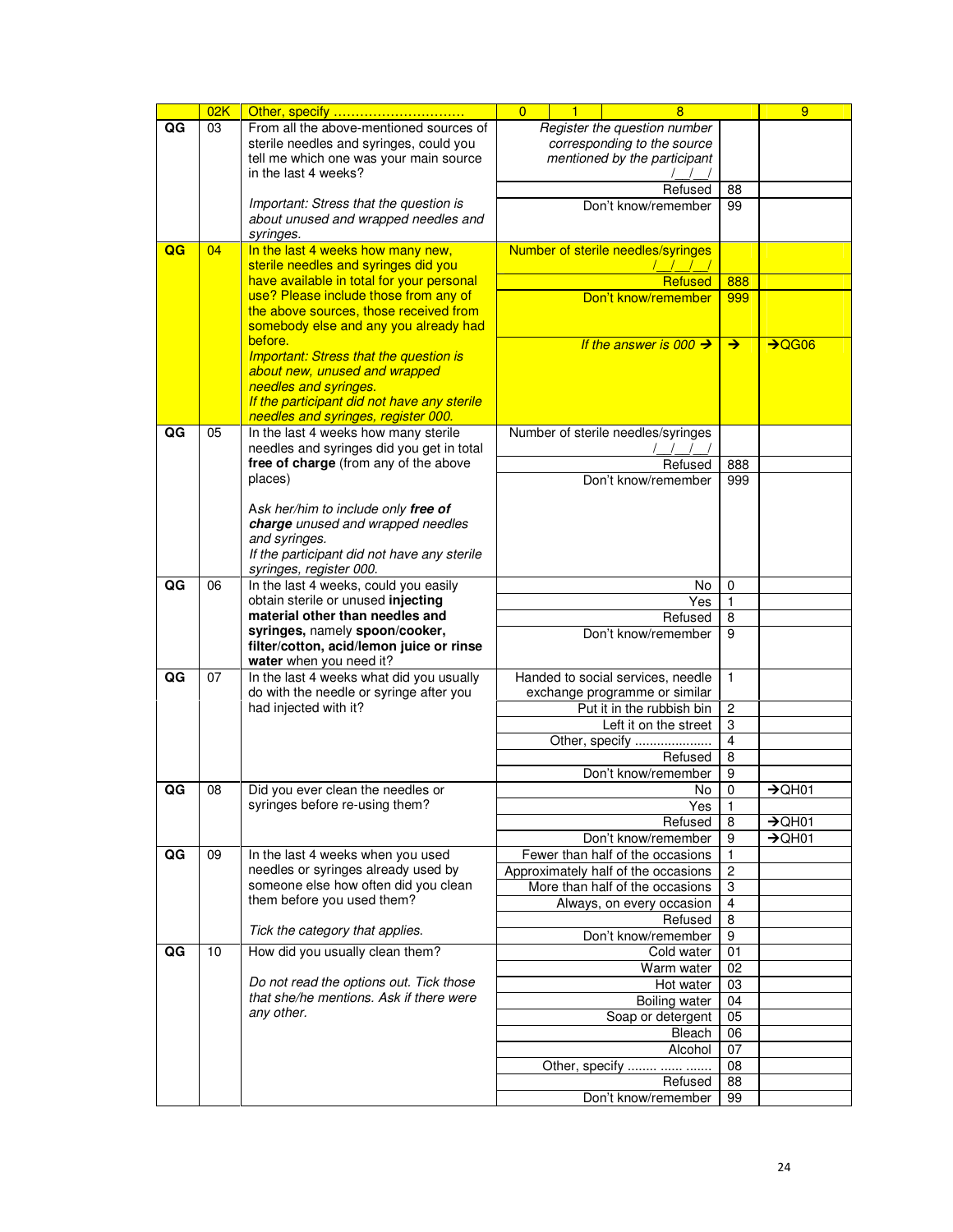|                    | <b>SECTION H: SEXUAL BEHAVIOUR</b> |                                                                                                                                                                                                                                                                                                                                                                                                                                           |                                                   |                     |                                          |  |  |  |
|--------------------|------------------------------------|-------------------------------------------------------------------------------------------------------------------------------------------------------------------------------------------------------------------------------------------------------------------------------------------------------------------------------------------------------------------------------------------------------------------------------------------|---------------------------------------------------|---------------------|------------------------------------------|--|--|--|
| Question<br>number |                                    | <b>Questions and filters</b>                                                                                                                                                                                                                                                                                                                                                                                                              | <b>Categories</b>                                 |                     | Skip to                                  |  |  |  |
|                    |                                    | Read to the participant:<br>I am now going to ask you some questions about your sexual behaviour. People often find it difficult to discuss<br>personal sexual issues, so if you don't feel comfortable about answering a question please say so and we will move                                                                                                                                                                         |                                                   |                     |                                          |  |  |  |
|                    |                                    | on. It is better not to give me an answer than to make one up.<br>When we say sexual intercourse or having sex this includes vaginal or anal intercourse. Vaginal intercourse refers to<br>a man's penis in a woman's vagina, and anal intercourse refers to a man's penis in a partner's anus, either woman or<br>man. Do not include oral sex, which refers to a man's penis or woman's vagina in contact with his/her partner's mouth. |                                                   |                     |                                          |  |  |  |
| QH                 | 01                                 | Have you had sexual intercourse (vaginal or                                                                                                                                                                                                                                                                                                                                                                                               | <b>No</b>                                         | $\overline{0}$      | $\rightarrow$ QI01                       |  |  |  |
|                    |                                    | anal) in the last 12 months?                                                                                                                                                                                                                                                                                                                                                                                                              | Yes<br>Refused                                    | 1<br>$\overline{8}$ | $\rightarrow$ QI01                       |  |  |  |
|                    |                                    | If the respondent is female, please skip $\rightarrow$ to<br>question → QH03                                                                                                                                                                                                                                                                                                                                                              | Don't know/remember                               | 9                   | $\rightarrow$ QI01                       |  |  |  |
| QH                 | 02                                 | This question should be asked only to male                                                                                                                                                                                                                                                                                                                                                                                                | No                                                | 0                   |                                          |  |  |  |
|                    |                                    | respondents:<br>Have you had anal sex with a male in the last                                                                                                                                                                                                                                                                                                                                                                             | Yes<br>Refused                                    | 1<br>8              |                                          |  |  |  |
|                    |                                    | 12 months?                                                                                                                                                                                                                                                                                                                                                                                                                                | Don't know/remember                               | 9                   |                                          |  |  |  |
| QH                 | 03                                 | Have you had a steady or regular sexual                                                                                                                                                                                                                                                                                                                                                                                                   | No                                                | 0                   | $\rightarrow$ QH09                       |  |  |  |
|                    |                                    | partner in the last 12 months?                                                                                                                                                                                                                                                                                                                                                                                                            | $\overline{Yes}$                                  | 1                   |                                          |  |  |  |
|                    |                                    |                                                                                                                                                                                                                                                                                                                                                                                                                                           | Refused<br>Don't know/remember                    | 8<br>9              | $\rightarrow$ QH09<br>$\rightarrow$ QH09 |  |  |  |
| QH                 | 04                                 | Have you had vaginal or anal intercourse with                                                                                                                                                                                                                                                                                                                                                                                             | No                                                | $\mathbf 0$         | $\rightarrow$ QH09                       |  |  |  |
|                    |                                    | a steady or regular sexual partner in the last                                                                                                                                                                                                                                                                                                                                                                                            | Yes                                               | 1                   |                                          |  |  |  |
|                    |                                    | 12 months?                                                                                                                                                                                                                                                                                                                                                                                                                                | Refused                                           | 8                   | $\rightarrow$ QH09                       |  |  |  |
| QH                 | 05                                 | If you had more than one steady or regular                                                                                                                                                                                                                                                                                                                                                                                                | Don't know/remember<br>Number of regular partners | 9                   | $\rightarrow$ QH09                       |  |  |  |
|                    |                                    | sex partner in the last 12 months, how many                                                                                                                                                                                                                                                                                                                                                                                               |                                                   |                     |                                          |  |  |  |
|                    |                                    | of them did you have?                                                                                                                                                                                                                                                                                                                                                                                                                     | Refused                                           | 88                  |                                          |  |  |  |
|                    |                                    | If he/she had only one, write 01                                                                                                                                                                                                                                                                                                                                                                                                          | Don't know/remember                               | 99                  |                                          |  |  |  |
| QH                 | 06                                 | How often did you and all of your                                                                                                                                                                                                                                                                                                                                                                                                         | Never, not even once                              | 1                   | $\rightarrow$ QH08                       |  |  |  |
|                    |                                    | steady/regular partner(s) use a condom during                                                                                                                                                                                                                                                                                                                                                                                             | Fewer than half of the occasions                  | 2                   |                                          |  |  |  |
|                    |                                    | vaginal or anal sex in the last 12 months?                                                                                                                                                                                                                                                                                                                                                                                                | Approximately half of the                         | $\overline{3}$      |                                          |  |  |  |
|                    |                                    | Tick the category that applies.                                                                                                                                                                                                                                                                                                                                                                                                           | occasions<br>More than half of the occasions      | 4                   |                                          |  |  |  |
|                    |                                    |                                                                                                                                                                                                                                                                                                                                                                                                                                           | Always, on every occasion                         | 5                   | $\rightarrow$ QH08                       |  |  |  |
|                    |                                    | If the respondent had more than one<br>stable/regular partner, ask him/her to make a                                                                                                                                                                                                                                                                                                                                                      | Refused                                           | 8                   |                                          |  |  |  |
|                    |                                    | global assessment of condom use with each                                                                                                                                                                                                                                                                                                                                                                                                 | Don't know/remember                               | 9                   |                                          |  |  |  |
|                    |                                    | of them. Category 5, 'Always, on every                                                                                                                                                                                                                                                                                                                                                                                                    |                                                   |                     |                                          |  |  |  |
|                    |                                    | occasion', involves every time they had<br>intercourse with all partners.                                                                                                                                                                                                                                                                                                                                                                 |                                                   |                     |                                          |  |  |  |
| QH                 | 07                                 | Did you use a condom the last time you had                                                                                                                                                                                                                                                                                                                                                                                                | No                                                | $\pmb{0}$           |                                          |  |  |  |
|                    |                                    | vaginal or anal intercourse with a                                                                                                                                                                                                                                                                                                                                                                                                        | Yes                                               | 1                   |                                          |  |  |  |
|                    |                                    | steady/regular partner?                                                                                                                                                                                                                                                                                                                                                                                                                   | Refused                                           | 8                   |                                          |  |  |  |
|                    |                                    | If the respondent had more than one                                                                                                                                                                                                                                                                                                                                                                                                       | Don't know/remember                               | 9                   |                                          |  |  |  |
|                    |                                    | stable/regular partner the question refers to                                                                                                                                                                                                                                                                                                                                                                                             |                                                   |                     |                                          |  |  |  |
|                    |                                    | the most recent time he/she had<br>intercourse.                                                                                                                                                                                                                                                                                                                                                                                           |                                                   |                     |                                          |  |  |  |
| QH                 | 08                                 | To your knowledge, have any of the                                                                                                                                                                                                                                                                                                                                                                                                        | No                                                | 0                   |                                          |  |  |  |
|                    |                                    | steady/regular partners that you had in last 12                                                                                                                                                                                                                                                                                                                                                                                           | Yes                                               | 1                   |                                          |  |  |  |
|                    |                                    | months ever injected drugs?                                                                                                                                                                                                                                                                                                                                                                                                               | Refused                                           | 8                   |                                          |  |  |  |
| QH                 | 09                                 | Read to the participant: The next questions                                                                                                                                                                                                                                                                                                                                                                                               | Don't know/remember<br>No                         | 9<br>0              | $\rightarrow$ QH15                       |  |  |  |
|                    |                                    | are about casual partners. This means                                                                                                                                                                                                                                                                                                                                                                                                     | Yes                                               | 1                   |                                          |  |  |  |
|                    |                                    | someone you have had sexual relations with                                                                                                                                                                                                                                                                                                                                                                                                | Refused                                           | 8                   | $\rightarrow$ QH15                       |  |  |  |
|                    |                                    | other than your steady/regular partner(s). If<br>you had sex in exchange for money or other                                                                                                                                                                                                                                                                                                                                               | Don't know/remember                               | 9                   | $\rightarrow$ QH15                       |  |  |  |
|                    |                                    | benefits, please do not include them in your                                                                                                                                                                                                                                                                                                                                                                                              |                                                   |                     |                                          |  |  |  |
|                    |                                    | answers about casual partners.                                                                                                                                                                                                                                                                                                                                                                                                            |                                                   |                     |                                          |  |  |  |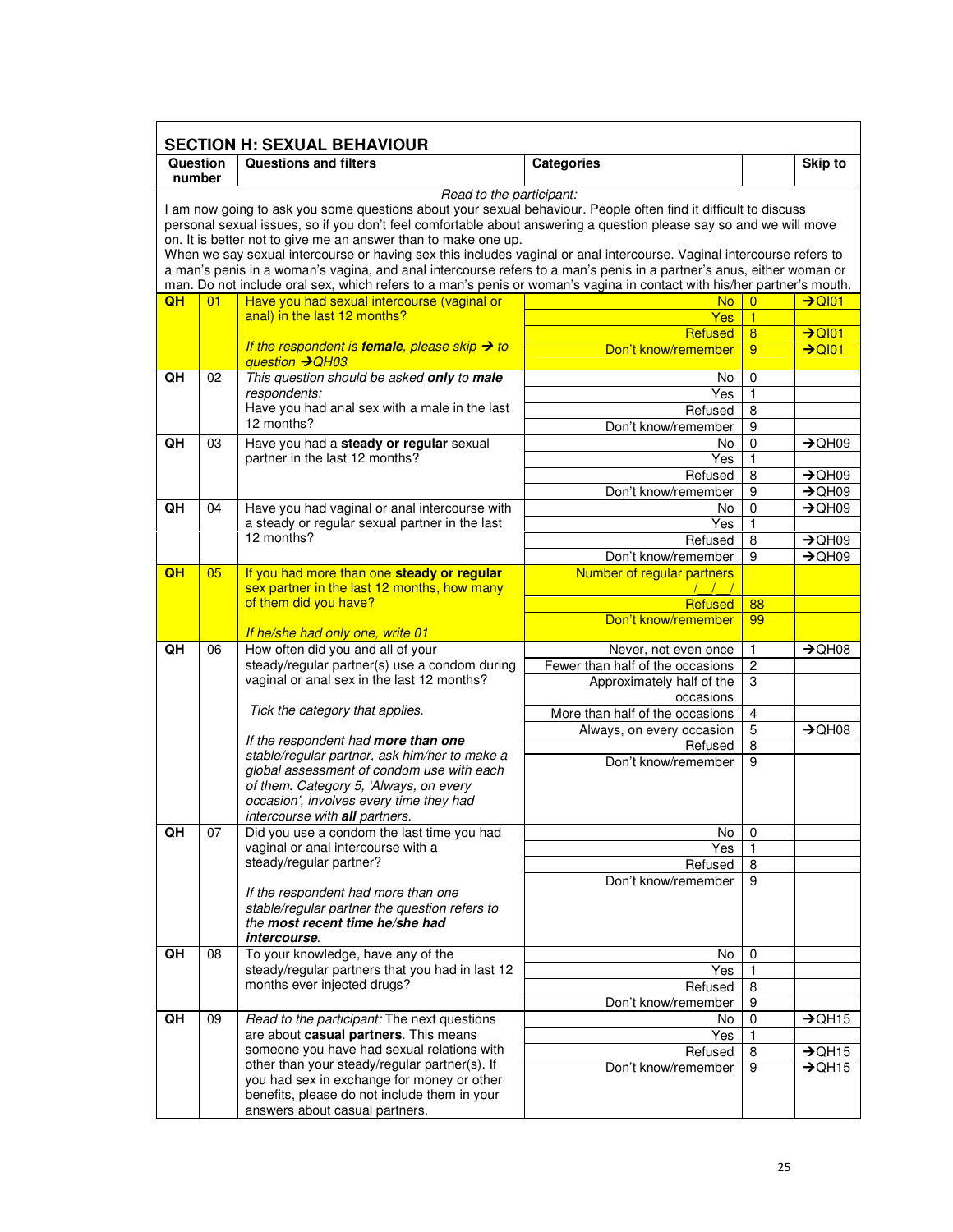|    |                 | Have you had casual partners in the last 12<br>months?                                                                                                                                                                                                                                                                                          |                                              |                |                    |
|----|-----------------|-------------------------------------------------------------------------------------------------------------------------------------------------------------------------------------------------------------------------------------------------------------------------------------------------------------------------------------------------|----------------------------------------------|----------------|--------------------|
| QH | 10              | Have you had vaginal or anal intercourse with                                                                                                                                                                                                                                                                                                   | No                                           | 0              | $\rightarrow$ QH15 |
|    |                 | a casual sexual partner in the last 12 months?                                                                                                                                                                                                                                                                                                  | Yes                                          | $\mathbf{1}$   |                    |
|    |                 |                                                                                                                                                                                                                                                                                                                                                 | Refused                                      | 8              | $\rightarrow$ QH15 |
|    |                 |                                                                                                                                                                                                                                                                                                                                                 | Don't know/remember                          | 9              | $\rightarrow$ QH15 |
| QH | 11              | How many casual partners have you had<br>vaginal or anal intercourse with in the last 12                                                                                                                                                                                                                                                        | Number of casual sexual partners<br>1111     |                |                    |
|    |                 | months?                                                                                                                                                                                                                                                                                                                                         | <b>Refused</b>                               | 888            |                    |
|    |                 |                                                                                                                                                                                                                                                                                                                                                 | Don't know remember                          | 999            |                    |
| QH | 12              | How often did you and all of your casual                                                                                                                                                                                                                                                                                                        |                                              |                |                    |
|    |                 | partner(s) use a condom during vaginal or<br>anal intercourse in the last 12 months?                                                                                                                                                                                                                                                            | Never, not even once                         | $\mathbf{1}$   | $\rightarrow$ QH14 |
|    |                 | Tick the category that applies.                                                                                                                                                                                                                                                                                                                 | Fewer than half of the occasions             | $\overline{c}$ |                    |
|    |                 |                                                                                                                                                                                                                                                                                                                                                 | Approximately half of the                    | 3              |                    |
|    |                 | If the respondent had more than one                                                                                                                                                                                                                                                                                                             | occasions                                    |                |                    |
|    |                 | stable/regular partner, ask them for a global                                                                                                                                                                                                                                                                                                   | More than half of the occasions              | 4<br>5         | $\rightarrow$ QH14 |
|    |                 | assessment of their condom use with each of                                                                                                                                                                                                                                                                                                     | Always, on every occasion<br>Refused         | 8              |                    |
|    |                 | them. Category 5, 'Always, on every                                                                                                                                                                                                                                                                                                             | Don't know/remember                          | 9              |                    |
|    |                 | occasion', involves every time they had<br>intercourse with all partners.                                                                                                                                                                                                                                                                       |                                              |                |                    |
| QH | 13              | Did you use a condom the last time you had                                                                                                                                                                                                                                                                                                      | No                                           | 0              |                    |
|    |                 | vaginal or anal intercourse with a casual                                                                                                                                                                                                                                                                                                       | Yes                                          | 1              |                    |
|    |                 | partner?                                                                                                                                                                                                                                                                                                                                        | Refused                                      | 8              |                    |
|    |                 |                                                                                                                                                                                                                                                                                                                                                 | Don't know/remember                          | 9              |                    |
|    |                 | If the participant had more than one casual                                                                                                                                                                                                                                                                                                     |                                              |                |                    |
|    |                 | partner the most recent time he/she had<br>intercourse.                                                                                                                                                                                                                                                                                         |                                              |                |                    |
| QH | 14              | To your knowledge, have any of the casual                                                                                                                                                                                                                                                                                                       | No                                           | 0              |                    |
|    |                 | partners that you had in last 12 months ever                                                                                                                                                                                                                                                                                                    | $\overline{Yes}$                             | 1              |                    |
|    | injected drugs? |                                                                                                                                                                                                                                                                                                                                                 | Refused                                      | 8              |                    |
|    |                 |                                                                                                                                                                                                                                                                                                                                                 | Don't know/remember                          | 9              |                    |
| QH | 15              | Read to the participant: The next questions                                                                                                                                                                                                                                                                                                     | <b>No</b>                                    | $\overline{0}$ | $\rightarrow$ QH19 |
|    |                 | are about sexual activity with people who<br>gave you money, drugs or other benefits<br>for sex. By sex I mean vaginal or anal<br>intercourse; please do not include oral sex.<br>During the last 12 months, have you had<br>vaginal or anal sexual intercourse with<br>people who paid you with money, drugs or<br>other benefits for the sex? | Yes                                          | $\blacksquare$ |                    |
|    |                 |                                                                                                                                                                                                                                                                                                                                                 | Refused                                      | $\overline{8}$ | $\rightarrow$ QH19 |
|    |                 |                                                                                                                                                                                                                                                                                                                                                 | Don't know/remember                          | 9              | $\rightarrow$ QH19 |
|    |                 |                                                                                                                                                                                                                                                                                                                                                 |                                              |                |                    |
|    |                 |                                                                                                                                                                                                                                                                                                                                                 |                                              |                |                    |
|    |                 |                                                                                                                                                                                                                                                                                                                                                 |                                              |                |                    |
|    |                 |                                                                                                                                                                                                                                                                                                                                                 |                                              |                |                    |
|    |                 |                                                                                                                                                                                                                                                                                                                                                 |                                              |                |                    |
| QH | 16              | With how many partners have you had vaginal                                                                                                                                                                                                                                                                                                     | Number of clients as sexual                  |                |                    |
|    |                 | or anal intercourse in the last 12 months for                                                                                                                                                                                                                                                                                                   | partners                                     |                |                    |
|    |                 | which you were paid with money, drugs or                                                                                                                                                                                                                                                                                                        | 1111                                         |                |                    |
|    |                 | other benefits?                                                                                                                                                                                                                                                                                                                                 | <b>Refused</b>                               | 88             |                    |
|    |                 |                                                                                                                                                                                                                                                                                                                                                 | Don't know remember                          | 99             |                    |
| QH | 17              | How often did you use condoms during<br>vaginal or anal intercourse for which you were                                                                                                                                                                                                                                                          | Never, not even once                         | 1              | $\rightarrow$ QH19 |
|    |                 | paid with money, drugs or other benefits in the                                                                                                                                                                                                                                                                                                 | Fewer than half of the occasions             | 2              |                    |
|    |                 | last 12 months?                                                                                                                                                                                                                                                                                                                                 | Approximately half of the                    | 3              |                    |
|    |                 | Tick the category that applies.                                                                                                                                                                                                                                                                                                                 | occasions<br>More than half of the occasions | 4              |                    |
|    |                 |                                                                                                                                                                                                                                                                                                                                                 | Always, on every occasion                    | 5              | $\rightarrow$ QH19 |
|    |                 | If the respondent had more than one client,<br>ask them for a global assessment of their                                                                                                                                                                                                                                                        | Refused                                      | 8              |                    |
|    |                 | condom use with each of them. Category 5,                                                                                                                                                                                                                                                                                                       | Don't know/remember                          | 9              |                    |
|    |                 | 'Always, on every occasion', involves every                                                                                                                                                                                                                                                                                                     |                                              |                |                    |
|    |                 | time they had intercourse with all partners.                                                                                                                                                                                                                                                                                                    |                                              |                |                    |
| QH | 18              | Did you use a condom the last time you had                                                                                                                                                                                                                                                                                                      | No                                           | $\mathbf 0$    |                    |
|    |                 | vaginal or anal intercourse with someone who                                                                                                                                                                                                                                                                                                    | Yes                                          | 1              |                    |
|    |                 | paid you with money, drugs or other benefits<br>for the sex?                                                                                                                                                                                                                                                                                    | Refused                                      | 8              |                    |
|    |                 |                                                                                                                                                                                                                                                                                                                                                 | Don't know/remember                          | 9              |                    |
|    |                 |                                                                                                                                                                                                                                                                                                                                                 |                                              |                |                    |
|    |                 | If the respondent had more than one of these                                                                                                                                                                                                                                                                                                    |                                              |                |                    |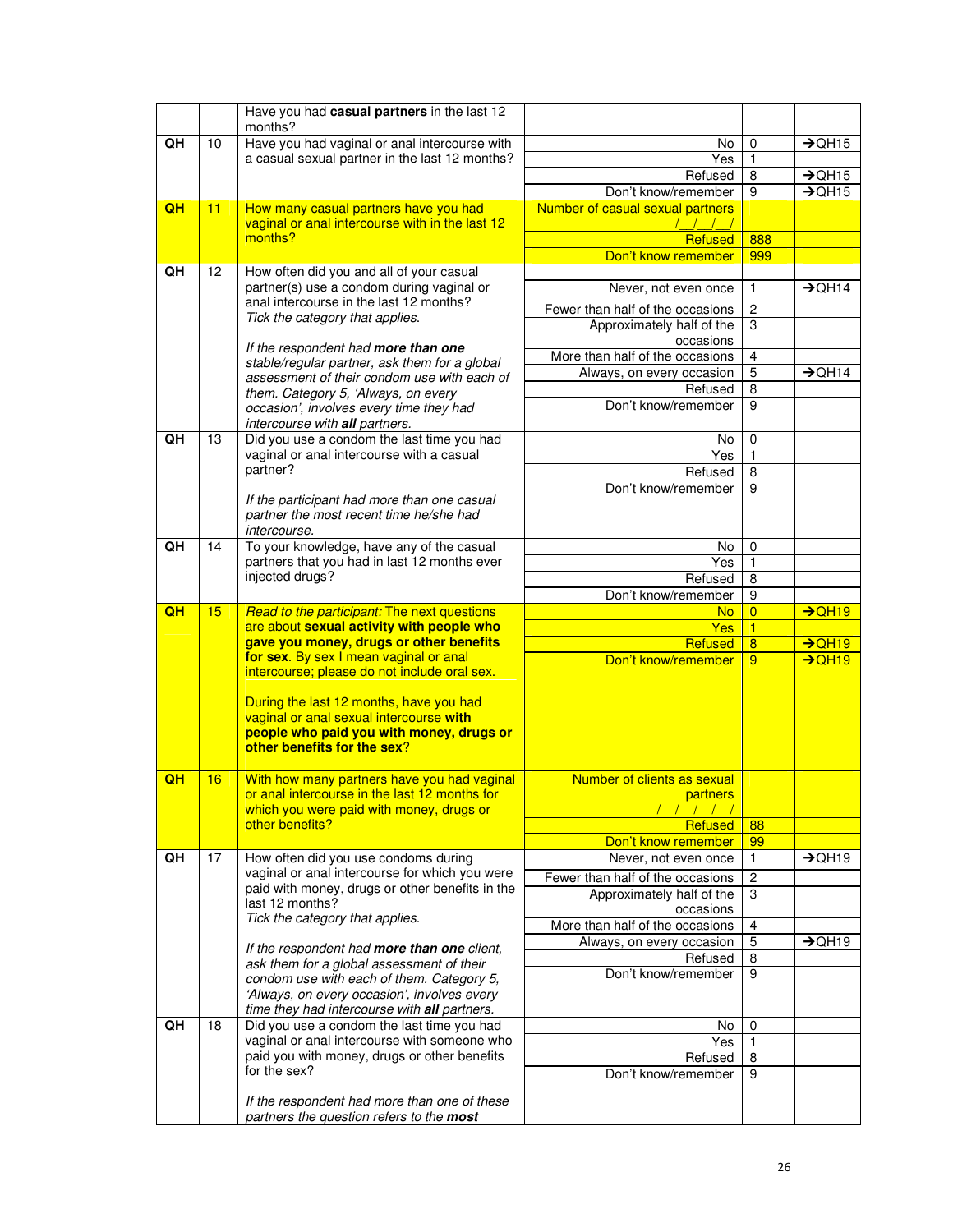|                |                 | recent time he/she had intercourse.                                                                                                                    |                                  |          |                                |
|----------------|-----------------|--------------------------------------------------------------------------------------------------------------------------------------------------------|----------------------------------|----------|--------------------------------|
| QH             | 19              | <i>Read to the participant:</i> The next question is                                                                                                   | No                               | $\Omega$ | $\rightarrow$ QH21             |
|                |                 | about sexual activity with people who you                                                                                                              | Yes                              |          |                                |
|                |                 | paid with money, drugs or other benefits for                                                                                                           | Refused                          | 8        | $\rightarrow$ QH21             |
|                |                 | sex. By sex I mean vaginal or anal                                                                                                                     | Don't know/remember              | 9        | $\rightarrow$ OH <sub>21</sub> |
|                |                 | intercourse; please do not include oral sex.                                                                                                           |                                  |          |                                |
|                |                 | Have you had vaginal or anal intercourse with                                                                                                          |                                  |          |                                |
|                |                 | a partner who you paid with money, drugs or                                                                                                            |                                  |          |                                |
|                |                 | other benefits for sex in the last 12 months?                                                                                                          |                                  |          |                                |
| QH             | 20 <sup>2</sup> | With how many partners have you had vaginal<br>or anal intercourse in the last 12 months for<br>which you paid with money, drugs or other<br>benefits? | Number of partner that were paid |          |                                |
|                |                 |                                                                                                                                                        |                                  |          |                                |
|                |                 |                                                                                                                                                        | Refused                          | 8888     |                                |
|                |                 |                                                                                                                                                        | Don't know remember              | 9999     |                                |
|                |                 |                                                                                                                                                        |                                  |          |                                |
| O <sub>H</sub> | 21              | Please think about the most recent time that                                                                                                           | <b>No</b>                        | $\Omega$ |                                |
|                |                 | you had vaginal or anal intercourse. Did you                                                                                                           | Yes                              |          |                                |
|                |                 | or your partner use a condom on that                                                                                                                   | <b>Refused</b>                   | 8        |                                |
|                |                 | occasion?                                                                                                                                              | Don't know remember              | 9        |                                |
|                |                 | This refers to any type of partner                                                                                                                     |                                  |          |                                |
|                |                 |                                                                                                                                                        |                                  |          |                                |

|    | Question                                             | <b>SECTION I: PRISON</b><br><b>Questions and filters</b>                                 | <b>Categories</b>          |                | Skip to            |
|----|------------------------------------------------------|------------------------------------------------------------------------------------------|----------------------------|----------------|--------------------|
|    | number                                               |                                                                                          |                            |                |                    |
| QI | 01                                                   | Read to the participant: The next question<br>is about whether you were ever detained or | Number of times            |                |                    |
|    |                                                      | arrested, regardless of whether you were                                                 | Refused                    | 88             | $\rightarrow$ QI03 |
|    |                                                      | imprisoned or not.                                                                       | Don't know/remember        | 99             | $\rightarrow$ QI03 |
|    |                                                      | How many times have you been detained<br>or arrested in your lifetime?                   | If none $(00) \rightarrow$ | $\rightarrow$  | $\rightarrow$ QI03 |
|    |                                                      | If the respondent has never been detained,<br>register 00                                |                            |                |                    |
| QI | 02                                                   | Regardless of whether you were                                                           | Age $/$                    |                |                    |
|    |                                                      | imprisoned or not, how old were you when                                                 | Refused                    | 88             |                    |
|    | you were detained or arrested for the first<br>time? |                                                                                          | Don't know/remember        | 99             |                    |
| QI | 03                                                   | Have you ever been in prison? This                                                       | <b>No</b>                  | $\overline{0}$ | $\rightarrow$ QJ01 |
|    |                                                      | includes remands in custody.                                                             | Yes                        | $\overline{1}$ |                    |
|    |                                                      |                                                                                          | Refused                    | $\overline{8}$ | $\rightarrow$ QJ01 |
|    |                                                      |                                                                                          | Don't know/remember        | 9              | $\rightarrow$ QJ01 |
| QI | 04                                                   | Are you currently in prison? This includes                                               | No                         | $\mathbf 0$    | $\rightarrow$ QJ06 |
|    |                                                      | remands in custody.                                                                      | Yes                        | $\mathbf{1}$   |                    |
|    |                                                      |                                                                                          | Refused                    | 8              | $\rightarrow$ QJ06 |
|    |                                                      |                                                                                          | Don't know/remember        | 9              | $\rightarrow$ QJ06 |
| QI | 05                                                   | Since when?                                                                              | Month /                    |                |                    |
|    |                                                      |                                                                                          | Year /                     | 88             |                    |
|    |                                                      |                                                                                          | Refused M<br>Refused Y     | 8888           |                    |
|    |                                                      |                                                                                          | Don't know/remember M      | 99             |                    |
|    |                                                      |                                                                                          | Don't know/remember y      | 9999           |                    |
| QI | 06                                                   | In total, how many times have you been in                                                | Number of times            |                |                    |
|    |                                                      | prison, including remands in custody?                                                    |                            |                |                    |
|    |                                                      |                                                                                          | Refused                    | 88             |                    |
|    |                                                      | If the respondent is in prison now, the<br>current time should also be counted.          | Don't know/remember        | 99             |                    |
| QI | 07                                                   | How old were you when you first went to                                                  | Years Old /                |                |                    |
|    |                                                      | prison, including remands in custody?                                                    | Refused                    | 88             |                    |
|    |                                                      |                                                                                          | Don't know/remember        | 99             |                    |
| QI | 08                                                   | How old were you when you last went to                                                   | Years Old /                |                |                    |
|    |                                                      | prison, including remands in custody?                                                    | Refused                    | 88             |                    |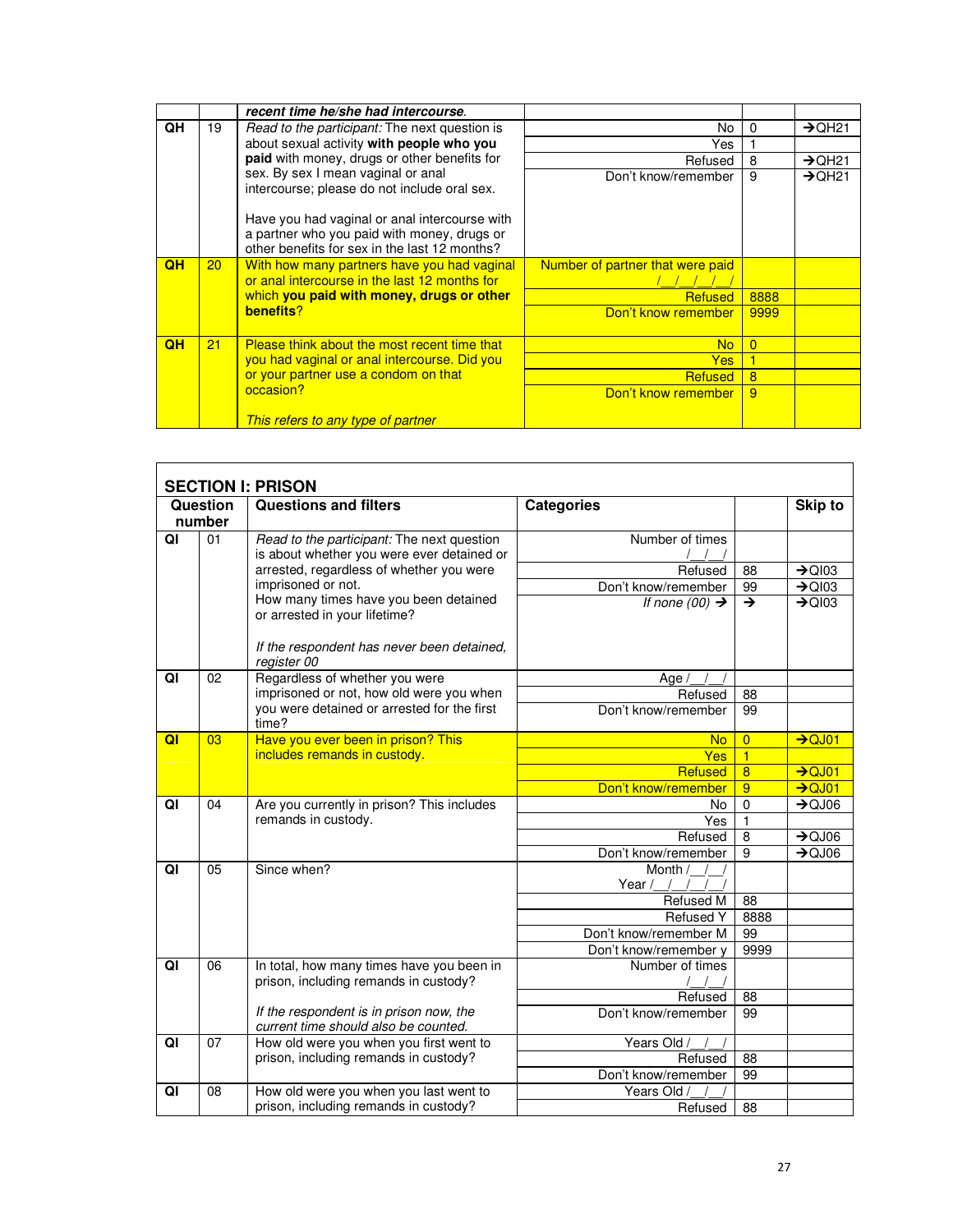|    |                     |                                                                                               | Don't know/remember              | 99             |                    |
|----|---------------------|-----------------------------------------------------------------------------------------------|----------------------------------|----------------|--------------------|
| QI | 09                  | Have you ever injected drugs whilst inside                                                    | No                               | $\Omega$       | $\rightarrow$ QJ01 |
|    |                     | prison or in custody?                                                                         | Yes                              |                |                    |
|    |                     |                                                                                               | Refused                          | 8              | $\rightarrow$ QJ01 |
|    |                     |                                                                                               | Don't know/remember              | 9              | $\rightarrow$ QJ01 |
| QI | 10                  | When was the last time you injected inside                                                    | Month /                          |                |                    |
|    |                     | a prison or whilst in custody?                                                                | Year/                            |                |                    |
|    |                     |                                                                                               | <b>Refused M</b>                 | 88             |                    |
|    |                     |                                                                                               | <b>Refused Y</b>                 | 8888           |                    |
|    |                     |                                                                                               | Don't know/remember M            | 99             |                    |
|    |                     |                                                                                               | Don't know/remember Y            | 9999           |                    |
| QI | 11                  | Was the first time you ever injected in your<br>lifetime whilst you were in prison, including | No                               | $\Omega$       |                    |
|    |                     |                                                                                               | Yes                              |                |                    |
|    | remands in custody? | Refused                                                                                       | 8                                |                |                    |
|    |                     |                                                                                               | Don't know/remember              | 9              |                    |
| QI | 12                  | When you injected in prison or whilst in                                                      | Never, not even once             | $\mathbf 0$    |                    |
|    |                     | custody, how often was it with needles or                                                     | Fewer than half of the occasions |                |                    |
|    |                     | syringes and other injecting equipment                                                        | Approximately half of the        | $\overline{2}$ |                    |
|    |                     | already used by someone else?                                                                 | occasions                        |                |                    |
|    |                     |                                                                                               | More than half of the occasions  | 3              |                    |
|    |                     |                                                                                               | Always, on every occasion        | $\overline{4}$ |                    |
|    |                     |                                                                                               | Refused                          | 8              |                    |
|    |                     |                                                                                               | Don't know/remember              | 9              |                    |

r

|    |          | <b>SECTION J: HIV AND HEPATITIS C TESTING</b>  |                                |                |                    |
|----|----------|------------------------------------------------|--------------------------------|----------------|--------------------|
|    | Question | <b>Questions and filters</b>                   | <b>Categories</b>              |                | Skip to            |
|    | number   |                                                |                                |                |                    |
| QJ | 01       | Have you ever had an HIV test?                 | No                             | $\mathbf 0$    | $\rightarrow$ QJ06 |
|    |          |                                                | Yes                            | 1              |                    |
|    |          |                                                | Refused                        | 8              | $\rightarrow$ QJ06 |
|    |          |                                                | Don't know/remember            | $\overline{9}$ | $\rightarrow$ QJ06 |
| QJ | 02       | When was the last time you had an HIV<br>test? | Month / / /<br>Year/ / / /     |                |                    |
|    |          |                                                | <b>Refused M</b>               | 88             |                    |
|    |          |                                                | <b>Refused Y</b>               | 8888           |                    |
|    |          |                                                | Don't know/remember M          | 99             |                    |
|    |          |                                                | Don't know/remember Y          | 9999           |                    |
| QJ | 03       | What was the result of your last HIV test?     | <b>Negative</b>                | $\overline{0}$ | $\rightarrow$ QJ06 |
|    |          |                                                | <b>Positive</b>                | $\overline{1}$ |                    |
|    |          |                                                | Indeterminate                  | $\overline{2}$ | $\rightarrow$ QJ06 |
|    |          |                                                | <b>Waiting for the results</b> | $\overline{3}$ | $\rightarrow$ QJ06 |
|    |          |                                                | Refused                        | $\overline{8}$ | $\rightarrow$ QJ06 |
|    |          |                                                | Don't know/remember            | $\overline{9}$ | $\rightarrow$ QJ06 |
| QJ | 04       | Was that your first positive HIV test?         | No                             | $\mathbf 0$    |                    |
|    |          |                                                | Yes                            | 1              | $\rightarrow$ QJ06 |
|    |          |                                                | Refused                        | $\overline{8}$ |                    |
|    |          |                                                | Don't know/remember            | $\overline{9}$ |                    |
| QJ | 05       | When was your first positive HIV test?         | Month /                        |                |                    |
|    |          |                                                | Year/                          |                |                    |
|    |          |                                                | Refused M                      | 88             |                    |
|    |          |                                                | <b>Refused Y</b>               | 8888           |                    |
|    |          |                                                | Don't know/remember M          | 99             |                    |
|    |          |                                                | Don't know/remember Y          | 9999           |                    |
| QJ | 06       | Have you ever had an HCV test?                 | No                             | $\overline{0}$ | $\rightarrow$ QK01 |
|    |          |                                                | Yes                            | $\blacksquare$ |                    |
|    |          |                                                | Refused                        | 8              | $\rightarrow$ QK01 |
|    |          |                                                | Don't know/remember            | 9              | $\rightarrow$ QK01 |
| QJ | 07       | When was the last time you had an HCV          | Month / / /                    |                |                    |
|    |          | test?                                          | Year/ $/$ / / /                |                |                    |
|    |          |                                                | <b>Refused M</b>               | 88             |                    |
|    |          |                                                | <b>Refused Y</b>               | 8888           |                    |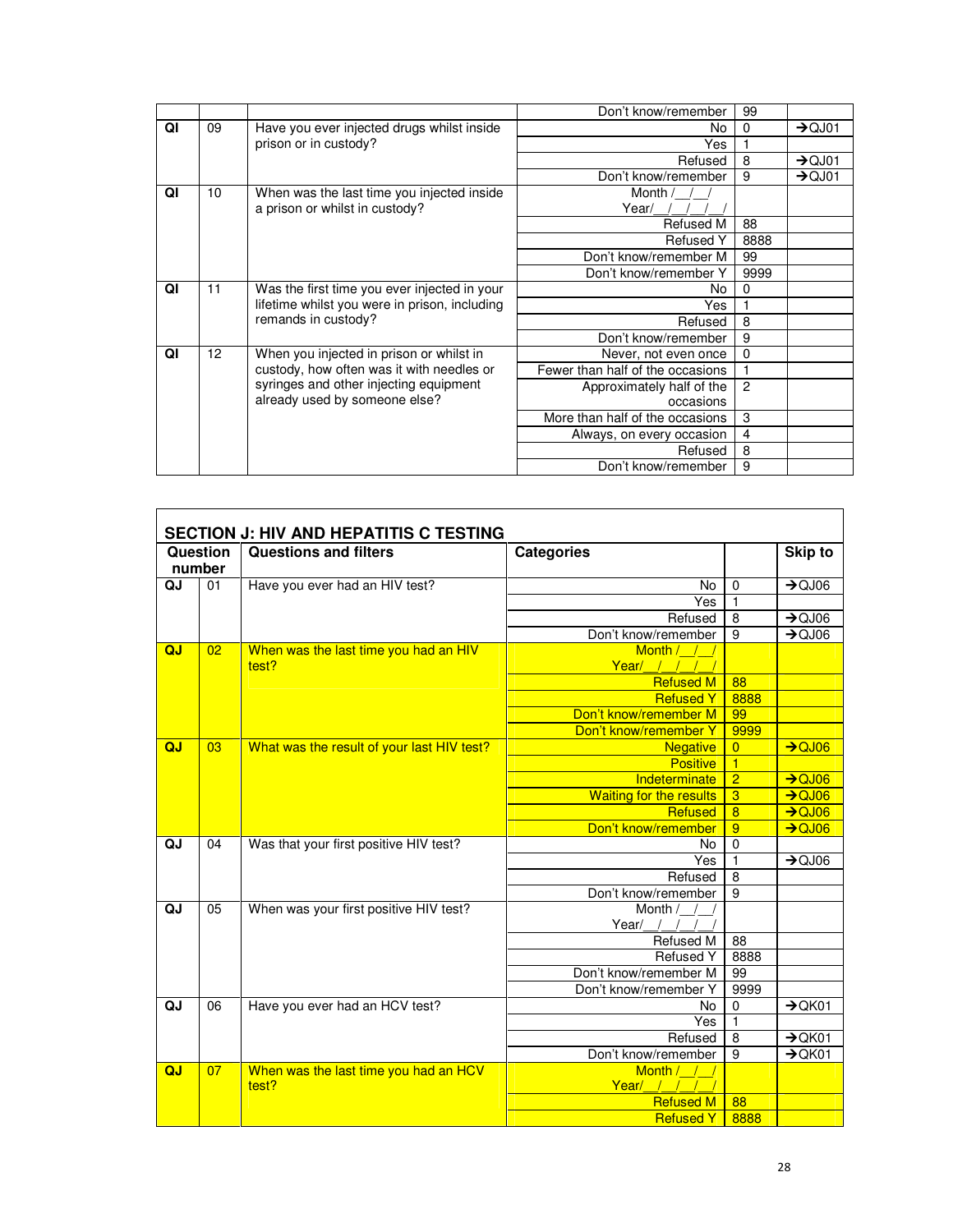|    |    |                                            | Don't know/remember M   | 99   |                    |
|----|----|--------------------------------------------|-------------------------|------|--------------------|
|    |    |                                            | Don't know/remember Y   | 9999 |                    |
| QJ | 08 | What was the result of your last HCV test? | Negative                | 0    | $\rightarrow$ QK01 |
|    |    |                                            | Positive                |      |                    |
|    |    |                                            | Indeterminate           | 2    | $\rightarrow$ QK01 |
|    |    |                                            | Waiting for the results | 3    | $\rightarrow$ QK01 |
|    |    |                                            | Refused                 | 8    | $\rightarrow$ QK01 |
|    |    |                                            | Don't know/remember     | 9    | $\rightarrow$ QK01 |
| QJ | 09 | Was that your first positive HCV test?     | No.                     | 0    |                    |
|    |    |                                            | Yes                     |      | $\rightarrow$ QK01 |
|    |    |                                            | Refused                 | 8    |                    |
|    |    |                                            | Don't know/remember     | 9    |                    |
| QJ | 10 | When was your first positive HCV test?     | Month /                 |      |                    |
|    |    |                                            | Year/                   |      |                    |
|    |    |                                            | Refused M               | 88   |                    |
|    |    |                                            | <b>Refused Y</b>        | 8888 |                    |
|    |    |                                            | Don't know/remember M   | 99   |                    |
|    |    |                                            | Don't know/remember Y   | 9999 |                    |

| <b>Question</b><br>number          |            | <b>Questions and filters</b>                                                                                                                                                                                                                                                                                                                                    |                          | <b>Categories</b> |                | Skip to                                                                                     |
|------------------------------------|------------|-----------------------------------------------------------------------------------------------------------------------------------------------------------------------------------------------------------------------------------------------------------------------------------------------------------------------------------------------------------------|--------------------------|-------------------|----------------|---------------------------------------------------------------------------------------------|
|                                    |            | Read to the participant: Now I will ask you a few questions about the health problems that you have had in life,                                                                                                                                                                                                                                                |                          |                   |                |                                                                                             |
|                                    |            | but only about those that you took to the doctor or health services.                                                                                                                                                                                                                                                                                            |                          |                   |                |                                                                                             |
| QK                                 | 01         | Have you ever been told by a doctor, nurse, other health professional<br>or counsellor that you had the following:<br>Please read the list and tick when applicable.                                                                                                                                                                                            |                          |                   |                |                                                                                             |
|                                    |            |                                                                                                                                                                                                                                                                                                                                                                 | No                       | <b>Yes</b>        | <b>Refused</b> | Don't know/                                                                                 |
|                                    |            |                                                                                                                                                                                                                                                                                                                                                                 |                          |                   |                | remember                                                                                    |
| 01a                                | <b>HIV</b> |                                                                                                                                                                                                                                                                                                                                                                 | 0                        | 1                 | 8              | 9                                                                                           |
| 01 <sub>b</sub>                    |            | <b>Hepatitis B</b>                                                                                                                                                                                                                                                                                                                                              | 0                        | 1                 | 8              | 9                                                                                           |
| 01c                                |            | Hepatitis C                                                                                                                                                                                                                                                                                                                                                     | 0                        | 1                 | $\overline{8}$ | $\overline{9}$                                                                              |
| 01d                                |            | Tuberculosis                                                                                                                                                                                                                                                                                                                                                    | $\mathbf{0}$             | 1                 | 8              | 9                                                                                           |
| 01e<br>01f                         |            | Endocarditis (heart infections)                                                                                                                                                                                                                                                                                                                                 | $\mathbf{0}$<br>0        | 1<br>1            | 8              | 9<br>$\overline{9}$                                                                         |
|                                    |            | Pneumonia<br>Cirrhosis of the liver                                                                                                                                                                                                                                                                                                                             | 0                        |                   | $\overline{8}$ |                                                                                             |
| 01 <sub>a</sub>                    |            |                                                                                                                                                                                                                                                                                                                                                                 |                          | 1                 | 8              | 9                                                                                           |
| 01h<br>01i                         |            | Syphilis                                                                                                                                                                                                                                                                                                                                                        | 0<br>0                   | 1                 | $\overline{8}$ | 9                                                                                           |
|                                    |            | Gonorrhoea<br><b>Genital warts</b>                                                                                                                                                                                                                                                                                                                              | $\Omega$                 | 1<br>1            | 8<br>8         | 9<br>9                                                                                      |
| 01<br>01k                          |            |                                                                                                                                                                                                                                                                                                                                                                 | $\mathbf{0}$             | 1                 | 8              | 9                                                                                           |
| 011                                |            | Genital herpes                                                                                                                                                                                                                                                                                                                                                  | $\Omega$                 | 1                 | 8              | 9                                                                                           |
| 01 <sub>m</sub>                    |            | Chlamydia<br>Cancer                                                                                                                                                                                                                                                                                                                                             |                          |                   |                |                                                                                             |
| 01n                                |            | Abscesses at injection site                                                                                                                                                                                                                                                                                                                                     | 0<br>0                   | 1<br>1            | 8<br>8         | 9<br>9                                                                                      |
|                                    |            |                                                                                                                                                                                                                                                                                                                                                                 |                          |                   |                |                                                                                             |
|                                    |            |                                                                                                                                                                                                                                                                                                                                                                 |                          |                   |                |                                                                                             |
| 01 <sub>0</sub><br>01 <sub>p</sub> |            | Abscesses elsewhere on the body<br>Other, specify:                                                                                                                                                                                                                                                                                                              | $\Omega$<br>$\mathbf{0}$ | 1<br>1            | 8<br>8         | 9<br>9<br>If you have never been diagnosed with any of these conditions' $\rightarrow$ QK03 |
| QK                                 | 02         | Medical treatment is defined as having being diagnosed with a disease and being prescribed medicines by a<br>doctor, nurse, other health professional even if the treatment has not been completed.<br>For which of the following have you received medical treatment? I mean, have<br>you received any prescribed medicines by a doctor, nurse or other health |                          |                   |                |                                                                                             |
|                                    |            | professional?<br>Please read the conditions that the participant mentioned in the previous<br>question, and tick where applicable.                                                                                                                                                                                                                              |                          |                   |                |                                                                                             |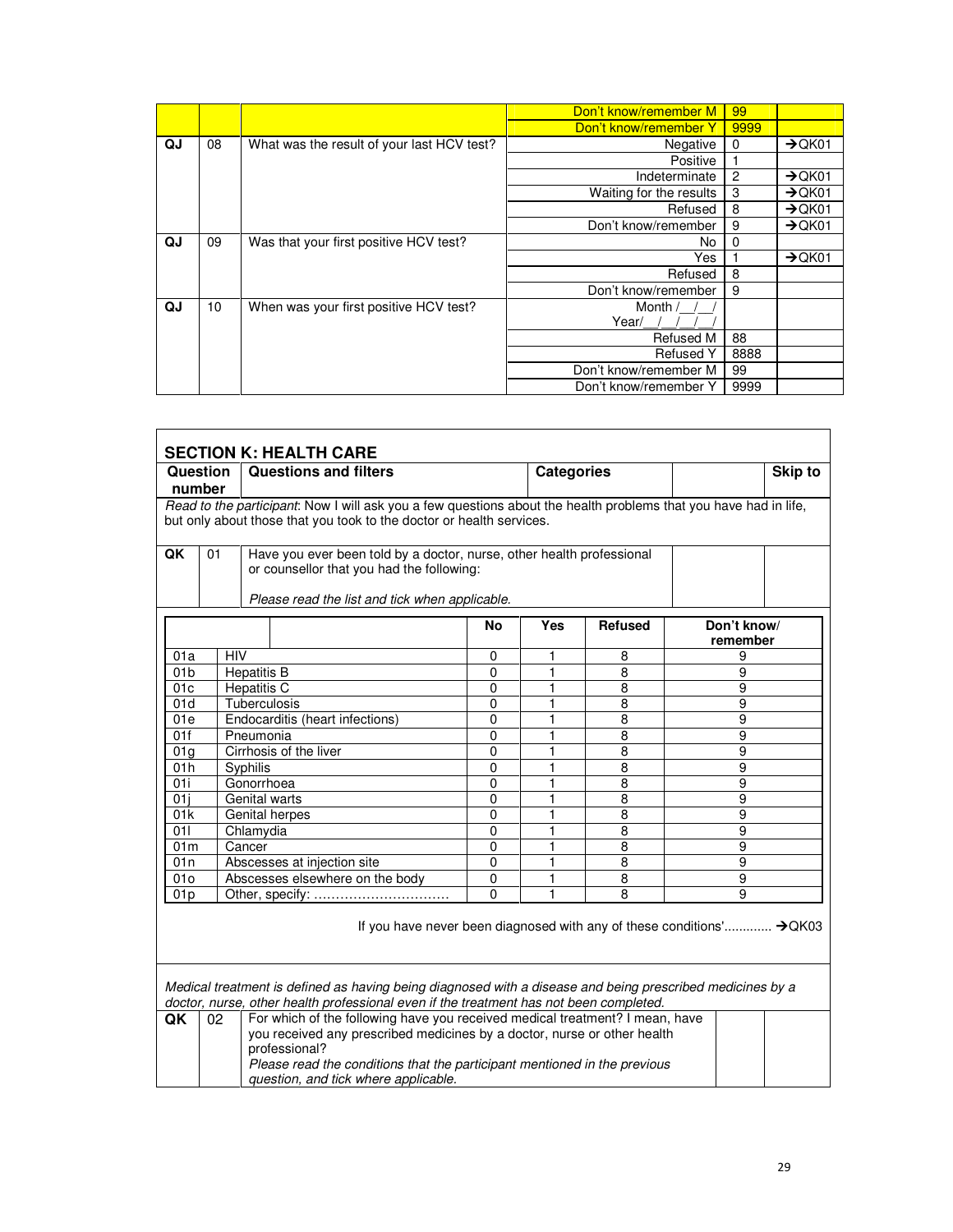|                 |            |                                                                                                                                                                                                                                                                                                                                                                                                                                                                                                                                                                                                                                                                                       | <b>Not</b><br>received | Received              | <b>Refused</b>                |                | Don't<br>know/<br>remember               |
|-----------------|------------|---------------------------------------------------------------------------------------------------------------------------------------------------------------------------------------------------------------------------------------------------------------------------------------------------------------------------------------------------------------------------------------------------------------------------------------------------------------------------------------------------------------------------------------------------------------------------------------------------------------------------------------------------------------------------------------|------------------------|-----------------------|-------------------------------|----------------|------------------------------------------|
| 02a             | <b>HIV</b> |                                                                                                                                                                                                                                                                                                                                                                                                                                                                                                                                                                                                                                                                                       | 0                      | 1                     | 8                             |                | 9                                        |
| 02b             |            | <b>Hepatitis B</b>                                                                                                                                                                                                                                                                                                                                                                                                                                                                                                                                                                                                                                                                    | 0                      | 1                     | 8                             |                | 9                                        |
| 02c             |            | <b>Hepatitis C</b>                                                                                                                                                                                                                                                                                                                                                                                                                                                                                                                                                                                                                                                                    | 0                      | 1                     | 8                             |                | 9                                        |
| 02d             |            | Tuberculosis                                                                                                                                                                                                                                                                                                                                                                                                                                                                                                                                                                                                                                                                          | $\mathbf 0$            | 1                     | 8                             |                | 9                                        |
| 02e             |            | Endocarditis (heart infections)                                                                                                                                                                                                                                                                                                                                                                                                                                                                                                                                                                                                                                                       | 0                      | 1                     | 8                             |                | 9                                        |
| 02f             |            | Pneumonia                                                                                                                                                                                                                                                                                                                                                                                                                                                                                                                                                                                                                                                                             | 0                      | 1                     | 8                             |                | 9                                        |
| 02g             |            | Cirrhosis of the liver                                                                                                                                                                                                                                                                                                                                                                                                                                                                                                                                                                                                                                                                | $\Omega$               | 1                     | 8                             |                | 9                                        |
| 02h             |            | Syphilis                                                                                                                                                                                                                                                                                                                                                                                                                                                                                                                                                                                                                                                                              | 0                      | 1                     | 8                             |                | 9                                        |
| 02i             |            | Gonorrhoea                                                                                                                                                                                                                                                                                                                                                                                                                                                                                                                                                                                                                                                                            | 0                      | 1                     | 8                             |                | 9                                        |
| 02i             |            | Genital warts                                                                                                                                                                                                                                                                                                                                                                                                                                                                                                                                                                                                                                                                         | 0                      | 1                     | 8                             |                | 9                                        |
| 02k             |            | Genital herpes                                                                                                                                                                                                                                                                                                                                                                                                                                                                                                                                                                                                                                                                        | 0                      | 1                     | 8                             |                | 9                                        |
| 021             |            | Chlamydia                                                                                                                                                                                                                                                                                                                                                                                                                                                                                                                                                                                                                                                                             | 0                      | 1                     | 8                             |                | 9                                        |
| 02m             |            | Cancer                                                                                                                                                                                                                                                                                                                                                                                                                                                                                                                                                                                                                                                                                | 0                      | $\mathbf{1}$          | 8                             |                | 9                                        |
| 02n             |            | Abscesses at injection site                                                                                                                                                                                                                                                                                                                                                                                                                                                                                                                                                                                                                                                           | $\mathbf 0$            | $\mathbf{1}$          | 8                             |                | 9                                        |
| 02 <sub>0</sub> |            | Abscesses elsewhere on the body                                                                                                                                                                                                                                                                                                                                                                                                                                                                                                                                                                                                                                                       | 0                      | 1                     | 8                             |                | 9                                        |
| 02p             |            | Other, specify:                                                                                                                                                                                                                                                                                                                                                                                                                                                                                                                                                                                                                                                                       | 0                      | 1                     | 8                             |                | 9                                        |
|                 |            |                                                                                                                                                                                                                                                                                                                                                                                                                                                                                                                                                                                                                                                                                       |                        |                       |                               |                |                                          |
| QK              | 03         | Read to the participant: The next questions                                                                                                                                                                                                                                                                                                                                                                                                                                                                                                                                                                                                                                           |                        |                       | No                            | 0              | $\rightarrow$ QK06                       |
|                 |            | are about opiate overdose. I mean an                                                                                                                                                                                                                                                                                                                                                                                                                                                                                                                                                                                                                                                  |                        |                       | Yes                           | 1              |                                          |
|                 |            | overdose caused by heroin, methadone, or                                                                                                                                                                                                                                                                                                                                                                                                                                                                                                                                                                                                                                              |                        |                       | Refused                       | 8              | $\rightarrow$ QK06                       |
| QK              | 04         | other opioids such as buprenorphine,<br>morphine or codeine that presents generally<br>with the following symptoms:<br>- great difficulty with breathing;<br>- unconsciousness;<br>- frequently, blue lips or blue skin.<br>Have you ever had an overdose with the<br>symptoms mentioned above?<br>Check with the respondent if the episode is an<br>opiate overdose or any other type of problem.<br>Be aware that cocaine, amphetamine, ecstasy<br>or other stimulants do not have the symptoms<br>but usually involve<br>mentioned above,<br>skin,<br>tachycardia,<br>reddened<br>and<br>hot<br>restlessness and anxiety, and occasionally<br>also convulsions or unconsciousness. |                        |                       | Don't know/remember<br>No     | 9<br>0         | $\rightarrow$ QK06<br>$\rightarrow$ QK06 |
|                 |            | In the last 12 months have you had any of<br>those overdoses?                                                                                                                                                                                                                                                                                                                                                                                                                                                                                                                                                                                                                         |                        |                       | Yes                           | 1              |                                          |
|                 |            |                                                                                                                                                                                                                                                                                                                                                                                                                                                                                                                                                                                                                                                                                       |                        |                       | Refused                       | $\overline{8}$ | $\rightarrow$ QK06                       |
|                 |            |                                                                                                                                                                                                                                                                                                                                                                                                                                                                                                                                                                                                                                                                                       |                        |                       | Don't know/remember           | 9              | $\rightarrow$ QK06                       |
| QK              | 05         | How many times have you overdosed in the                                                                                                                                                                                                                                                                                                                                                                                                                                                                                                                                                                                                                                              |                        | Number overdoses /    |                               |                |                                          |
|                 |            | last 12 months? Remember that we are                                                                                                                                                                                                                                                                                                                                                                                                                                                                                                                                                                                                                                                  |                        |                       |                               |                |                                          |
|                 |            | talking about opioid overdoses.                                                                                                                                                                                                                                                                                                                                                                                                                                                                                                                                                                                                                                                       |                        |                       | Refused                       | 88             |                                          |
|                 |            |                                                                                                                                                                                                                                                                                                                                                                                                                                                                                                                                                                                                                                                                                       |                        |                       | Don't know/remember           | 99             |                                          |
|                 |            | If the participant has never had an opioid<br>overdose register 00.                                                                                                                                                                                                                                                                                                                                                                                                                                                                                                                                                                                                                   |                        |                       |                               |                |                                          |
| QK              | 06         | Have you ever received a blood transfusion?                                                                                                                                                                                                                                                                                                                                                                                                                                                                                                                                                                                                                                           |                        |                       | No                            | 0              | $\rightarrow$ QK08                       |
|                 |            |                                                                                                                                                                                                                                                                                                                                                                                                                                                                                                                                                                                                                                                                                       |                        |                       | Yes                           | 1              |                                          |
|                 |            |                                                                                                                                                                                                                                                                                                                                                                                                                                                                                                                                                                                                                                                                                       |                        |                       | Refused                       | 8              | $\rightarrow$ QK08                       |
|                 |            |                                                                                                                                                                                                                                                                                                                                                                                                                                                                                                                                                                                                                                                                                       |                        |                       | Don't know/remember           | 9              | $\rightarrow$ QK08                       |
| QK              | 07         | When did you last receive a blood<br>transfusion?                                                                                                                                                                                                                                                                                                                                                                                                                                                                                                                                                                                                                                     |                        |                       | Month /                       |                |                                          |
|                 |            |                                                                                                                                                                                                                                                                                                                                                                                                                                                                                                                                                                                                                                                                                       |                        | Year $/$ /            |                               | 88             |                                          |
|                 |            |                                                                                                                                                                                                                                                                                                                                                                                                                                                                                                                                                                                                                                                                                       |                        |                       | Refused M<br><b>Refused Y</b> | 8888           |                                          |
|                 |            |                                                                                                                                                                                                                                                                                                                                                                                                                                                                                                                                                                                                                                                                                       |                        |                       |                               |                |                                          |
|                 |            |                                                                                                                                                                                                                                                                                                                                                                                                                                                                                                                                                                                                                                                                                       |                        | Don't know/remember M |                               | 99             |                                          |
| QK              | 08         | Have you been tattooed in the last 12                                                                                                                                                                                                                                                                                                                                                                                                                                                                                                                                                                                                                                                 |                        | Don't know/remember Y | No                            | 9999<br>0      |                                          |
|                 |            | months?                                                                                                                                                                                                                                                                                                                                                                                                                                                                                                                                                                                                                                                                               |                        |                       | Yes                           | 1              |                                          |
|                 |            |                                                                                                                                                                                                                                                                                                                                                                                                                                                                                                                                                                                                                                                                                       |                        |                       |                               |                |                                          |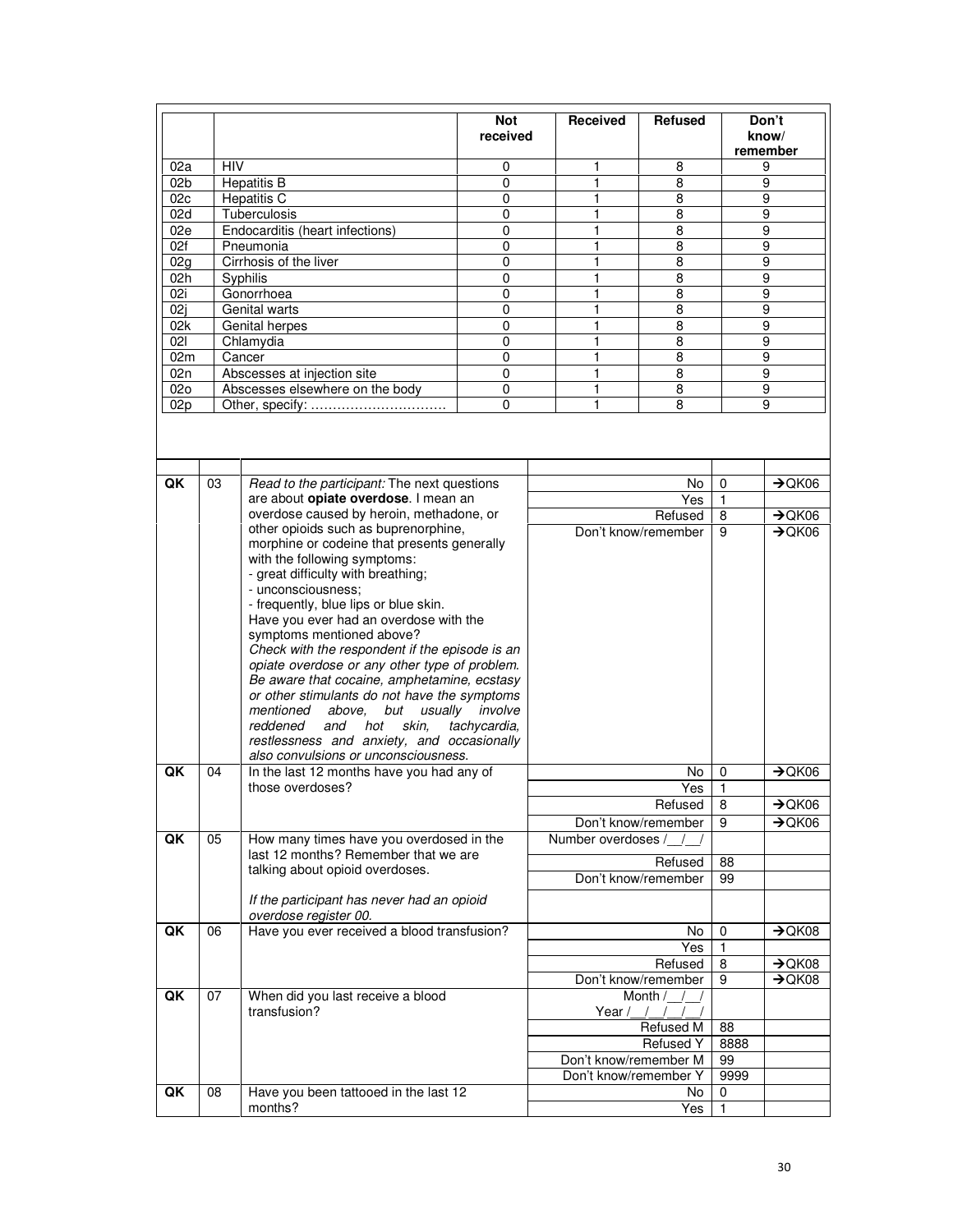|    |                  |                                                | Refused             | 8 |  |
|----|------------------|------------------------------------------------|---------------------|---|--|
|    |                  |                                                | Don't know/remember | 9 |  |
| QK | 09               | During last 12 months, have you ever           | No.                 | 0 |  |
|    |                  | accidentally punctured yourself with a syringe | Yes                 |   |  |
|    |                  | that had been used by somebody else?           | Refused             | 8 |  |
|    |                  |                                                | Don't know/remember | 9 |  |
| QK | 10 <sup>10</sup> | Have you had a body-piercing done in the last  | No.                 | 0 |  |
|    |                  | 12 months?                                     | Yes                 |   |  |
|    |                  |                                                | Refused             | 8 |  |
|    |                  |                                                | Don't know/remember | 9 |  |
| QK | 11               | How would you describe your current health?    | Excellent           |   |  |
|    |                  | Would you say it is:                           | Good                | 2 |  |
|    |                  |                                                | Fair                | 3 |  |
|    |                  |                                                | Poor                | 4 |  |
|    |                  |                                                | Refused             | 8 |  |
|    |                  |                                                | Don't know/remember | 9 |  |

|    |                                              |                                         | <b>SECTION L: KNOWLEDGE/ATTITUDES</b>                                                                                                                                                                                                                              |                     |                    |                |         |
|----|----------------------------------------------|-----------------------------------------|--------------------------------------------------------------------------------------------------------------------------------------------------------------------------------------------------------------------------------------------------------------------|---------------------|--------------------|----------------|---------|
|    | Question<br>number                           |                                         | <b>Questions and filters</b>                                                                                                                                                                                                                                       | <b>Categories</b>   |                    |                | Skip to |
| QL | 01                                           |                                         | How many different types of hepatitis have you                                                                                                                                                                                                                     |                     | <b>Hepatitis A</b> | $\mathbf{1}$   |         |
|    |                                              | heard about?                            |                                                                                                                                                                                                                                                                    |                     | <b>Hepatitis B</b> | $\overline{c}$ |         |
|    |                                              |                                         |                                                                                                                                                                                                                                                                    |                     | <b>Hepatitis C</b> | 3              |         |
|    |                                              |                                         | Do not read out the list. Circle more than one if                                                                                                                                                                                                                  |                     | Hepatitis D        | $\overline{4}$ |         |
|    |                                              | mentioned. Probe only with 'Any other?' |                                                                                                                                                                                                                                                                    | Other, specify:     |                    | $\overline{5}$ |         |
|    |                                              |                                         |                                                                                                                                                                                                                                                                    |                     | Refused            | 8              |         |
|    |                                              |                                         |                                                                                                                                                                                                                                                                    | Don't know/remember |                    | 9              |         |
| QL | 02                                           |                                         | To your knowledge, how are hepatitis B or hepatitis C transmitted?<br>Do not read out the list. Circle more than one if mentioned. Probe only with 'Any<br>other way?' Write in the dotted spaces any answers that cannot be included in<br>the listed categories. |                     |                    |                |         |
|    |                                              |                                         |                                                                                                                                                                                                                                                                    | No                  | Yes                |                |         |
|    |                                              | 02a                                     | Sharing needles and/or syringes                                                                                                                                                                                                                                    | 0                   | 1                  |                |         |
|    |                                              | 02 <sub>b</sub>                         | Sharing other drug use equipment                                                                                                                                                                                                                                   | $\pmb{0}$           | 1                  |                |         |
|    | 02c<br>Having sex (protection not specified) |                                         | 0                                                                                                                                                                                                                                                                  | 1                   |                    |                |         |
|    |                                              | 02d                                     | Having unprotected sex                                                                                                                                                                                                                                             | $\overline{0}$      | 1                  |                |         |
|    |                                              | 02e                                     | Contact with infected blood                                                                                                                                                                                                                                        | $\Omega$            | 1                  |                |         |
|    |                                              | 02f                                     | Contact with other infected body fluids                                                                                                                                                                                                                            | $\mathbf{0}$        | $\mathbf{1}$       |                |         |
|    |                                              | 02 <sub>q</sub>                         | Sharing eating/drinking utensils                                                                                                                                                                                                                                   | $\overline{0}$      | 1                  |                |         |
|    |                                              | 02h                                     | Sharing toothbrush, razor                                                                                                                                                                                                                                          | $\mathbf 0$         | 1                  |                |         |
|    |                                              | $\overline{02i}$                        | Infected tattoo/body piercing instruments                                                                                                                                                                                                                          | $\overline{0}$      | 1                  |                |         |
|    |                                              | 02i                                     | Transfusion of blood or blood products                                                                                                                                                                                                                             | $\mathbf 0$         | $\mathbf{1}$       |                |         |
|    |                                              | 02k                                     | Perinatally, from mother to child                                                                                                                                                                                                                                  | $\mathbf 0$         | 1                  |                |         |
|    |                                              | 021                                     |                                                                                                                                                                                                                                                                    | $\mathbf 0$         | 1                  |                |         |
|    |                                              | 02m                                     |                                                                                                                                                                                                                                                                    | $\overline{0}$      | 1                  |                |         |
|    |                                              |                                         |                                                                                                                                                                                                                                                                    |                     |                    |                |         |
| QL | 03                                           |                                         | Please think now about HIV. How HIV is transmitted?<br>Do not read out the list. Circle more than one if mentioned. Probe only with 'Any other way?' Write<br>in the dotted spaces those answers that cannot be included in the listed categories.                 |                     |                    |                |         |
|    |                                              |                                         |                                                                                                                                                                                                                                                                    | No                  | Yes                |                |         |
|    |                                              | 03a                                     | Sharing needles and/or syringes                                                                                                                                                                                                                                    | 0                   | 1                  |                |         |
|    |                                              | 03 <sub>b</sub>                         | Sharing other drug use equipment                                                                                                                                                                                                                                   | 0                   | 1                  |                |         |
|    |                                              | 03c                                     | Having sex (protection not specified)                                                                                                                                                                                                                              | $\pmb{0}$           | 1                  |                |         |
|    |                                              | 03d                                     | Having unprotected sex                                                                                                                                                                                                                                             | $\pmb{0}$           | 1                  |                |         |
|    |                                              | 03e                                     | Contact with infected blood                                                                                                                                                                                                                                        | 0                   | 1                  |                |         |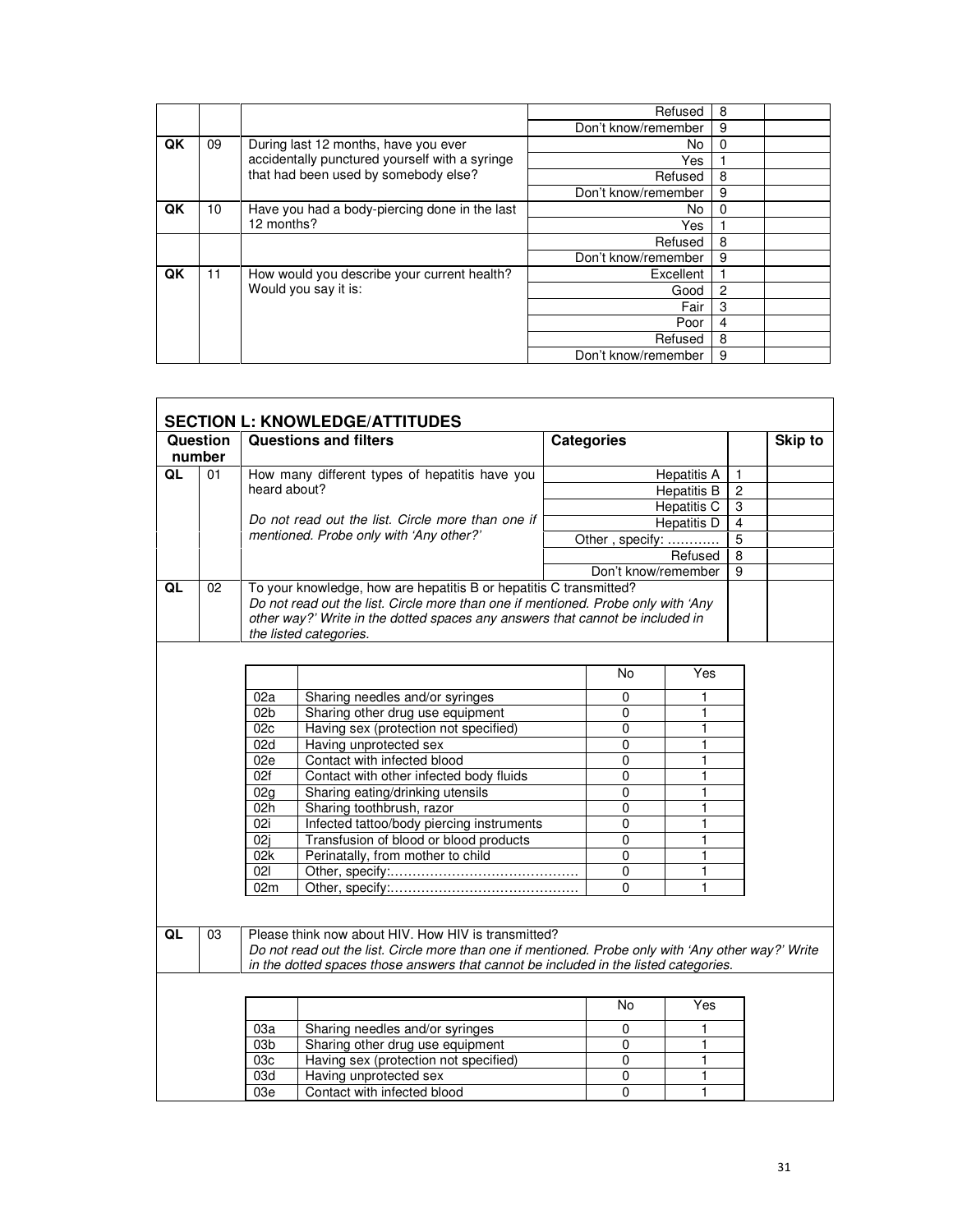|    |    | 03f             | Contact with other infected body fluids                                                                                                                       |  | 0                                     | 1                        |     |                    |  |
|----|----|-----------------|---------------------------------------------------------------------------------------------------------------------------------------------------------------|--|---------------------------------------|--------------------------|-----|--------------------|--|
|    |    | 03 <sub>q</sub> | Sharing eating/drinking utensils                                                                                                                              |  | 0                                     | 1                        |     |                    |  |
|    |    | 03h             | Sharing toothbrush, razor                                                                                                                                     |  | 0                                     | 1                        |     |                    |  |
|    |    | 03i             | Infected tattoo/body piercing instruments                                                                                                                     |  | $\Omega$                              | 1                        |     |                    |  |
|    |    | 03i             | Transfusion of blood or blood products                                                                                                                        |  | 0                                     | 1                        |     |                    |  |
|    |    | 03k             | Prenatally, from mother to child                                                                                                                              |  | 0                                     | 1                        |     |                    |  |
|    |    | 03I             |                                                                                                                                                               |  | $\mathbf 0$                           | 1                        |     |                    |  |
|    |    | 03m             |                                                                                                                                                               |  | 0                                     | $\mathbf{1}$             |     |                    |  |
| QL | 04 |                 | From where did you get information about hepatitis and HIV in the last 12                                                                                     |  |                                       |                          |     |                    |  |
|    |    | months?         |                                                                                                                                                               |  |                                       |                          |     |                    |  |
|    |    |                 | Do not read out the list. Circle more than one if mentioned. Probe only with 'Any                                                                             |  |                                       |                          |     |                    |  |
|    |    |                 | other way?' Write in the dotted spaces those answers that cannot be included in<br>the listed categories                                                      |  |                                       |                          |     |                    |  |
|    |    |                 |                                                                                                                                                               |  |                                       |                          |     |                    |  |
|    |    |                 |                                                                                                                                                               |  | No                                    | Yes                      |     |                    |  |
|    |    | 04a             | Doctor/nurse/other health worker                                                                                                                              |  | 0                                     |                          |     |                    |  |
|    |    | 04b             | Press (radio, TV, newspapers)                                                                                                                                 |  | 0                                     | 1                        |     |                    |  |
|    |    | 04c             | Family, friends                                                                                                                                               |  | 0                                     | 1                        |     |                    |  |
|    |    | 04d             | School/work                                                                                                                                                   |  | 0                                     | 1                        |     |                    |  |
|    |    | 04e             | Poster/leaflets                                                                                                                                               |  | $\mathbf 0$                           | 1                        |     |                    |  |
|    |    | 04f             | Injecting drug users                                                                                                                                          |  | 0                                     | 1                        |     |                    |  |
|    |    | 04g             | Drug user's organisation                                                                                                                                      |  | 0                                     | 1                        |     |                    |  |
|    |    | 04h<br>04i      | Outreach workers (social workers)                                                                                                                             |  | 0<br>0                                | 1<br>1                   |     |                    |  |
|    |    | 04j             | Needle exchange programme<br>Safer injection facility                                                                                                         |  | $\mathbf 0$                           | 1                        |     |                    |  |
|    |    | 04k             | Drug dependence treatment facility                                                                                                                            |  | 0                                     | 1                        |     |                    |  |
|    |    | 041             |                                                                                                                                                               |  | 0                                     | 1                        |     |                    |  |
|    |    | 04m             |                                                                                                                                                               |  | 0                                     | 1                        |     |                    |  |
|    |    |                 |                                                                                                                                                               |  |                                       |                          |     |                    |  |
|    |    |                 |                                                                                                                                                               |  |                                       |                          |     |                    |  |
| QL | 05 |                 | From the sources of information that you have just                                                                                                            |  | Register the question                 |                          |     |                    |  |
|    |    |                 | mentioned, what was the main source?                                                                                                                          |  | number corresponding                  |                          |     |                    |  |
|    |    |                 |                                                                                                                                                               |  | to the source mentioned               |                          |     |                    |  |
|    |    |                 |                                                                                                                                                               |  | by the participant<br>1111<br>Refused |                          |     |                    |  |
|    |    |                 |                                                                                                                                                               |  |                                       |                          |     |                    |  |
|    |    |                 |                                                                                                                                                               |  |                                       |                          | 888 |                    |  |
|    |    |                 |                                                                                                                                                               |  | Don't know/remember                   |                          | 999 |                    |  |
| QL | 06 |                 | During the last 12 months, have you done anything to                                                                                                          |  |                                       | No                       | 0   | $\rightarrow$ QM01 |  |
|    |    |                 | avoid contracting HIV or hepatitis yourself or to<br>prevent someone getting it from you?                                                                     |  |                                       | Yes                      | 1   |                    |  |
|    |    |                 |                                                                                                                                                               |  |                                       | Refused                  | 8   | $\rightarrow$ QM01 |  |
|    |    |                 |                                                                                                                                                               |  |                                       | Don't know/remember<br>9 |     | $\rightarrow$ QM01 |  |
| QL | 07 |                 | What have you done during these last 12 months to avoid contracting or passing                                                                                |  |                                       |                          |     |                    |  |
|    |    |                 | on these infections?                                                                                                                                          |  |                                       |                          |     |                    |  |
|    |    |                 | Do not read out the list. Circle more than one if mentioned. Probe only with 'Any<br>other way?' Write down in the dotted spaces those answers that cannot be |  |                                       |                          |     |                    |  |
|    |    |                 |                                                                                                                                                               |  |                                       |                          |     |                    |  |
|    |    |                 | included in the listed categories.                                                                                                                            |  |                                       |                          |     |                    |  |
|    |    |                 |                                                                                                                                                               |  |                                       |                          |     |                    |  |
|    |    |                 |                                                                                                                                                               |  | No                                    | Yes                      |     |                    |  |
|    |    |                 | Sex:                                                                                                                                                          |  |                                       |                          |     |                    |  |
|    |    | 04a             | Using condom during every intercourse                                                                                                                         |  | 0                                     | 0                        |     |                    |  |
|    |    | 04b             | Started/increased condom use                                                                                                                                  |  | $\mathbf 0$                           | $\mathbf{1}$             |     |                    |  |
|    |    | 04c             | Fewer sexual partners                                                                                                                                         |  | 0                                     | 1                        |     |                    |  |
|    |    | 04d             | Fewer injection drug user partners                                                                                                                            |  | 0                                     | 1                        |     |                    |  |
|    |    | 04e<br>04f      | Stopped having sex                                                                                                                                            |  | 0<br>0                                | 1<br>$\mathbf{1}$        |     |                    |  |
|    |    |                 |                                                                                                                                                               |  |                                       |                          |     |                    |  |
|    |    | 04g             | Drugs:<br>Less drug use in general                                                                                                                            |  | 0                                     | 1                        |     |                    |  |
|    |    | 04h             | Reduced injection of drugs                                                                                                                                    |  | 0                                     | 1                        |     |                    |  |
|    |    | 04i             | Stopped injection of drugs                                                                                                                                    |  | 0                                     | 1                        |     |                    |  |
|    |    | 04j             | Reduced sharing equipment or drug solution                                                                                                                    |  | 0                                     | 1                        |     |                    |  |
|    |    | 04k             | Stopped sharing equipment or drug solution                                                                                                                    |  | 0                                     | 1                        |     |                    |  |
|    |    | 04              | Started/increased cleaning works                                                                                                                              |  | 0                                     | $\mathbf{1}$             |     |                    |  |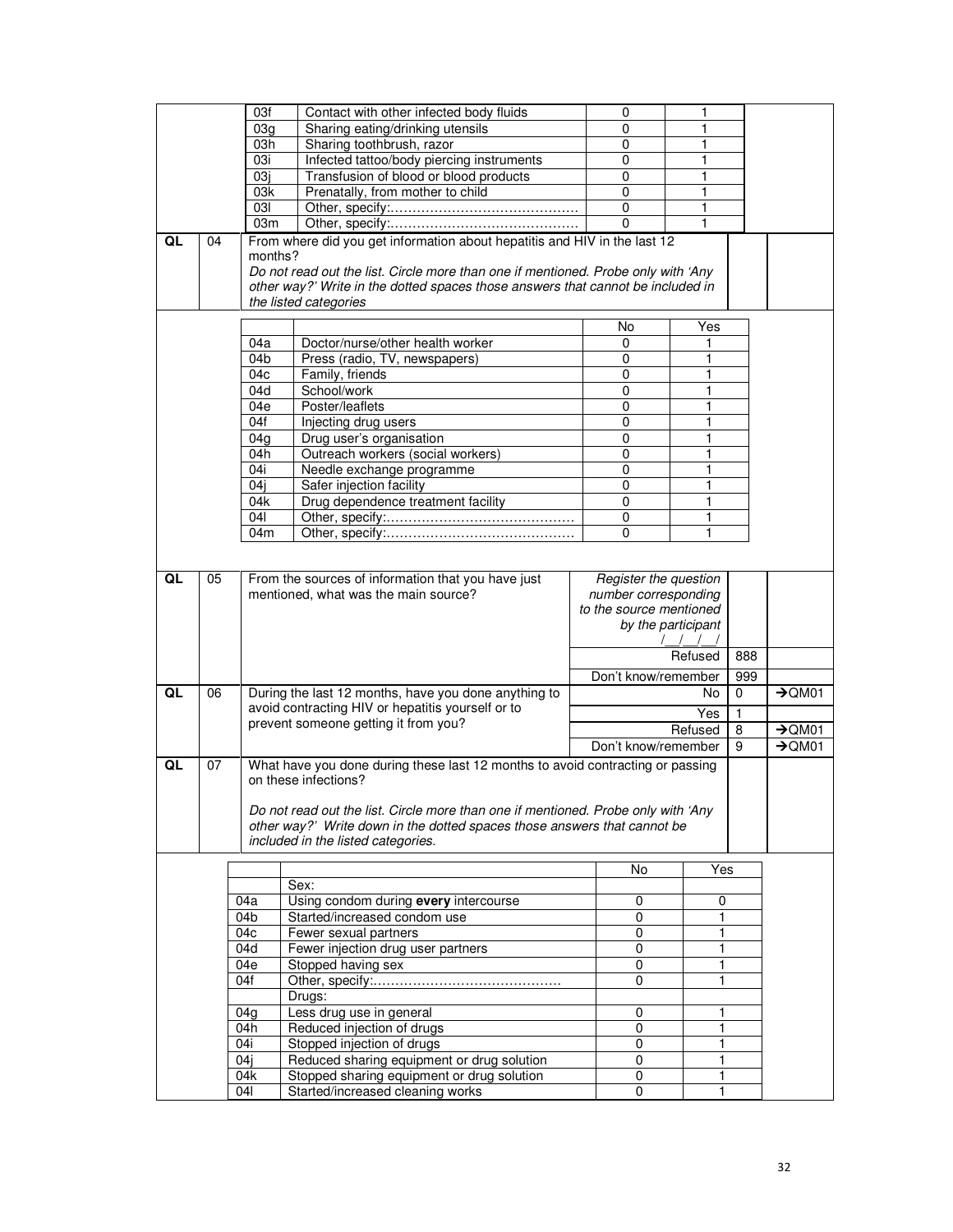04m Other, specify:……………………………………. 0 1

| <b>SECTION M: HOMELESSNESS</b> |    |                                                                                                                                                                            |                               |                |                    |  |  |  |
|--------------------------------|----|----------------------------------------------------------------------------------------------------------------------------------------------------------------------------|-------------------------------|----------------|--------------------|--|--|--|
| Question                       |    | <b>Questions and filters</b>                                                                                                                                               | <b>Categories</b>             |                | <b>Skip to</b>     |  |  |  |
| number                         |    |                                                                                                                                                                            |                               |                |                    |  |  |  |
| QM<br>01                       |    | Have you ever been homeless, such as living                                                                                                                                | No                            | 0              | $\rightarrow$ QN01 |  |  |  |
|                                |    | without a steady home, on the streets or<br>temporarily in a hostel or shelter?                                                                                            | Yes                           |                |                    |  |  |  |
|                                |    |                                                                                                                                                                            | Refused                       | 8              | $\rightarrow$ QN01 |  |  |  |
|                                |    | If needed, clarify that people living permanently in<br>shelters or special hostels, for example orphans<br>living in state hostels, should not be counted as<br>homeless. | Don't know/remember           | 9              | $\rightarrow$ QN01 |  |  |  |
| QM                             | 02 | How old were you when you first experienced<br>homelessness?                                                                                                               | Years old /                   |                |                    |  |  |  |
|                                |    |                                                                                                                                                                            | Refused                       | 88             |                    |  |  |  |
|                                |    |                                                                                                                                                                            | Don't know/remember           | 99             |                    |  |  |  |
| OM                             | 03 | Have you been homeless any time in the last 12<br>months?                                                                                                                  | <b>No</b>                     | $\overline{0}$ | $\rightarrow$ QN01 |  |  |  |
|                                |    |                                                                                                                                                                            | <b>Yes</b>                    |                |                    |  |  |  |
|                                |    |                                                                                                                                                                            | <b>Refused</b>                | 8              | $\rightarrow$ QN01 |  |  |  |
|                                |    |                                                                                                                                                                            | Don't know/remember           | 9              | $\rightarrow$ QN01 |  |  |  |
| QM                             | 04 | How long have you been homeless during the last<br>12 months?                                                                                                              | Days<br>Months $\overline{a}$ |                |                    |  |  |  |
|                                |    |                                                                                                                                                                            | Refused D                     | 88             |                    |  |  |  |
|                                |    |                                                                                                                                                                            | Don't know/remember D         | 99             |                    |  |  |  |
|                                |    |                                                                                                                                                                            | Refused M                     | 88             |                    |  |  |  |
|                                |    |                                                                                                                                                                            | Don't know/remember M         | 99             |                    |  |  |  |
|                                |    |                                                                                                                                                                            |                               |                |                    |  |  |  |

| Question<br>number<br>QN<br>01 |    | <b>Questions and filters</b>                                                                                                               | <b>Categories</b>                       | $\mathbf 0$    | Skip to<br>$\rightarrow$ QN04 |
|--------------------------------|----|--------------------------------------------------------------------------------------------------------------------------------------------|-----------------------------------------|----------------|-------------------------------|
|                                |    | Have you ever obtained drugs in a city other than                                                                                          | No                                      |                |                               |
|                                |    | this one?<br>Read the list and tick the applicable options.                                                                                | Yes, in this country                    | 1              |                               |
|                                |    |                                                                                                                                            | Yes, abroad                             | $\overline{c}$ |                               |
|                                |    |                                                                                                                                            | Refused                                 | 8              | $\rightarrow$ QN04            |
|                                |    |                                                                                                                                            | Don't know/remember                     | 9              | $\rightarrow$ QN04            |
| QN                             | 02 | In the last 12 months, have you obtained drugs in<br>a city other than this one?                                                           | N٥                                      | 0              | $\rightarrow$ QN04            |
|                                |    |                                                                                                                                            | Yes, in this country                    | 1              |                               |
|                                |    |                                                                                                                                            | Yes, abroad                             | $\overline{c}$ |                               |
|                                |    |                                                                                                                                            | Refused                                 | 8              | $\rightarrow$ QN04            |
|                                |    |                                                                                                                                            | Don't know/remember                     | 9              | $\rightarrow$ QN04            |
| QN                             | 03 | In which cities, other than this one, have you<br>obtained drugs in the last 12 months?                                                    | City in this country:                   |                |                               |
|                                |    | Write the city name in the dotted space. If more<br>than one, write down the city where the<br>participant most frequently obtained drugs. | Leave blank for coding:                 |                |                               |
|                                |    |                                                                                                                                            | Refused                                 | 8              |                               |
|                                |    |                                                                                                                                            | Don't know/remember                     | 9              |                               |
|                                |    | Write the city name in the dotted space. If more<br>than one, write down the city where the                                                | City abroad:<br>Leave blank for coding: |                |                               |
|                                |    | participant most frequently obtained drugs.                                                                                                |                                         |                |                               |
|                                |    |                                                                                                                                            | Refused                                 | 8              |                               |
|                                |    |                                                                                                                                            | Don't know/remember                     | 9              |                               |
| QN                             | 04 | Have you ever injected drugs in a city other than                                                                                          | No                                      | 0              | $\rightarrow$ End             |
|                                |    | this one?                                                                                                                                  | Yes in this country                     | 1              |                               |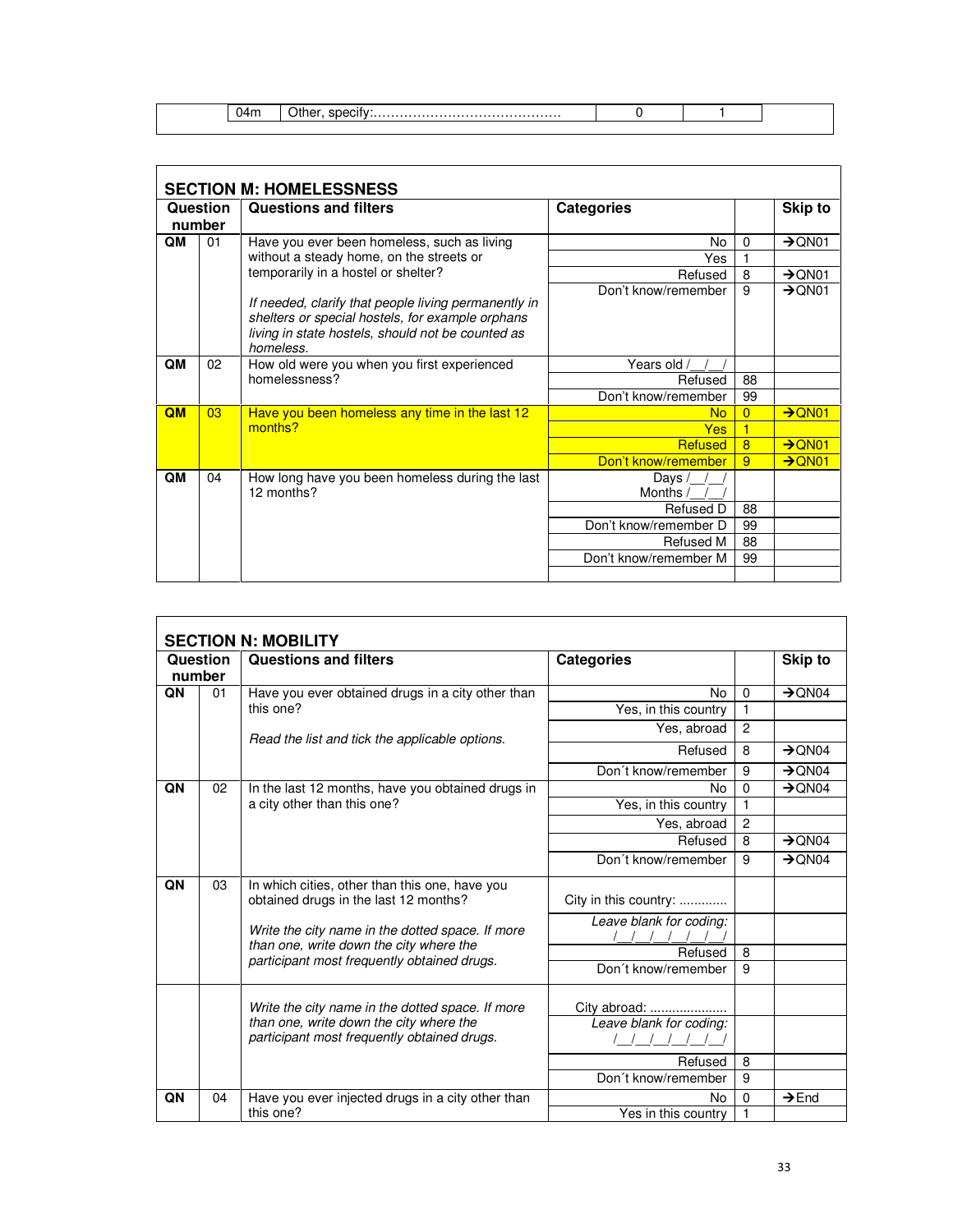|    |    |                                                                                                                                                                                                                                                                                                                                                                                   | Yes abroad              | $\overline{c}$ |                    |
|----|----|-----------------------------------------------------------------------------------------------------------------------------------------------------------------------------------------------------------------------------------------------------------------------------------------------------------------------------------------------------------------------------------|-------------------------|----------------|--------------------|
|    |    | Read the list and tick the applicable options.                                                                                                                                                                                                                                                                                                                                    | Refused                 | 8              | $\rightarrow$ End  |
|    |    |                                                                                                                                                                                                                                                                                                                                                                                   | Don't know/remember     | 9              | $\rightarrow$ End  |
| QN | 05 | During last 12 months, have you injected drugs in                                                                                                                                                                                                                                                                                                                                 | No                      | $\pmb{0}$      | $\rightarrow$ QN07 |
|    |    | a city other than this one?                                                                                                                                                                                                                                                                                                                                                       | Yes in this country     | 1              |                    |
|    |    |                                                                                                                                                                                                                                                                                                                                                                                   | Yes abroad              | $\overline{2}$ |                    |
|    |    | Read the list and tick the applicable options.                                                                                                                                                                                                                                                                                                                                    | Refused                 | 8              | $\rightarrow$ QN07 |
|    |    |                                                                                                                                                                                                                                                                                                                                                                                   | Don't know/remember     | 9              | $\rightarrow$ QN07 |
| QN | 06 | In which cities other than this one have you<br>injected drugs in the last 12 months?<br>Write the city name in the dotted space. If more<br>than one, write down the city where the<br>participant most frequently injected drugs.<br>Write the city name in the dotted space. If more<br>than one, write down the city where the<br>participant most frequently injected drugs. | City in this country:   |                |                    |
|    |    |                                                                                                                                                                                                                                                                                                                                                                                   | Leave blank for coding: |                |                    |
|    |    |                                                                                                                                                                                                                                                                                                                                                                                   | ////////                |                |                    |
|    |    |                                                                                                                                                                                                                                                                                                                                                                                   | Refused                 | 8              |                    |
|    |    |                                                                                                                                                                                                                                                                                                                                                                                   | Don't know/remember     | 9              |                    |
|    |    |                                                                                                                                                                                                                                                                                                                                                                                   | City abroad:            |                |                    |
|    |    |                                                                                                                                                                                                                                                                                                                                                                                   | Leave blank for coding: |                |                    |
|    |    |                                                                                                                                                                                                                                                                                                                                                                                   | <u>                </u> |                |                    |
|    |    |                                                                                                                                                                                                                                                                                                                                                                                   | Refused                 | 8              |                    |
|    |    |                                                                                                                                                                                                                                                                                                                                                                                   | Don't know/remember     | 9              |                    |
| QN | 07 | Have you ever injected with a syringe or needle<br>that had already been used by somebody else, in<br>a city other than this one?<br>Read the list and tick the applicable options.                                                                                                                                                                                               | No                      | $\pmb{0}$      | $\rightarrow$ End  |
|    |    |                                                                                                                                                                                                                                                                                                                                                                                   | Yes, in this country    | 1              |                    |
|    |    |                                                                                                                                                                                                                                                                                                                                                                                   | Yes, abroad             | $\overline{2}$ |                    |
|    |    |                                                                                                                                                                                                                                                                                                                                                                                   | Refused                 | $\overline{8}$ | $\rightarrow$ End  |
|    |    |                                                                                                                                                                                                                                                                                                                                                                                   | Don't know/remember     | 9              | $\rightarrow$ End  |
| QN | 08 | In the last 12 months, have you injected with a<br>syringe or needle that had already been used by<br>somebody else, in a city other than this one?<br>Read the list and tick the applicable options.                                                                                                                                                                             | No                      | 0              | $\rightarrow$ End  |
|    |    |                                                                                                                                                                                                                                                                                                                                                                                   | Yes, in this country    | $\mathbf{1}$   |                    |
|    |    |                                                                                                                                                                                                                                                                                                                                                                                   | Yes, abroad             | $\overline{2}$ |                    |
|    |    |                                                                                                                                                                                                                                                                                                                                                                                   | Refused                 | 8              | $\rightarrow$ End  |
|    |    |                                                                                                                                                                                                                                                                                                                                                                                   | Don't know/remember     | 9              | $\rightarrow$ End  |
| QN | 09 | In which cities other than this one have you                                                                                                                                                                                                                                                                                                                                      | City in this country:   |                |                    |
|    |    | injected with a syringe or needle already used by<br>somebody else in the last 12 months?<br>Write the city name in the dotted space. If more<br>than one, write down the city where the<br>participant most frequently injected with someone<br>else's syringe.                                                                                                                  | Leave blank for coding: |                |                    |
|    |    |                                                                                                                                                                                                                                                                                                                                                                                   |                         |                |                    |
|    |    |                                                                                                                                                                                                                                                                                                                                                                                   | Refused                 | 8              |                    |
|    |    |                                                                                                                                                                                                                                                                                                                                                                                   | Don't know/remember     | 9              |                    |
|    |    |                                                                                                                                                                                                                                                                                                                                                                                   | City abroad:            |                |                    |
|    |    | Write the city name in the dotted space. If more                                                                                                                                                                                                                                                                                                                                  | Leave blank for coding: |                |                    |
|    |    | than one, write down the city where the                                                                                                                                                                                                                                                                                                                                           | Refused                 | 8              |                    |
|    |    | participant most frequently injected with someone                                                                                                                                                                                                                                                                                                                                 |                         | 9              |                    |
|    |    | else's syringe.                                                                                                                                                                                                                                                                                                                                                                   | Don't know/remember     |                |                    |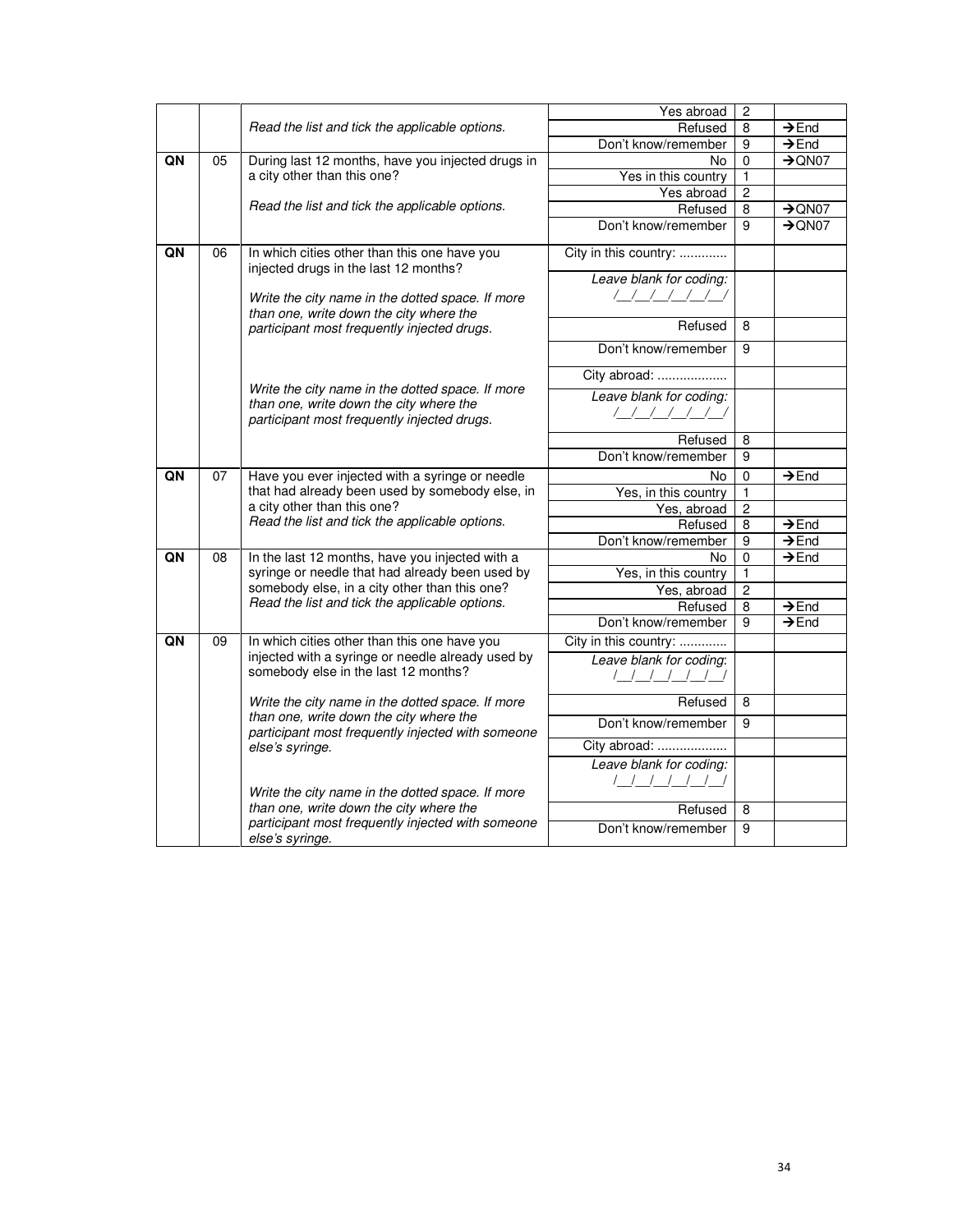## **Full list of items in the questionnaire**

### **SECTION A: INTERVIEW INFORMATION**

- 1. Date of interview
- 2. Interviewer code
- 3. Participant code
- 4. Setting code
- 5. Survey code
- 6. Written or oral informed consent
- 7. Biological sample taken
- 8. Identification code of biological sample/s

### **SECTION B: ELIGIBILITY CHECK**

- 1. Ever injected
- 2. Ever used opioids, cocaine and/or amphetamines in the last 12 months
- 3. Injected in the last 12 months
- 4. Injected in the last 4 weeks
- 5. Interviewed before (for surveys)

### **SECTION C: SOCIO-DEMOGRAPHIC CHARACTERISTICS**

- 1. Date of birth
- 2. Sex
- 3. Country of birth
- 4. Time living in the country of the study
- 5. Nationality
- 6. Self-reported ethnicity
- 7. Mother's nationality
- 8. Father's nationality
- 9. Current place of residence
- 10. Duration of living in the current place of residence
- 11. Current living status (with whom)
- 12. Current living status (where)
- 13. Duration of living with them
- 14. Highest educational level completed
- 15. Years of full education completed
- 16. Main source of income in the last 12 months

### **SECTION D: DRUG TREATMENT AND NEEDLE AND SYRINGE PROGRAMMES (NSP)**

- 1. Ever received drug treatment
- 2. How many times treated
- 3. When was the first drug treatment
- 4. When was the last drug treatment
- 5. Current drug treatment
- 6. Types of drug treatment ever received
- 7. Opioid substitution treatment in last 4 weeks
- 8. Ever used a NSP
- 9. Use of a NSP in last 4 weeks
- 10. Ever used a safer injection facility
- 11. Use of safer injection facility in last 4 weeks.

### **SECTION E: DRUG USE**

- 1. Use of powder cocaine and heroin mixed together in last 12 months
- 2. Use of powder cocaine and heroin mixed together in last 4 weeks
- 3. Injection of mixture of powder cocaine and heroin in last 4 weeks
- 4. Number of injections of mixture of powder cocaine and heroin in last 4 weeks
- 5. Use of crack cocaine and heroin mixed together in last 12 months
- 6. Use of crack cocaine and heroin mixed together in last 4 weeks
- 7. Injection of mixture of crack cocaine and heroin in last 4 weeks
- 8. Number of days injected mixture of crack cocaine and heroin in last 4 weeks
- 9. Use of heroin alone, without mixing it together with any other drug, in last 12 months
- 10. Use of heroin alone, without mixing it together with any other drug, in last 4 weeks
- 11. Injection of heroin alone, without mixing it together with any other drug, in last 4 weeks 12. Number of days injected heroin alone, without mixing it together with any other drug, in last 4
- weeks
- 13. Use of powder cocaine alone, without mixing it together with any other drug, in last 12 months
- 14. Use of powder cocaine alone, without mixing it together with any other drug, in last 4 weeks
- 15. Injection of powder cocaine alone, without mixing it together with any other drug, in last 4 weeks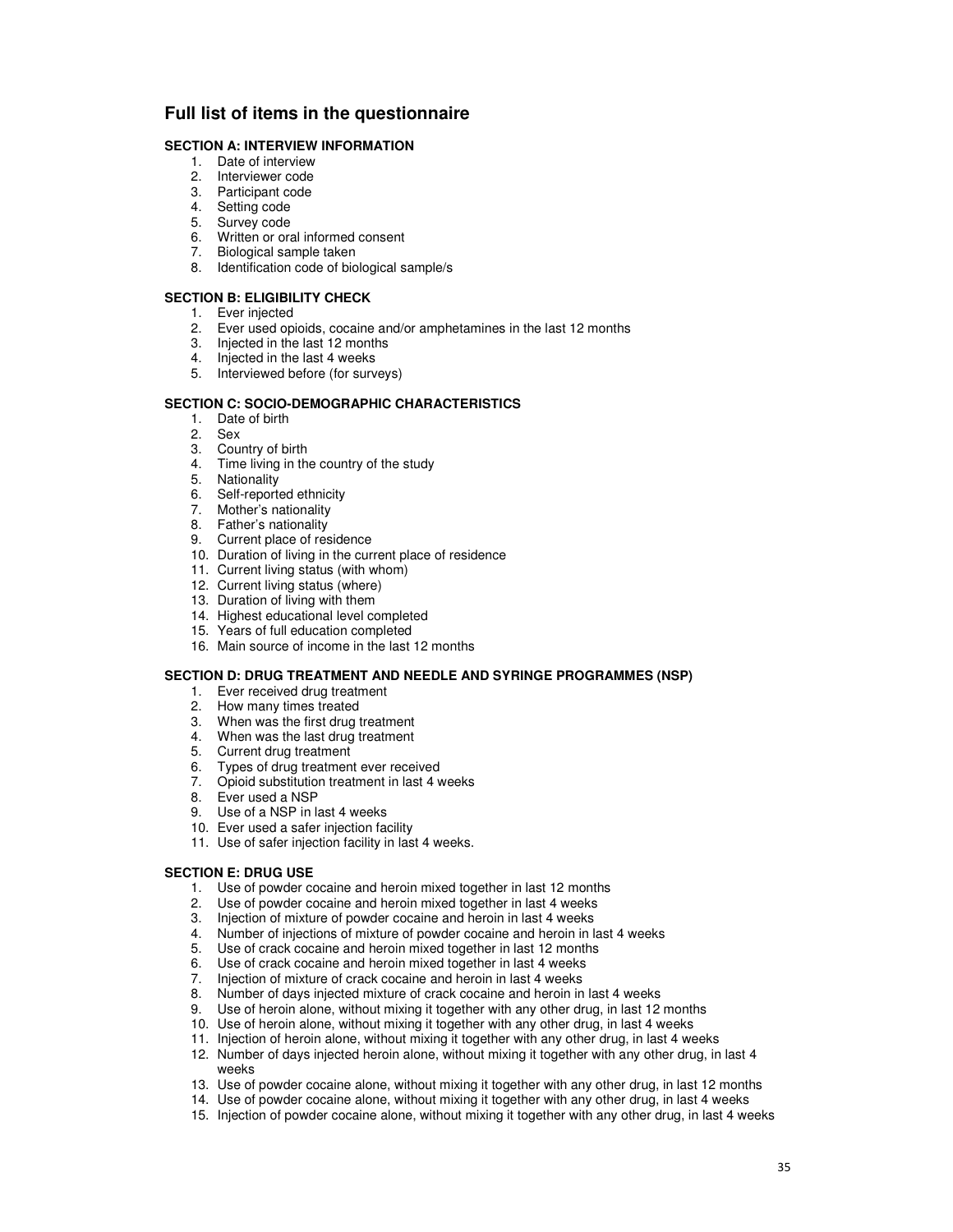- 16. Number of days injected powder cocaine alone, without mixing it together with any other drug, in last 4 weeks
- 17. Use of crack cocaine alone, without mixing it together with any other drug, in last 12 months
- 18. Use of crack cocaine alone, without mixing it together with any other drug, in last 4 weeks
- 19. Injection of crack cocaine alone, without mixing it together with any other drug, in last 4 weeks
- 20. Number of days injected crack cocaine alone, without mixing it together with any other drug, in last 4 weeks
- 21. Use of methadone in last 12 months (including illegally obtained)
- 22. Use of methadone in last 4 weeks (including illegally obtained)
- 23. Injection of methadone in last 4 weeks (including illegally obtained)
- 24. Number of days injected methadone in last 4 weeks (including illegally obtained)
- 25. Use of buprenorphine in last 12 months (including illegally obtained)
- 26. Use of buprenorphine in last 4 weeks (including illegally obtained)
- 27. Injection of buprenorphine in last 4 weeks (including illegally obtained)
- 28. Number of days injected buprenorphine in last 4 weeks (including illegally obtained)
- 29. Use of any opioid other than heroin, methadone or buprenorphine in last 12 months
- 30. Use of any opioid other than heroin, methadone or buprenorphine in last 4 weeks
- 31. Injection of any opioid other than heroin, methadone or buprenorphine in last 4 weeks
- 32. Number of days injected any opioid other than heroin, methadone or buprenorphine in last 4 weeks
- 33. Use of amphetamine or methamphetamine in last 12 months
- 34. Use of amphetamine or methamphetamine in last 4 weeks
- 35. Injection of amphetamine or methamphetamine in last 4 weeks
- 36. Number of days injected amphetamine or methamphetamine in last 4 weeks
- 37. Use of benzodiazepines in last 12 months (including illegally obtained)
- 38. Use of benzodiazepines in last 4 weeks (including illegally obtained)
- 39. Injection of benzodiazepines in last 4 weeks (including illegally obtained)
- 40. Number of days injected benzodiazepines in last 4 weeks (including illegally obtained)
- 41. Injection of any other drug (other than above) in last 4 weeks
- 42. Name of other drugs injected (3 categories)
- 43. Type of drug most frequently used ('heroin, methadone, buprenorphine, fentanyl, codeine or other opioids' or 'cocaine, crack, amphetamines, methamphetamines, mephedrone, other mephedrone-like drugs or any other type of stimulants')
- 44. First drug used in lifetime (listed)
- 45. Age at first use

### **SECTION F: INJECTING DRUG USE AND SHARING OF INJECTING AND NON-INJECTING EQUIPMENT**

- 1. Age at first injection of drugs
- 2. Drug of first injection
- 3. Injection with a used syringe/needle at that first time
- 4. Place of first injection
- 5. Last time of injection (day/month/year)
- 6. Number of days of injection in last 4 weeks
- 7. Number of injections on an average day (when injected)
- 8. Use of an sterile needle and syringe on last injection (no reuse)
- 9. Number of injections with the last needle or syringe before disposing or lending
- 10. Ever use of used needles or syringes given, lent, rented or sold by somebody else
- 11. Last time use of needles or syringes given, lent, rented or sold (already used by somebody else)
- 12. Frequency of use of needles or syringes given, lent, rented or sold in last 4 weeks (already used by somebody else)
- 13. Type of person from whom the syringes were obtained in last 4 weeks
- 14. Obtaining used syringes from a person known to be HCV, HIV or HBV positive in last 4 weeks
- 15. Number of persons from whom used needles or syringes were obtained in last 4 weeks
- 16. Ever use of spoon, cooker, filter or rinsing water already used by somebody else
- 17. Last use of spoon/cooker, filter/cotton, acid/lemon or rinsing water (already used by somebody else)
- 18. Frequency of use of spoon/cooker, filter/cotton, acid/lemon or rinsing water in last 4 weeks (already used by somebody else)
- 19. Type of person from whom spoon/cooker, filter/cotton, acid/lemon or rinsing water was taken in last 4 weeks (already used by somebody else)
- 20. Taking used spoon/cooker, filter/cotton, acid/lemon or rinsing water in last 4 weeks from a person known to be HIV, HBV or HCV positive
- 21. Number of persons from whom used spoon/cooker, filter/cotton, acid/lemon or rinsing water was taken in last 4 weeks
- 22. Ever giving, lending, renting or selling to someone (including partner) a used needle or syringe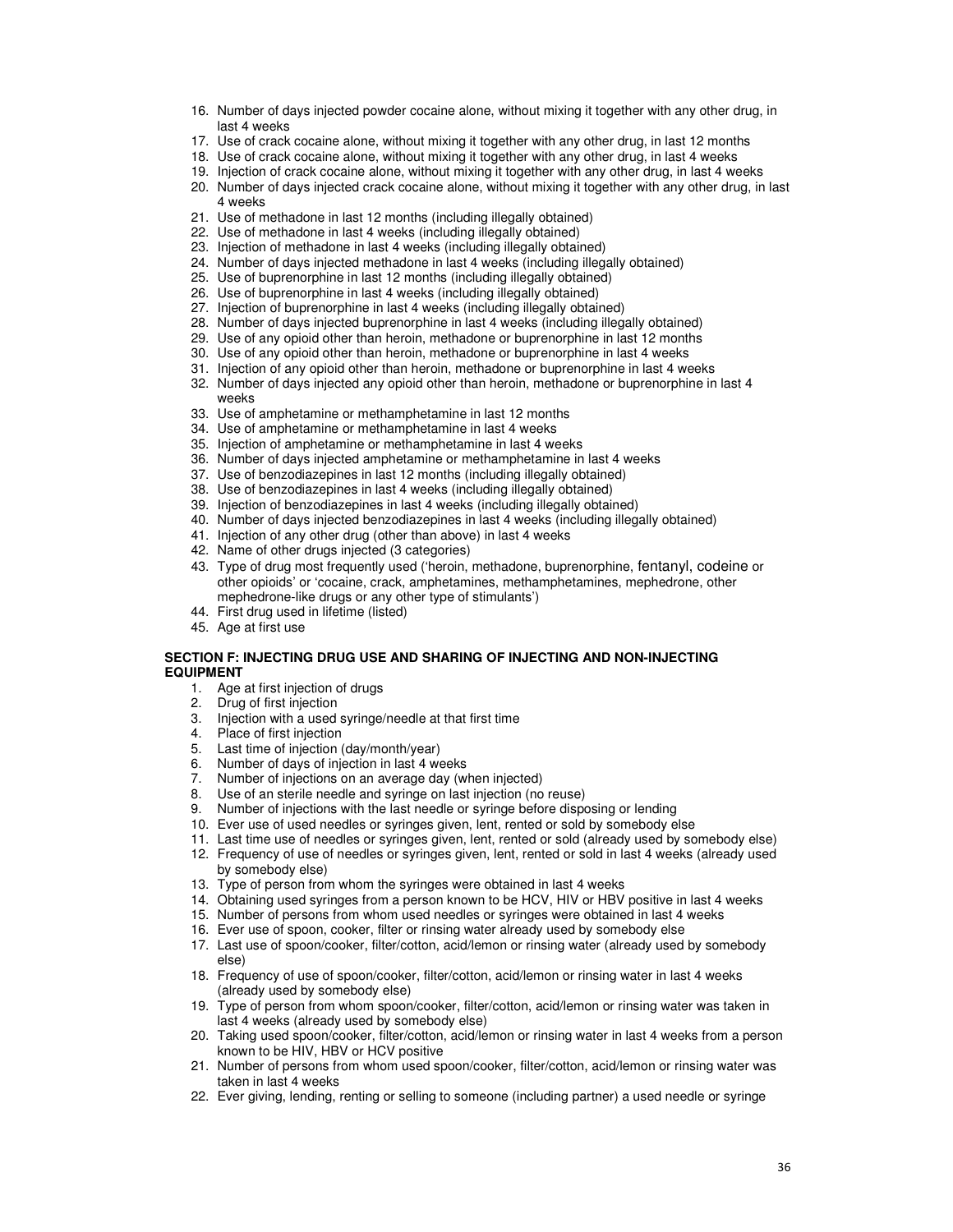- 23. Last time giving, lending, renting or selling to someone (including partner) a used needle or syringe
- 24. Frequency of giving, lending, renting or selling to someone (including partner) a used needle or syringe in last 4 weeks
- 25. Type of person to whom gave, lent, rented or sold a used needle or syringe in last 4 weeks
- 26. Ever use of a syringe after it had been filled from somebody else's used syringe (frontloading/backloading/splitting)
- 27. Last time of frontloading/backloading/splitting
- 28. Frequency of frontloading/backloading/splitting
- 29. Ever receiving an injection from another person
- 30. Receiving an injection from another person in last 4 weeks
- 31. Sniffing a drug in last 4 weeks
- 32. Frequency of use of a straw already used by somebody in last 4 weeks
- 33. Smoking in pipe in last 4 weeks
- 34. Frequency of smoking in pipe in last 4 weeks.

### **SECTION G: NEW AND CLEAN NEEDLES AND SYRINGES**

- 1. Availability of sterile needles/syringes in last 4 weeks
- 2. Places of acquisition of sterile syringes and syringes:
- 2a. Bought from a pharmacy
- 2b. Bought from other shop
- 2c. Drug agency needle exchange
- 2d. Pharmacy needle exchange
- 2e. Mobile exchange
- 2f. Outreach worker
- 2g. Friends
- 2h. Other drug injector
- 2i. Stolen from pharmacy, shop or hospital
- 2j. Drug dealer
- 2k. Other
- 3. Main source of sterile syringes and needles
- 4. Number of sterile syringes and needles obtained in last 4 weeks
- 5. Number of sterile syringes and needles free of charge obtained in last 4 weeks
- 6. Availability of sterile or unused injecting material other than needles and syringes in last 4 weeks
- 7. Choices of disposing of needles and syringes
- 8. Ever cleaning needles and syringes before reusing them
- 9. Frequency of cleaning needles and syringes before reusing them in last 4 weeks
- 10. Way of cleaning used needles

#### **SECTION H: SEXUAL BEHAVIOUR**

- 1. Sexual intercourse in last 12 months
- 2. Anal sex with a male in the last 12 months (only for men)
- 3. Steady or regular sexual partner in last 12 months
- 4. Vaginal or anal intercourse with a steady or regular sexual partner in last 12 months
- 5. Number of steady or regular sexual partners in last 12 months (if more than one)
- 6. Frequency of condom use with steady or regular sexual partner in last 12 months
- 7. Use of condom for the last vaginal or anal intercourse with steady sexual partner
- 8. Any steady sexual partner(s) in last 12 months who ever injected drugs
- 9. Any casual sexual partner in last 12 months
- 10. Vaginal or anal intercourse with a casual partner in last 12 months
- 11. Number of casual partners in last 12 months
- 12. Frequency of condom use with casual partner in last 12 months
- 13. Use of condom for the last vaginal or anal intercourse with a casual sexual partner
- 14. Any casual partner(s) in last 12 months who ever injected drugs
- 15. Received money, drugs or other benefits in exchange for vaginal or anal intercourse in last 12 months
- 16. Number of sexual partner in last 12 months from whom received money, drugs or other benefits in exchange
- 17. Frequency of condom use with sexual partners from whom received money, drugs or other benefits in exchange, in last 12 months
- 18. Use of condom for the last vaginal or anal intercourse with partners from whom received money, drugs or other benefits in exchange
- 19. Vaginal or anal intercourse with partner to whom money was given in exchange for sex in last 12 months
- 20. Number of partners to whom money was given in exchange for sex in last 12 months
- 21. Use of condom in the most recent vaginal or sexual intercourse (any type of partner)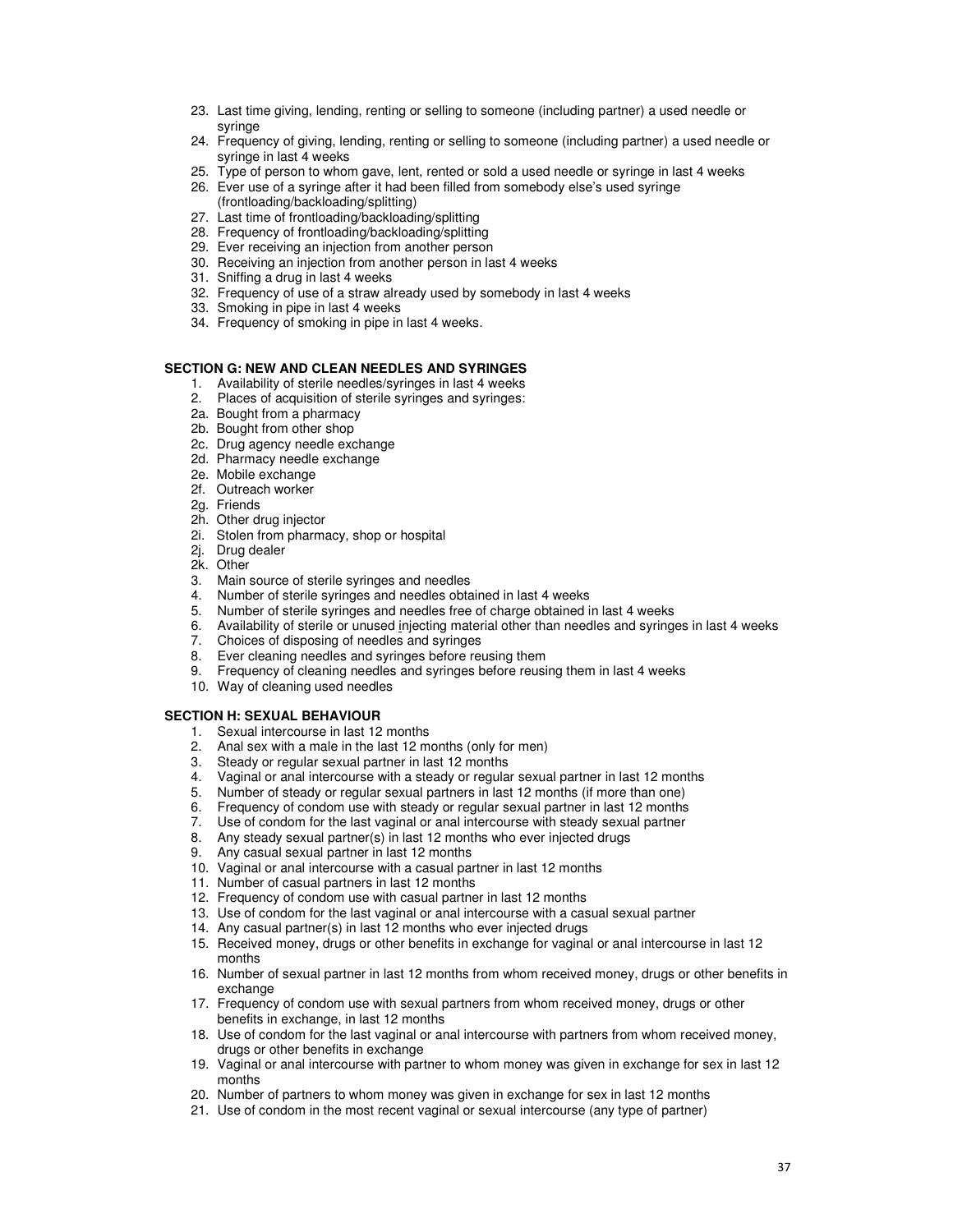### **SECTION I: PRISON**

- 1. Number of times arrested or detained in lifetime
- 2. Age at first arrest
- 3. Ever in prison (including remands in custody)
- 4. Currently in prison (including remands in custody)
- 5. Since when in prison
- 6. Number of times in prison (including remands in custody)
- 7. Age at first time in prison
- 8. Age at last time in prison
- 9. Ever drug injection while in prison
- 10. When was last drug injection while in prison
- 11. Was the above the first drug injection in lifetime
- 12. Frequency of injection in prison with needles, syringes or other equipment already used by others

### **SECTION J: HIV AND HEPATITIS TESTING**

- 1. Ever had HIV test
- 2. When was last HIV test
- 3. Results of last HIV test
- 4. Was the above the first positive HIV test
- 5. When was the first positive HIV test
- 6. Ever had HCV test
- 7. When was last HCV test
- 8. Results of last HCV test
- 9. Was the above the first positive HCV test
- 10. When was the first positive HCV test

#### **SECTION K: HEALTH CARE**

- 1. Diseases participant has been diagnosed with
- 2. Diseases ever treated
- 3. Ever opioid overdose
- 4. Opioid overdose in last 12 months
- 5. Number of opioid overdoses in last 12 months
- 6. Ever had blood transfusion
- 7. When last blood transfusion
- 8. Been tattooed in last 12 months
- 9. Ever accidentally punctured self with somebody's used syringe
- 10. Body-piercing in last 12 months
- 11. Perceived health status

#### **SECTION L: KNOWLEDGE/ATTITUDES**

- 1. Types of hepatitis that participant knows of
- 2. Modes of HBV or HCV transmission
- 3. Modes of HIV transmission
- 4. Sources of information on hepatitis and HIV in last 12 months
- 5. Main source of information
- 6. Use of preventive measures to avoid HIV or hepatitis in last in last 12 months
- 7. Type of preventive measures used to avoid HIV or hepatitis in last 12 months

### **SECTION M: HOMELESSNESS**

- 1. Ever homeless
- 2. Age at first time homelessness
- 3. Homeless in last 12 months
- 4. How long homeless in last 12 months (days/months)

### **SECTION N: MOBILITY**

- 1. Ever obtained drugs in another city
- 2. Obtained drug in another city in last 12 months
- 3. Which cities others than the study one where participant obtained drugs in last 12 months
- 4. Ever injected in another city
- 5. Injected in another city in last 12 months
- 6. Which cities others than the study one where participant injected during last 12 months.
- 7. Ever injected with a used syringe or needle in another city
- 8. Injected with a used syringe or needle in another city in last 12 months
- 9. Which cities others that the study one where participant used syringe or needle in last 12 months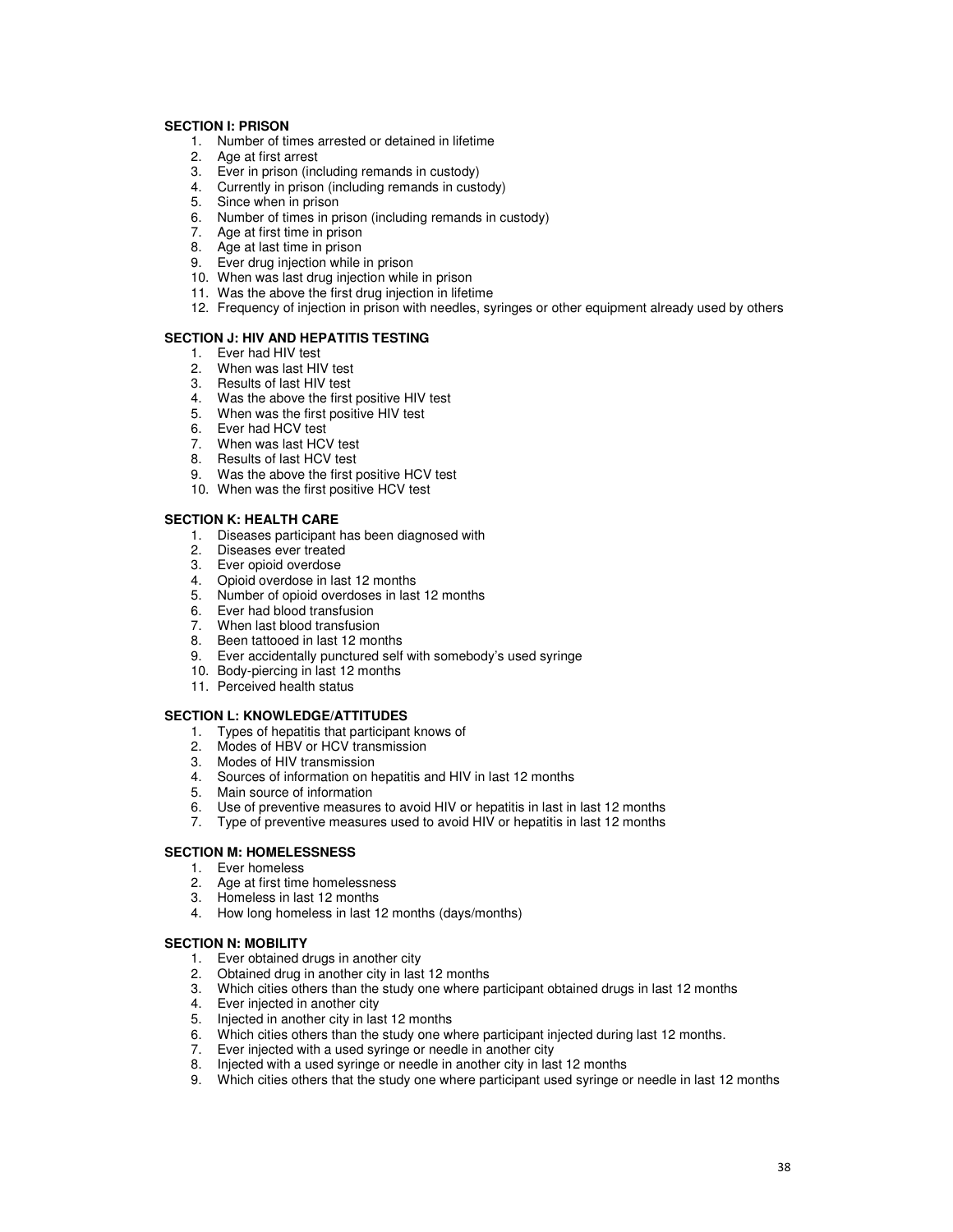### **References**

Allen, D. R., Finlayson, T., Abdul-Quader, A. and Lansky, A. (2009), 'The role of formative research in the National HIV Behavioral Surveillance System', Public Health Reports 124, pp. 26–33.

Czech NFP (Czech National Focal Point) (2003), 'Questionnaires of seroincidence and seroprevalence studies of hepatitis C among injection drug users', Czech NFP, Prague.

Dubois-Arber, F., Jeannin, A., Spencer, B., Hope, V., Elford, J., Lert, F., Ward, H., Haour-Knipe, M. and Gervasoni, J. P. (2011), 'Behavioural and second generation surveillance regarding HIV and STI', University Institute of Social and Preventive Medicine, document presented at the ECDC meeting, Lausanne.

ECDC (European Centre for Disease Prevention and Control) (2009), Technical report: Mapping of HIV/STI behavioural surveillance in Europe, ECDC, Stockholm.

ECDC (2010), Implementing the Dublin Declaration on Partnership to Fight HIV/AIDS in Europe and Central Asia: 2010 progress report, ECDC, Stockholm.

EMCDDA (European Monitoring Centre for Drugs and Drug Addiction) (2000), Feasibility study on the implementation of longitudinal studies on changing patterns of use, health risks, careers and needs in young problem drug users (YPDUs), EMCDDA, Lisbon.

EMCDDA (2006), 'Protocol for the implementation of the EMCDDA key indicator drug related infectious diseases (DRID)', draft version 6 October 2006, EMCDDA, Lisbon (www.emcdda.europa.eu/attachements.cfm/att\_65542\_en\_emcdda\_draft\_drid\_protocol\_2006.p df).

EMCDDA (2011), Report of the EMCDDA expert consultation on the revision of behavioural variables in Standard Table 9 part 3, EMCDDA, Lisbon.

EMCDDA (2012), Treatment demand indicator (TDI) standard protocol 3.0: Guidelines for reporting data on people entering drug treatment in European countries, EMCDDA, Lisbon (www.emcdda.europa.eu/publications/manuals/tdi-protocol-3.0).

EMCDDA (2013), 'Behavioural indicators for people who inject drugs: DRID guidance module, version 1.0', EMCDDA, Lisbon.

FHI (Family Health International) (2000), Behavioral surveillance surveys: Guidelines for repeated behavioural surveys in population at risk of HIV, FHI. Arlington.

Gallagher, K. M., Sullivan, P. S., Lansky, A. and Onorato, I. M. (2007), 'Behavioral surveillance among people at risk for HIV infection in the US: The National HIV Behavioral Surveillance System', Public Health Reports 122(Suppl. 1), pp. 32–38.

HPA (Health Protection Agency, UK) (2003), 'Revised and updated June 2003 questionnaire for the collaborative unlinked anonymous survey of antibodies to HIV, and hepatitis in injecting drug users', unpublished questionnaire, HPA, London.

ISCIII (Instituto de Salud 'Carlos III' [Health Institute 'Carlos III']) National Center of Epidemiology (2001), 'ITINERE questionnaires for cohorts of heroin users, and cocaine users', ISCIII, Madrid.

Lansky, A., Abdul-Quader, A. S., Cribbin, M., Hall, T., Finlayson, T. J., Garfein, R. S., Lin, L. S. and Sullivan, P. S. (2007), 'Developing an HIV behavioral surveillance system for injecting drug users: the National HIV Behavioral Surveillance System', Public Health Reports 122(Suppl. 1), pp. 48–55.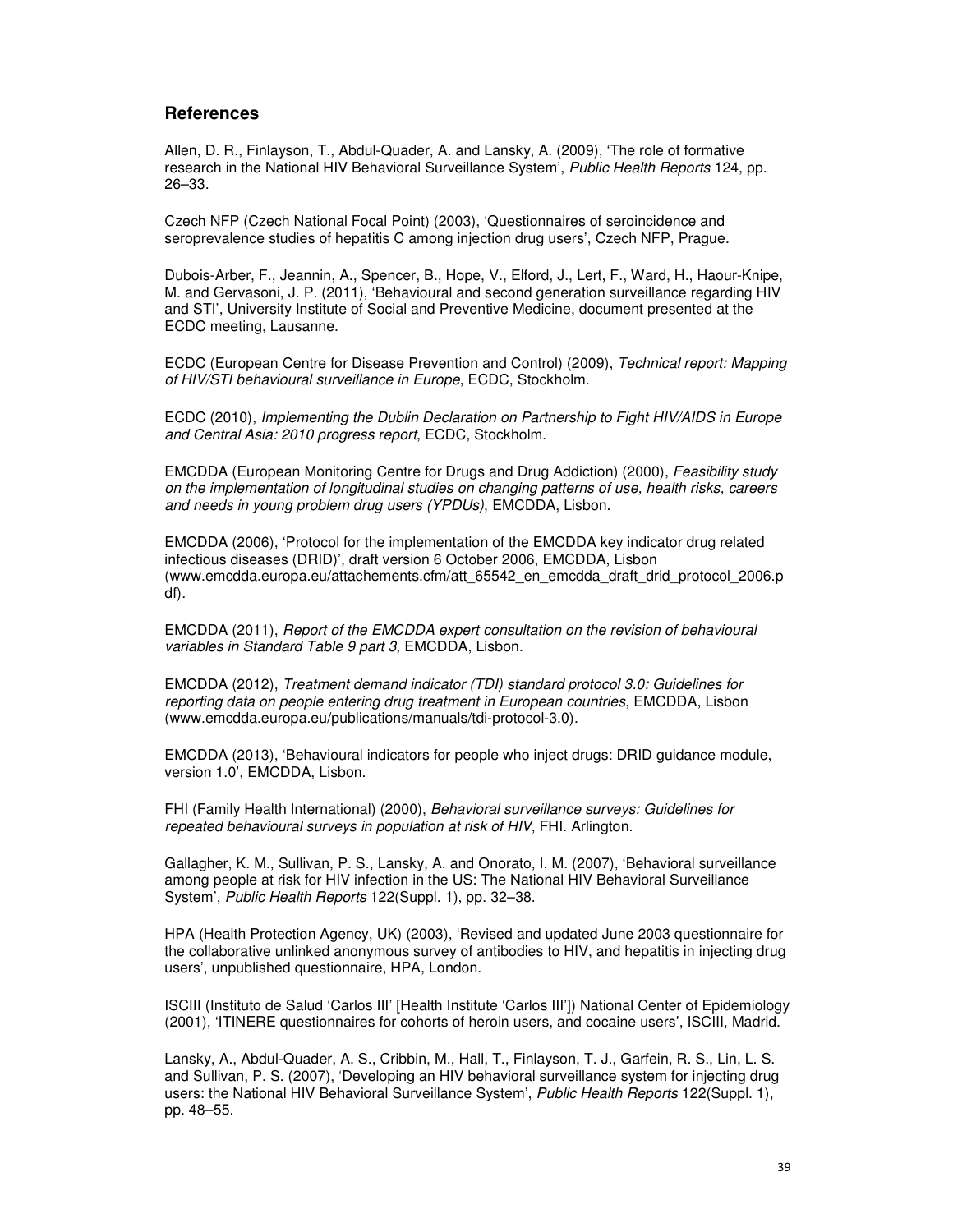PAHO/WHO [OPS/OMS] (Pan American Health Organization/World Health Organization) (2008a), 'Encuestas de Comportamiento en Consumidores de Drogas con Alto Riesgo (CODAR). Cuaderno1: Diseño del studio, adaptación del cuestionario e indicadores' [Behavioural surveys among problem drug users: Questionnaire study design, adaptation of questionnaire and indicators], PAHO/WHO, Washington

(new.paho.org/hq/index.php?option=com\_content&view=article&id=689%3aencuestas-decomportamiento-en-consumidores-de-drogas-con-alto-riesgo-codar&catid=1090%3afchhiv-pcodar&lang=en).

PAHO/WHO [OPS/OMS] (2008b), 'Encuestas de Comportamiento en Consumidores de Drogas con Alto Riesgo (CODAR). Cuaderno2: Manual de entrevista y aplicación del cuestionario' [Behavioural surveys among problem drug users: Questionnaires — interviewer manual], PAHO/WHO, Washington

(new.paho.org/hq/index.php?option=com\_content&view=article&id=689%3aencuestas-decomportamiento-en-consumidores-de-drogas-con-alto-riesgo-codar&catid=1090%3afchhiv-pcodar&lang=en).

PAHO/WHO [OPS/OMS] (2008c), 'Encuestas de Comportamiento en Consumidores de Drogas con Alto Riesgo (CODAR). Cuaderno3: Cuestionario C-CODAR' [Behavioural surveys among problem drug users: Questionnaires — Questionnaire C-CODAR], PAHO/WHO, Washington (new.paho.org/hq/index.php?option=com\_content&view=article&id=689%3aencuestas-decomportamiento-en-consumidores-de-drogas-con-alto-riesgo-codar&catid=1090%3afchhiv-pcodar&lang=en).

RIVM (National Institute for Public Health and the Environment, Bilthoven) (2002), 'Questionnaire for HIV survey of injecting drug users in the Netherlands: Study Rotterdam 2002', unpublished questionnaire, RIVM, The Netherlands.

SCIEH (Scottish Centre for Infection and Environmental Health) (1999), 'West Glasgow Hospitals, University of Glasgow: HCV infection questionnaire', SCIEH, Glasgow.

Stimson, G. V., Jones, S., Chalmers, C. and Sullivan, D. (1998), 'A short questionnaire (IRQ) to asses injecting risk behaviour', Addiction 93, pp. 337–347.

UNAIDS (Joint United Nations Programme on HIV/AIDS) (2009), Guidelines on construction of core indicators: Monitoring the Declaration on Commitment on HIV/AIDS — 2010 reporting, UNAIDS, Geneva.

UNAIDS, WHO and Others (2000), National AIDS programmes: A guide to monitoring and evaluation, UNAIDS, Geneva.

WHO (World Health Organization) (2000), Drug injecting study questionnaire: Phase II, version 2ª, WHO, Geneva.

WHO and UNAIDS (2000), Guidelines for second generation HIV surveillance: The next decade, WHO and UNAIDS, Geneva.

WHO and UNAIDS (2002), Initiating second generation surveillance systems: Practical guidelines, WHO, Geneva.

WHO, UNODC (United Nations Office on Drugs and Crime) and UNAIDS (2009), Technical guide for countries to set targets for universal access to HIV prevention, treatment and care for injecting drug users, WHO, Geneva.